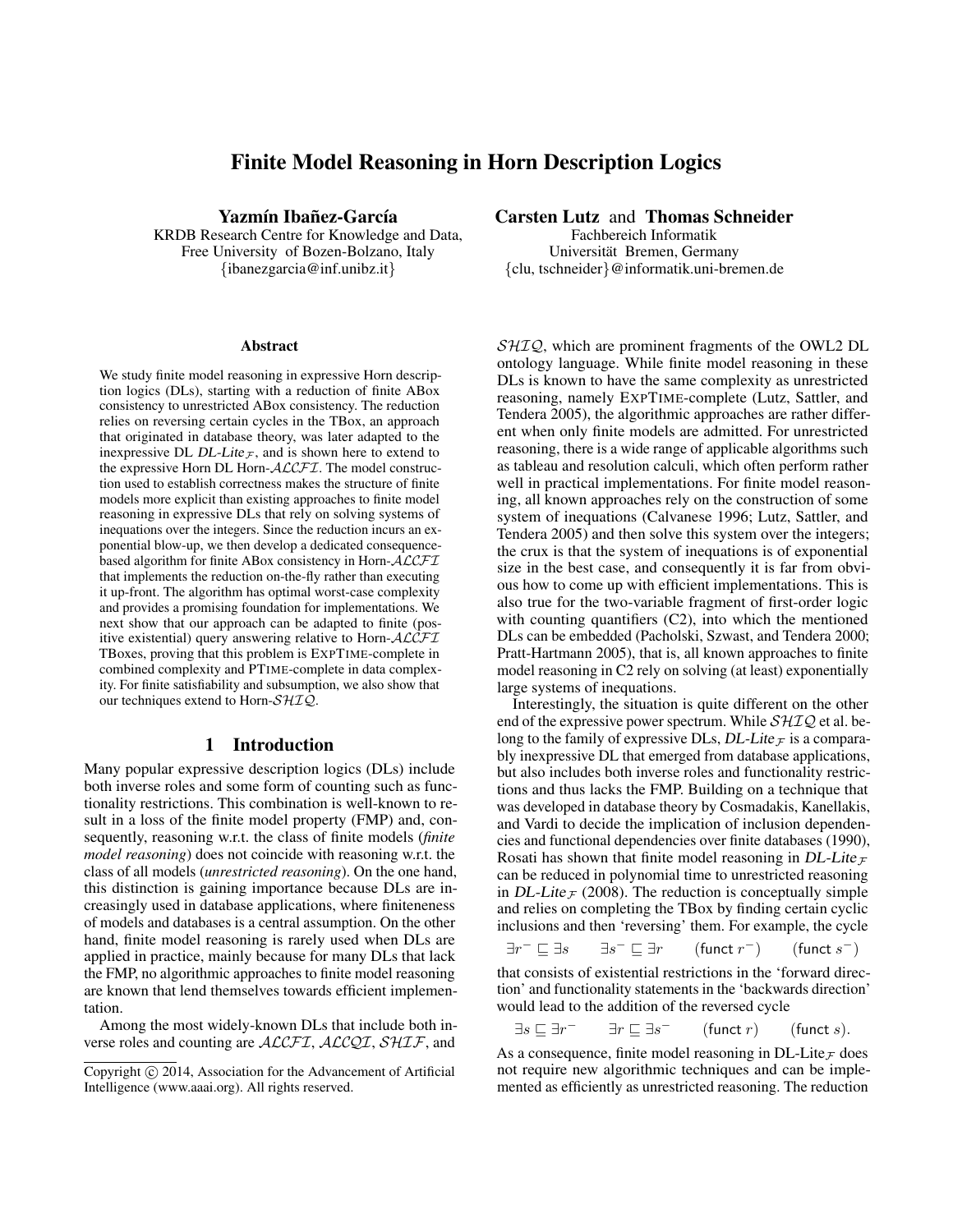also makes explicit the *logical consequences of finite models*; in a sense, it can be viewed as an explicit axiomatization of finiteness.

Given that DL-Lite $_F$  is only a very small fragment of  $ALCFT$  and  $SHIQ$ , this situation raises the question whether the cycle reversion technique extends also to larger fragments of these DLs. In particular, DL-Lite  $_F$ is a 'Horn DL', and such logics are well-known to be algorithmically much more well-behaved than non-Horn DLs such as *ACCFI* (Baader, Brandt, and Lutz 2005; Calvanese et al. 2007). Maybe, then, this is the reason why cycle reversion works for DL-Lite  $\mathcal{F}$ ?

In this paper, we show that the cycle reversion technique of Cosmadakis et al. extends all the way to the expressive DLs Horn-ALCFI and Horn-ALCQI. These logics, as well as their extensions Horn- $\mathcal{SHT}$  and Horn- $\mathcal{SHTQ}$ , are popular in ontology-based data access (Hustadt, Motik, and Sattler  $2007$ ; Ortiz, Rudolph, and Šimkus  $2011$ ; Eiter et al.  $2012$ ; Bienvenu, Lutz, and Wolter 2013) and properly extend DL-Lite  $\tau$  and other relevant Horn DLs such as  $\mathcal{ELIF}$  (Krisnadhi and Lutz 2007). We start with showing that finite ABox consistency in Horn-ALCFI can be reduced to unrestricted ABox consistency in Horn-ALCFI by cycle reversion; it follows that the same is true for finite satisfiability, finite subsumption, and finite instance checking. While the reduction technique is conceptually similar to that for DL-Lite  $\tau$ , the construction of a finite model in the correctness proof is more demanding. In comparison to approaches to finite model reasoning that rely on solving systems of inequations, though, they make the structure of finite models considerably more explicit.

Another crucial difference to the DL-Lite  $\tau$  case is that, when completing Horn- $\mathcal{ALCFT}$  TBoxes, the cycles that have to be considered can be of exponential length, and thus the reduction is not polynomial. Consequently, when used in a naive way it can neither be expected to perform well in practice nor be used to (re)prove tight complexity bounds. To address these shortcomings, we develop a dedicated calculus for finite ABox consistency in Horn- $\mathcal{ALCFT}$  that implements the reduction on-the-fly rather than executing it up-front. The calculus is an extension of a consequence-based procedure for unrestricted satisfiability in Horn- $\mathcal{SHIQ}$  that was introduced by Kazakov in (2009) and implemented in the highly performant reasoner CB, first to classify the notoriously difficult Galen ontology. Many other state-of-the art reasoners for Horn-DLs are also based on consequence-based procedures, including ELK (Kazakov, Krötzsch, and Simančík 2011a) and CEL (Baader, Lutz, and Suntisrivaraporn 2006). Our algorithm shares the main feature of other consequence-based procedures to carefully avoid considering 'types' (conjunctions of concept names) that are irrelevant for deciding the problem at hand. We therefore believe that it provides a very promising basis for efficient implementations of finite model reasoning in Horn- $ALCFT$ . It also (re)proves the optimal upper EXPTIME complexity bound for finite ABox consistency in this DL. Via a reduction, the cycle reversing reduction and the consequence-based algorithm can be applied also to finite satisfiability and subsumption in Horn-ALCQI.

We then consider the paradigm of ontology-based data

access (OBDA), extending our results from finite ABox consistency to answering positive existential queries (PEQs), relative to Horn-ALCFI TBoxes over finite models. In particular, we show that the reduction based on cycle reversion developed for ABox consistency also works in the case of PEQ answering. The construction of (counter)models in the correctness proofs, however, becomes yet more difficult and technical, and proceeds in two stages. First, we carefully modify the models constructed for finite ABox consistency so that there are no unintended matches of acyclic conjunctive queries (CQs). And second, we take a product with a finite group of high girth to eliminate unintended matches of cyclic CQs. Based on this result, we then prove that finite PEQ entailment (the Boolean version of PEQ answering) in Horn-ALCFI is EXPTIME-complete regarding combined complexity and PTIME-complete regarding data complexity. Previously, it was only known that finite CQ answering in (non-Horn)  $ALCQI$  is decidable and in CONP regarding data complexity (Pratt-Hartmann 2009).

Some proof details are deferred to the appendix in the long version: http://tinyurl.com/kr14fmr

# 2 Preliminaries

We introduce the DLs Horn- $ALCFT$  and Horn- $ALCQI$ , as well as the reasoning tasks studied in this paper. The original definition of these DLs is based on a notion of polarity and somewhat unwieldy (Hustadt, Motik, and Sattler 2007); alternative and more direct definitions have been proposed later, see for example (Lutz and Wolter 2012). For brevity, we directly introduce Horn-ALCQI TBoxes in a normal form that is convenient for our purposes and disallows syntactic nesting of operators. It is a minor variation of the normal form proposed in (Kazakov 2009).

Let  $N_C$ ,  $N_R$ , and  $N_I$  be countably infinite and disjoint sets of concept names, role names, and individual names. A *role* is either a role name r or an *inverse role* r <sup>−</sup>. A *Horn-*ALCQI *TBox*  $\mathcal T$  is a set of *concept inclusions (CIs)* that can take the following forms:

$$
K \sqsubseteq A \qquad K \sqsubseteq \bot \qquad K \sqsubseteq \exists r.K'
$$
  

$$
K \sqsubseteq \forall r.K' \qquad K \sqsubseteq (\leq 1 r K') \qquad K \sqsubseteq (\geq n r K')
$$

where  $K$  and  $K'$  denote a (possibly empty) conjunction of concept names,  $A$  a concept name,  $r$  a (potentially inverse) role, and  $n \geq 2$ . Throughout the paper, we will deliberately confuse conjunctions of concept names and sets of concept names. The empty conjunction is abbreviated by  $\top$ . As usual, we allow to easily switch between role names and their inverse by identifying (r −) <sup>−</sup> and r. A *Horn-*ALCFI *TBox* is a Horn-ALCQI TBox that does not include CIs of the form  $K \sqsubseteq (\geqslant n \; r \; \tilde{K}').$ 

The semantics of Horn- $ALCQI$  is based on interpretations as usual, see (Baader et al. 2003) for details. We write  $\mathcal{T} \models$  $C \subseteq D$  if the concept inclusion  $C \subseteq D$  is satisfied in all models of the TBox  $\mathcal{T}$ , and  $\mathcal{T} \models_{fin} C \sqsubseteq D$  if the same holds for all finite models. A concept name A is *(finitely) satisfiable* w.r.t. a TBox  $\mathcal T$  if  $\mathcal T$  has a (finite) model  $\mathcal I$  with  $A^{\mathcal I} \neq \emptyset$ . If  $\mathcal{T} \models A \sqsubseteq B$  (resp.  $\mathcal{T} \models_{\text{fin}} A \sqsubseteq B$ ) with A and B concept names, then we say that B is *(finitely) subsumed* by A.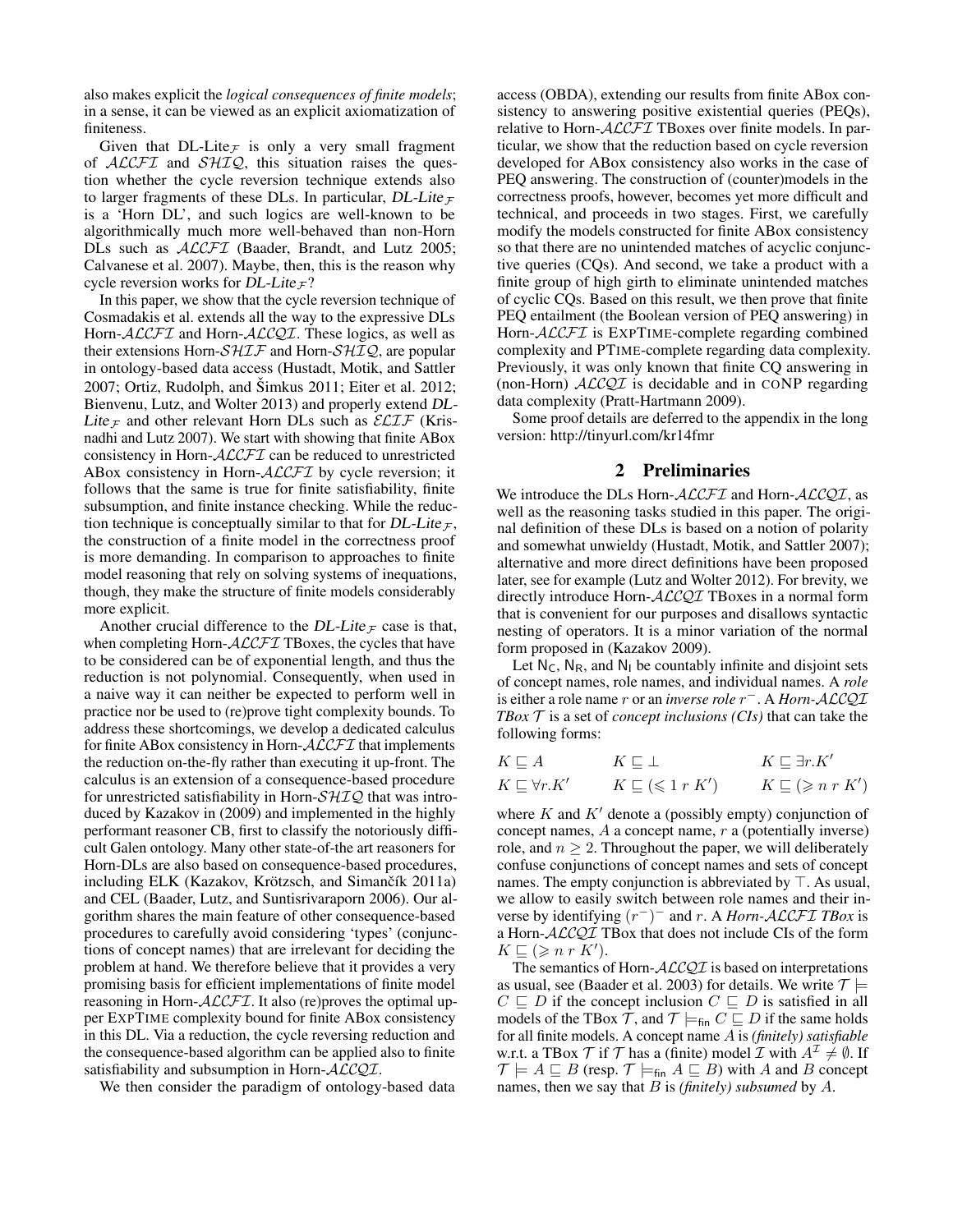An *ABox* is a finite set of *concept assertions* A(a) and *role assertions*  $r(a, b)$  where A is a concept name, r a role name, and  $a, b$  are individual names. For simplicity, we make the *standard names assumption*, that is, every interpretation  $I$ interpretes all individuals as themselves; for example  $\mathcal I$  satisfies  $A(a)$  if  $a \in A^{\mathcal{I}}$ . The standard names assumption implies the unique name assumption (UNA). The results in this paper, however, do not depend on any of these assumptions. Throughout the paper, we sometimes write  $r^-(a, b) \in \mathcal{A}$  for  $r(b, a) \in A$  and use  $\text{Ind}(A)$  to denote the set of all individual names that occur in A.

We write  $A, \mathcal{T} \models A(a)$  if the ABox assertion  $A(a)$  is satisfied in all common models of the ABox  $A$  and the TBox  $T$ , and  $A, \mathcal{T} \models_{fin} A(a)$  if the same holds for all finite models. We then say that a is a *(finite)* instance of A in A w.r.t.  $T$ . An ABox  $A$  is *(finitely) consistent* w.r.t.  $T$  if there is a *(finite)* model  $\mathcal I$  of  $\mathcal T$  that satisfies all assertions in  $\mathcal A$ .

The above notions give rise to four decision problems studied in this paper, which are *finite satisfiability* (of a concept name w.r.t. a TBox), *finite subsumption* (between two concept names w.r.t. a TBox), *finite ABox consistency* (w.r.t. a TBox) and *finite instance checking* (of an ABox individual and a concept name, w.r.t. an ABox and a TBox). There are easy polynomial time reductions from satisfiability to subsumption to instance checking to ABox consistency, which work both in the finite and in the unrestricted case.

The following examples show that, in Horn- $ALCFT$ , finite and unrestricted reasoning do not coincide.

#### Example 1

$$
\mathcal{T} = \{ A \subseteq \exists r.B, \qquad B \subseteq \exists r.B, B \subseteq (\leq 1 r^{-\top}), A \sqcap B \subseteq \bot \}
$$

A is satisfiable w.r.t. T, but not finitely satisfiable. In fact, when  $d \in A^{\mathcal{I}}$  in some model  $\mathcal{I}$  of  $\mathcal{T}$ , then there must be *an infinite chain*  $r(d, d_1), r(d_1, d_2), \ldots$  *with*  $d \in A^{\mathcal{I}}$ *, and*  $d_2, d_3, \dots \in B^{\mathcal{I}}$ . Since  $d$  cannot be in  $B^{\mathcal{I}}$  and  $r$  is inverse *functional, no two elements on the chain can be identified.*

$$
\mathcal{T}' = \{ A_1 \subseteq \exists r.A_2, A_2 \subseteq \exists r.(A_1 \sqcap B), \top \subseteq (\leq 1 r^- \top) \}
$$

*The reader might want to verify that*  $\mathcal{T}' \not\models A_1 \sqsubseteq B$ , but  $\mathcal{T}'\models_{\mathsf{fin}} A_1 \sqsubseteq B$ .

It follows form the observations in (Kazakov 2009) that, for the purposes of deciding satisfiability of concepts in unrestricted models, the normal form for TBoxes introduced above can be assumed without loss of generality because every Horn- $ALCQI$  TBox  $T$  can be converted in polynomial time into a TBox  $\mathcal{T}'$  in the above form such that every model of  $\mathcal{T}'$  is a model of  $\mathcal T$  and, conversely, every model of  $T$  can be converted into a model of  $T'$  by interpreting the concept names that were introduced during normalization. It follows that normal form can be assumed w.l.o.g. both for unrestricted reasoning and for finite model reasoning, and for all reasoning problems considered in this paper.

# 3 From Finite Models to Unrestricted Models

We show that finite ABox consistency in Horn-ALCFI can be reduced to unrestricted ABox consistency by reversing certain cycles in the TBox. The reduction exhibited in this section provides a novel decision procedure for finite ABox consistency in Horn-ALCFI and Horn-ALCQI (as well as for finite satisfiability, finite subsumption, and finite instance checking) and is the basis for developing a consequencebased procedure in Section 4. It also highlights the logical consequences of finite models in Horn-ALCFI. The material in this section is an extended and improved version of the workshop paper (Ibáñez-García, Lutz, and Schneider 2013).

# Reversing Cycles

Let  $T$  be a Horn- $ALCFT$  TBox. A *finmod cycle in*  $T$  is a sequence  $K_1, r_1, K_2, r_2, \ldots, r_{n-1}, K_n$ , with  $K_1, \ldots, K_n$ conjunctions of concept names and  $r_1, \ldots, r_{n-1}$  (potentially inverse) roles such that  $K_n = K_1$  and, for  $1 \leq i < n$ :

$$
\mathcal{T} \models K_i \sqsubseteq \exists r_i.K_{i+1} \text{ and } \mathcal{T} \models K_{i+1} \sqsubseteq (\leqslant 1 \ r_i^- K_i).
$$

By *reversing* a finmod cycle  $K_1, r_1, K_2, r_2, \ldots, r_{n-1}, K_n$  in a TBox  $\mathcal T$ , we mean to extend  $\mathcal T$  with the following concept inclusions, for  $1 \leq i < n$ :

$$
K_{i+1} \sqsubseteq \exists r_i^- . K_i \text{ and } K_i \sqsubseteq (\leqslant 1 r_i K_{i+1}).
$$

The *completion*  $\mathcal{T}_f$  of a TBox  $\mathcal{T}$  is obtained from  $\mathcal{T}$  by exhaustively reversing finmod cycles. Note that, although there may be infinitely many finmod cycles, only finitely many CIs can be added by cycle reversion (exponentially many in the size of the original TBox, in the worst case). For finding these finitely many CIs, it clearly suffices to consider finmod cycles in which all triples  $(r_i, K_{i+1}, r_{i+1})$  are distinct. Also note that finding finmod cycles requires deciding unrestricted subsumption, which is decidable and EXPTIME-complete.

Example 2 The TBox  $T'$  from Example 1 entails (in unre*stricted models)*

$$
A_1 \sqcap B \sqsubseteq \exists r. A_2, \qquad A_2 \sqsubseteq \exists r. (A_1 \sqcap B),
$$
  

$$
A_2 \sqsubseteq (\leq 1 \ r^- A_1 \sqcap B), \quad A_2 \sqcap B \sqsubseteq (\leq 1 \ r^- A_1).
$$

Thus,  $A_1, r, A_2, r, A_1$ , is a finmod cycle in  $\mathcal{T}'$ , which is re*versed to*

$$
A_2 \sqsubseteq \exists r^- . A_1, \qquad A_1 \sqsubseteq \exists r^- . A_2, A_2 \sqsubseteq (\leq 1 r A_1), \qquad A_1 \sqsubseteq (\leq 1 r A_2).
$$

*From*  $A_1 \subseteq \exists r^- . A_2$ ,  $A_2 \subseteq \exists r. (A_1 \sqcap B)$ *, and*  $A_2 \subseteq (\leq$  $1 r A_1$ ), we obtain  $\mathcal{T}'_f \models A_1 \sqsubseteq B$ , in correspondence with  $\mathcal{T}'\models_{\mathsf{fin}} A_1 \sqsubseteq B$ . Note that  $\mathcal{T}'$  also contains another finmod *cycle, which is*  $(A_1 \sqcap B)$ *, r,*  $A_2$ *, r,*  $(A_1 \sqcap B)$ *.* 

The following result shows that TBox completion provides a reduction from finite ABox consistency to unrestricted ABox consistency.

Theorem 3 *Let* T *be a Horn-*ALCFI *TBox and* A *an ABox. Then* A *is finitely consistent w.r.t.* T *iff* A *is consistent w.r.t. the completion*  $\mathcal{T}_f$  *of*  $\mathcal{T}$ *.* 

The "only if" direction of Theorem 3 is an immediate consequence of the observation that all CIs added by cycle reversion are entailed by the original TBox in finite models.

**Lemma 4** *Let*  $K_1, r_1, \ldots, r_{n-1}, K_n$  *be a finmod cycle in*  $\mathcal{T}$ *. Then*  $\mathcal{T}$   $\models_{fin}$   $\overline{K}_{i+1} \subseteq \overline{\exists} r_i^{\perp} . \overline{K}_i$  *and*  $\mathcal{T}$   $\models_{fin}$   $K_i \subseteq$  $(\leq 1 \ r_i \ K_{i+1})$  *for*  $1 \leq i \lt n$ ,.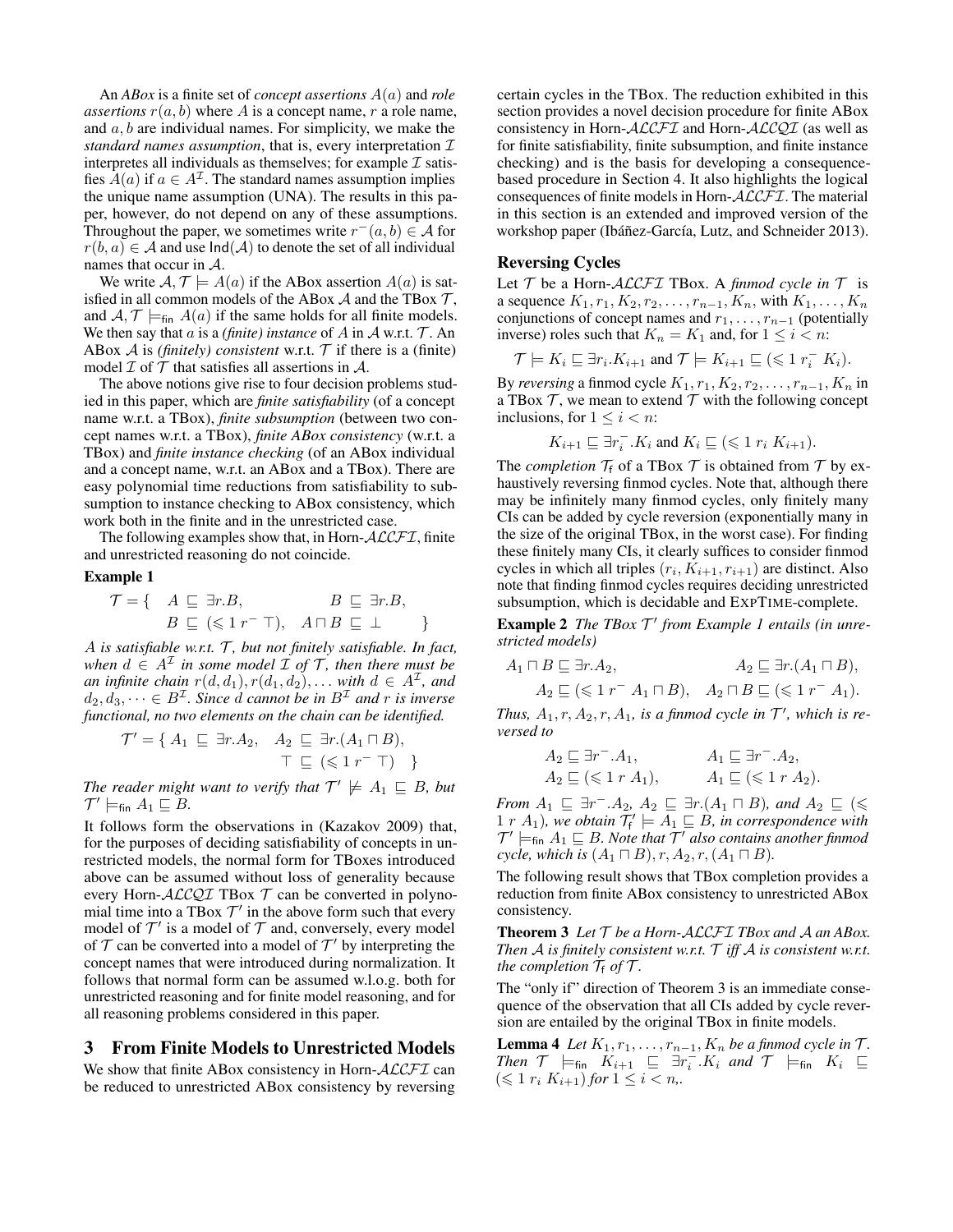**Proof.** We have to show that if  $K_1, r_1, \ldots, r_{n-1}, K_n$  is a finmod cycle in  $\mathcal T$  and  $\mathcal I$  is a finite model of  $\mathcal T$ , then  $K_i^{\mathcal I} \subseteq$  $(\leq 1 \ r_i \ K_{i+1})^{\mathcal{I}}$  and  $K_{i+1}^{\mathcal{I}} \subseteq (\exists r_i^-, K_i)^{\mathcal{I}}$  for  $1 \leq i < n$ . We first note that, by the semantics of Horn- $ALCFT$ , we must have  $|K_1^{\mathcal{I}}| \leq \cdots \leq |K_n^{\mathcal{I}}|$ , thus  $K_n = K_1$  yields  $|K_{\mathcal{I}}^{\mathcal{I}}| =$  $\cdots = |\tilde{K}_n^{\mathcal{I}}|$ . Fix some i with  $1 \leq i < n$ . Using  $|K_i^{\mathcal{I}}|$  =  $|K_{i+1}^{\mathcal{I}}|, K_i^{\mathcal{I}} \subseteq (\exists r_i.K_{i+1})^{\mathcal{I}}, \text{ and } K_{i+1}^{\mathcal{I}} \subseteq (\leq \mathbf{1} r_i^{\top} K_i)^{\mathcal{I}}, \text{ it}$ is easy to verify that  $K_i^{\mathcal{I}} \subseteq (\leq 1 r_i K_{i+1})^{\mathcal{I}}$  and  $K_{i+1}^{\mathcal{I}} \subseteq$  $(\exists r_i^- . K_i)^{\mathcal{I}}$ , as required.  $\square$ 

We now prove the "if" direction of Theorem 3, which is much more demanding as it requires to explicitly construct finite models.

## Constructing Finite Models

Assume that A is consistent w.r.t.  $\mathcal{T}_f$ . Our aim is to construct a finite model  $\mathcal I$  of  $\mathcal A$  and  $\mathcal T_f$  (and thus also of  $\mathcal T$ ). Before we give details of the construction, we introduce some relevant preliminaries.

Let  $CN(\mathcal{T})$  denote the set of concept names used in  $\mathcal{T}$  (or, equivalently, in  $\mathcal{T}_f$ ). A *type for*  $\mathcal{T}_f$  is a subset  $t \subseteq \mathsf{CN}(\mathcal{T})$ such that there is a (potentially infinite) model  $\mathcal I$  of  $\mathcal T_f$  and a  $d \in \Delta^{\mathcal{I}}$  such that  $tp_{\mathcal{I}}(d) = t$ , where

$$
\mathsf{tp}_{\mathcal{I}}(d) := \{ A \in \mathsf{CN}(\mathcal{T}) \mid d \in A^{\mathcal{I}} \}
$$

is the type *realized* at d in  $\mathcal{I}$ . We use  $\mathsf{TP}(\mathcal{T}_f)$  to denote the set of all types for  $\mathcal{T}_f$ . For  $t, t' \in \mathsf{TP}(\mathcal{T}_f)$  and r a role, we write

- $t \to_r t'$  if  $\mathcal{T}_f \models t \sqsubseteq \exists r.t'$  and  $t'$  is maximal with this property;
- $t \to_r^1 t'$  if  $t \to_r t'$  and  $\mathcal{T}_f \models t' \sqsubseteq (\leq 1 r^- t);$
- $t^1 \leftrightarrow_r^1 t'$  if  $t \rightarrow_r^1 t'$  and  $t' \rightarrow_{r^-}^1 t$ .

Note that when

$$
t_1 \to_{r_1}^1 t_2 \to_{r_2}^1 \cdots \to_{r_{n-1}}^1 t_n = t_1 \tag{*}
$$

then  $t_1, r_1, \ldots, r_{n-1}, t_n$  is a finmod cycle in  $\mathcal{T}_f$  and the fact that it has been reversed means that all  $\rightarrow$ <sup>1</sup> in (\*) can be replaced with <sup>1</sup> $\leftrightarrow$ <sup>1</sup>. Types related by <sup>1</sup> $\leftrightarrow$ <sup>1</sup><sub>r</sub> are connected very tightly by the TBox  $\mathcal{T}_f$  and are best considered together when building finite models. This is formalized by the notion of a *type class*, which is a non-empty set  $P \subseteq \mathsf{TP}(\mathcal{T}_f)$  such that  $t \in P$  and  $t^{-1} \leftrightarrow_{r}^{1} t'$  implies  $t' \in P$ , and P is minimal with this condition. Note that the set of all type classes is a partition of TP( $\mathcal{T}_f$ ). We set  $P \prec P'$  if there are  $t \in P$ and  $t' \in P'$  with  $\hat{t}' \subsetneq t$ . Let  $\prec^+$  be the transitive closure of ≺. A proof of the following observation can be found in the appendix.

# **Lemma 5**  $\prec^+$  *is a strict partial order.*

We construct the desired finite model  $\mathcal I$  of  $\mathcal A$  and  $\mathcal T_f$  by starting with an initial interpretation that essentially consists of the ABox A and then exhaustively applying three *completion rules* denoted with  $(c1)$  to  $(c3)$ , where  $(c1)$  is given preference over  $(c2)$ . Completion repeatedly introduces elements whose existence is required by CIs  $K \subseteq \exists r.C$ , carefully distinguishing several cases to ensure that no functionality restrictions are violated. We will prove that rule application terminates after finitely many steps, producing a finite model.

During the construction of  $I$ , we will make sure that the following invariants are satisfied:

- (i1)  $tp_{\mathcal{I}}(d) \in \mathsf{TP}(\mathcal{T}_f)$  for all  $d \in \Delta^{\mathcal{I}}$ ;
- (i2) if  $(d, d') \in r^{\mathcal{I}} \setminus (\text{Ind}(\mathcal{A}) \times \text{Ind}(\mathcal{A}))$ , then we have  $\mathsf{tp}_{\mathcal{I}}(d) \to_r \mathsf{tp}_{\mathcal{I}}(d') \text{ or } \mathsf{tp}_{\mathcal{I}}(d') \to_{r^-} \mathsf{tp}_{\mathcal{I}}(d);$
- (i3) if  $\mathcal{T}_f \models K \sqsubseteq (\leq 1 \ r \ K'),$  then  $\mathcal{I} \models K \sqsubseteq (\leq 1 \ r \ K').$

The initial version of  $\mathcal I$  is defined by introducing an element for every ABox individual, and an element  $d_t$  for each  $t \in$  $TP(\mathcal{T}_f)$ . In detail, we set

$$
\Delta^{\mathcal{I}} = \text{Ind}(\mathcal{A}) \cup \{ d_t \mid t \in \text{TP}(\mathcal{T})_f \}
$$
  

$$
A^{\mathcal{I}} = \{ a \in \text{Ind}(\mathcal{A}) \mid A \in \text{tp}_{\mathcal{A}}(a) \} \cup \{ d_t \mid A \in t \}
$$
  

$$
r^{\mathcal{I}} = \{ (a, b) \mid r(a, b) \in \mathcal{A} \}
$$

where

$$
\mathsf{tp}_{\mathcal{A}}(a) := \{ A \in \mathsf{CN}(\mathcal{T}) \mid \mathcal{A}, \mathcal{T}_{\mathsf{f}} \models A(a) \}.
$$

The completion rules are described in detail below.

- (c1) Choose a  $d \in \Delta^{\mathcal{I}}$  such that  $\tt tp_{\mathcal{I}}(d) \rightarrow_r^1 t, t \not\rightarrow_{r^-}^1 t p_{\mathcal{I}}(d)$ , and  $d \notin (\exists r.t)^{\mathcal{I}}$ . Add a fresh domain element e, and modify the extension of concept and role names such that  $\tt tp_{\mathcal{I}}(e) = t \text{ and } (d, e) \in r^{\mathcal{I}}.$
- (c2) Choose a type class P that is minimal w.r.t. the order  $\prec^+$ ,  $a \lambda = s^{-1} \leftrightarrow_r^1 s'$  with  $s \in P$ , and an element  $d \in s^T \setminus$  $(\exists r.s')^{\mathcal{I}}.$

For each  $\lambda = s^{-1} \leftrightarrow_r^1 s'$  with  $s \in P$ , set

$$
X_{\lambda,1}^{\mathcal{I}} = s^{\mathcal{I}} \setminus (\exists r.s')^{\mathcal{I}} \qquad X_{\lambda,2}^{\mathcal{I}} = s'^{\mathcal{I}} \setminus (\exists r^{-}.s)^{\mathcal{I}}.
$$

Take (i) a fresh set  $\Delta_s$  for each  $s \in P$  such that  $|\biguplus_{s \in P} \Delta_s| \leq 2^{|\mathcal{T}|} \cdot |\Delta^{\mathcal{I}}|$  and (ii) a bijection  $\pi_\lambda$  between  $X^{\mathcal{I}}_{\lambda,1} \cup \Delta_s$  and  $X^{\mathcal{I}}_{\lambda,2} \cup \Delta_{s'}$  for each  $\lambda = s^{-1} \leftrightarrow_r^1 s'$  with  $s, s' \in P$  and r a role name (the concrete construction is detailed below). Now extend  $\mathcal I$  as follows:

- add all domain elements in  $\biguplus_{s \in P} \Delta_s$ ;
- extend  $r^{\mathcal{I}}$  with  $\pi_{\lambda}$ , for each  $\lambda = s^{-1} \leftrightarrow_r^1 s'$  with  $s, s' \in$  $P$  and  $r$  a role name;
- interpret concept names so that  $tp_{\mathcal{I}}(d) = s$  for all  $d \in$  $\Delta_s, s \in P$ .
- (c3) Choose a  $d \in \Delta^{\mathcal{I}}$  such that  $tp_{\mathcal{I}}(d) \rightarrow_r t$ ,  $tp_{\mathcal{I}}(d) \not\rightarrow_r t$ , and  $d \notin (\exists r.t)^{\mathcal{I}}$ . Add the edge  $(d, d_t)$  to  $r^{\mathcal{I}}$ , where  $d_t$  is the element introduced for type  $t$  in the initial version of  $\mathcal{I}$ .

To complete the description of the rules, we have to show that, in (c2), the sets  $\Delta_s$  and bijections  $\pi_{\lambda}$  indeed exist. Let  $n_{\text{max}} = \max_{\mathbf{s}} \{ |s^{\mathcal{I}}| \mid s \in P \}$ . For each  $s \in P$ , set  $\Delta_s :=$  ${d_{s,i} |s^{\mathcal{I}}| < i \leq n_{\text{max}}}$  and define the set of *s-instances*  $I_s := s^{\mathcal{I}} \cup \Delta_s$ . For each  $\lambda = s^{-1} \leftrightarrow_r^1 s'$  with  $s, s' \in P$ , define

$$
R_{\lambda} := \{ (d, e) \in r^{\mathcal{I}} \mid d \in s^{\mathcal{I}} \text{ and } e \in {s'}^{\mathcal{I}} \}.
$$

We first note that it is a consequence of invariant (i3) that

(\*) the relation  $R_{\lambda}$  is functional and inverse functional.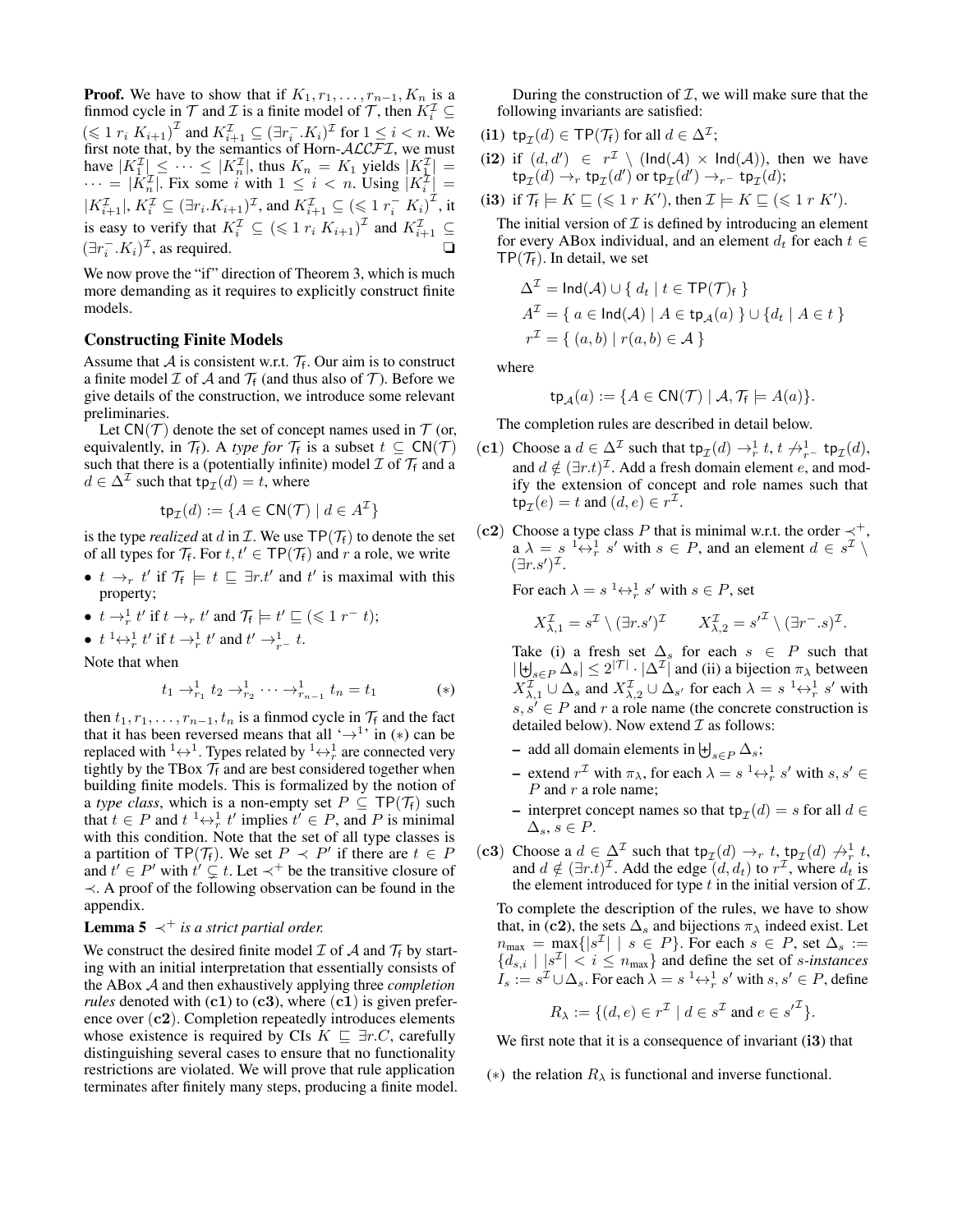In fact,  $(d, e_1), (d, e_2) \in R_\lambda$  implies  $(d, e_1), (d, e_2) \in r^\mathcal{I}$ ,  $d \in s^{\mathcal{I}}$ , and  $e_1, e_2 \in s'^{\mathcal{I}}$ . By  $\lambda$ ,  $\mathcal{T}_f \models s \sqsubseteq (\leq 1 \; r \; s')$ . Thus, (i3) yields  $e_1 = e_2$ . Inverse functionality can be shown analogously.

Let  $R^1_\lambda$  be the domain of  $R_\lambda$ , and let  $R^2_\lambda$  be its range. By (\*), we have  $|R_{\lambda}^{1}| = |R_{\lambda}^{2}|$ . By definition of the sets  $\overline{\Delta}_{s}$ , we have  $|I_s| = |I_{s'}|$ . Moreover,  $R_{\lambda}^1 \subseteq I_s$  and  $R_{\lambda}^2 \subseteq I_{s'}$ . We can thus choose a bijection  $\pi_{\lambda}$  between  $I_s \setminus R^1_{\lambda}$  and  $I_{s'} \setminus R_\lambda^2$ , which is as required since  $I_s \setminus R_\lambda^1 = X_{\lambda,1}^{\mathcal{I}} \cup \Delta_s$ and  $I_{s'} \setminus R_\lambda^2 = X_{\lambda,2}^{\mathcal{I}} \cup \Delta_{s'}$ . The construction of the sets  $\Delta_s$ clearly ensures that their union has the required cardinality.

The following theorem summarizes the statements that remain to be proved in order to show that the construction of  $\mathcal I$  is well-defined and yields a finite model of  $\mathcal A$  and  $\mathcal T_f$ .

#### Theorem 6

- *1. Applying*  $(c1)$  *to*  $(c3)$  *preserves invariants*  $(ii)$  *to*  $(ii)$ ;
- *2. Application of* (c1) *to* (c3) *terminates;*

3.  $\mathcal I$  *is a model of*  $\mathcal A$  *and*  $\mathcal T_f$ *.* 

Proof. We refer to the appendix for full proofs and only sketch the central idea in the proof of Point 2 here, going back to (Cosmadakis, Kanellakis, and Vardi 1990). The main issue in the termination proof is to show that no infinite role chain  $r_0(d_0, d_1)$ ,  $r_1(d_1, d_2)$ , ... is generated in which all the elements  $d_i$  are pairwise distinct. Since every application of a completion rule generates only finitely many elements, any such chain must be generated by infinitely many rule applications. As there are only finitely many types, we must find elements  $d_i$  and  $d_j$  with  $\text{tp}_{\mathcal{I}}(d_i) = \text{tp}_{\mathcal{I}}(d_j)$  and such that  $d_i$  and  $d_j$  were generated by different rule applications. It can be shown that, w.l.o.g., we can assume that the elements on the chain are ordered so that if  $j > i$ , then  $d_j$  was not generated by an earlier rule application than  $d_i$ . Analysing the completion rules, it is easy to see that this implies  ${\sf tp}_{\mathcal I}(d_i) \to_{r_i}^1 {\sf tp}_{\mathcal I}(d_{i+1}) \to_{r_{i+1}}^1 \cdots \to_{r_{j-1}}^1 {\sf tp}_{\mathcal I}(d_j)$ . Since  $tp_{\mathcal{I}}(d_i) = tp_{\mathcal{I}}(d_j)$ , this is a finmod cycle, which has been reversed when constructing  $\mathcal{T}_f$ , and thus all arrows  $\rightarrow_{r_{i+\ell}}^1$  can be replaced with  $\lambda_{r_{i+\ell}}^1$ . By definition of the completion rules, this means that all of  $d_i, \ldots, d_j$  were introduced in the same application of (c2), which is a contradiction to  $d_i$ and  $d_i$  being generated by different rule applications.  $\Box$ 

## 4 Consequence-Driven Procedure

While completing TBoxes with reversed cycles yields a reduction of finite model reasoning to infinite model reasoning, it blows up the TBox exponentially and is thus not suited for direct implementation. In this section, we build on the results from the previous section to devise a calculus for ABox consistency in Horn- $ALCFT$  that does not require TBox completion to be carried out up-front, but instead reverses cycles 'on the fly'; moreover, the calculus implicitly groups together cycles that are closely related, potentially reversing a very large number of cycles in only a few steps (see Example 7 below). Our calculus belongs to a family of algorithms that are known as consequence-driven procedures and underly modern and highly efficient reasoners for Horn DLs such as

R1 
$$
\overline{K \cap A \sqsubseteq A}
$$
 R2  $\overline{K \sqsubseteq T}$ 

$$
\text{R3} \quad \frac{K \sqsubseteq A_i \quad \Box A_i \sqsubseteq C}{K \sqsubseteq C} \qquad \qquad \text{R4} \quad \frac{K \sqsubseteq \exists r.K' \quad K' \sqsubseteq \forall r^-.A}{K \sqsubseteq A}
$$

$$
\text{RS} \quad \frac{K \sqsubseteq \exists r. K' \quad K \sqsubseteq \forall r. A}{K \sqsubseteq \exists r. (K' \sqcap A)} \qquad \text{RS} \quad \frac{K \sqsubseteq \exists r. K' \quad K' \sqsubseteq \bot}{K \sqsubseteq \bot}
$$

$$
K \sqsubseteq \exists r.K_1 \qquad K \sqsubseteq \exists r.K_2 \qquad K_1 \sqsubseteq A
$$
  
RT 
$$
\frac{K \sqsubseteq (\leq 1 r A)}{K \sqsubseteq \exists r.(K_1 \sqcap K_2)}
$$

$$
\begin{array}{cc} & K \sqsubseteq \exists r.K' & K' \sqsubseteq \exists r^{-}.K_1 & K \sqsubseteq A \\ \textbf{R8} & \xrightarrow{K' \sqsubseteq (\leqslant 1 \ r^{-} \ A)} & K_1 \sqsubseteq A \\ & K \sqsubseteq A_1 & \text{for any } A_1 \in K_1 \end{array}
$$

$$
K_i \sqsubseteq \exists r_i.K_{i\oplus n1} \n\mathbf{R9} \quad K_{i\oplus n1} \sqsubseteq (\leq 1 \ r_i^- A_i) \quad K_i \sqsubseteq A_i \quad i < n
$$
\n
$$
K_1 \sqsubseteq \exists r_0^- . K_0 \quad K_0 \sqsubseteq (\leq 1 \ r_0 \ A_1)
$$

#### Figure 1: Inference Rules

CEL, CB, and ELK (Baader, Lutz, and Suntisrivaraporn 2006; Kazakov 2009; Kazakov, Krötzsch, and Simančík 2011b). It thus establishes a promising foundation for actual implementations of finite-model reasoning in Horn-ALCFI and, via the reduction in Section 6, in Horn- $ALCQI$ . For simplicity, we start with a calculus for finite satisfiability and finite subsumption. An expansion to finite ABox consistency (and thus to finite instance checking) is sketched afterwards.

The calculus starts with a given TBox  $\mathcal T$  and then exhaustively applies a set of inference rules. To ease their presentation, we assume that  $T$  is in a normal form that is slightly stricter than the one introduced in Section 2: in CIs  $\breve{K} \sqsubseteq \forall r.K'$  and  $K \sqsubseteq (\leq 1 \ r \ K)'$ ,  $K'$  must be a concept name A. The inference rules are displayed in Figure 1. They preserve the normal form and are applied in the sense that, if the concept inclusions in the precondition (above the line) are already present, then those in the postcondition (below the line) are added. Recall that  $K$  stands for a conjunction of concept names, which we read here modulo commutativity. Rule **R1** is applied only if  $K \sqcap A$  *occurs* in the current (partially completed) TBox, that is, there is a CI of the form  $K \sqcap A \sqsubseteq C$  or  $K' \sqsubseteq \exists r.(K \sqcap A)$ . The same is true for rule **R2** with K in place of  $K \sqcap A$ . In rule **R9**,  $\bigoplus_{n}$  means addition modulo n.

We point out that rules **R1** to **R8** are minor variations of the corresponding rules in the calculus presented by Kazakov (2009), the main difference being that our language does not include role hierarchies. Rule **R9** is novel and deals with reversing cycles on the fly. Note that only the 'first edge' of each cycle is reversed, and that this is sufficient because the cycle can be rotated to make any edge the 'first' one.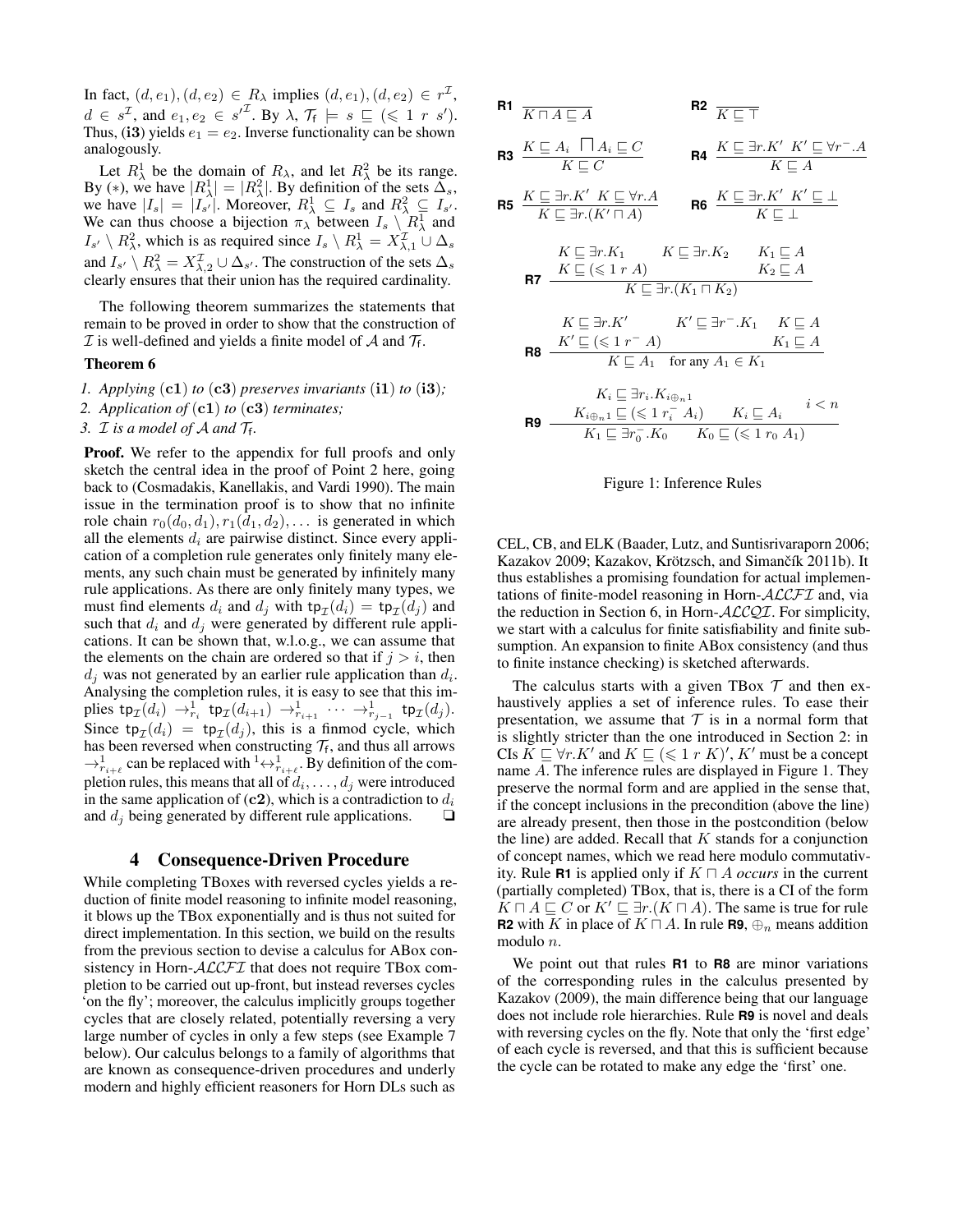Example 7 *Consider the TBox*

$$
\mathcal{T} = \{ A \subseteq \exists r. (A \sqcap A_1 \sqcap \cdots \sqcap A_n), \qquad (1)
$$

$$
A \subseteq (\leqslant 1 \, r^{-} \, A) \}. \tag{2}
$$

*Cycle reversion from Section 3 reverses all of the exponentially many cycles*  $K, r, K$  *with*  $K \subseteq S := \{A, A_1, \ldots, A_n\}$  $\alpha$ *nd*  $A \in K$ , adding  $K \sqsubseteq \exists r^- . \overline{K}$  and  $\overline{K} \sqsubseteq (\leq 1 \, r \, \overline{K})$ *for all such* K*. In contrast, the calculus avoids introducing 'irrelevant' conjunctions* K *and instead jointly reverses all these cycles by generating*  $A \sqsubseteq \exists r^- . S$  *and*  $A \sqsubseteq (\leq 1 r A)$ *:* 

| $S \subseteq A$                 | from R1                          | (3) |
|---------------------------------|----------------------------------|-----|
| $A \subseteq A$                 | from R1                          | (4) |
| $S \subseteq \exists r.S$       | from (1), (3), R3                | (5) |
| $S \subseteq (\leq 1 r^{-} A)$  | from (2), (3), R3                | (6) |
| $S \subseteq \exists r^{-} . S$ | and                              | (7) |
| $S \subseteq (\leq 1 r A)$      | from (3), (5), (6), R9           | (8) |
| $A \subseteq A_i$               | from (1), (3), (4), (6), (7), R8 | (9) |

$$
A \subseteq \exists r^- . S \qquad from (7), (9), \textbf{R3} \qquad (10)
$$
  

$$
A \subseteq (\leq 1 r A) \qquad from (8), (9), \textbf{R3} \qquad (11)
$$

Note that avoiding to introduce 'irrelevant' conjunctions  $K$ as illustrated by Example 7 is a main feature of consequencebased procedures which enables the excellent practical performance typically observed for this class of calculi.

The algorithm terminates after at most exponentially many rule applications since there are only exponentially many different concept inclusions that use the concept and role names of the original TBox. Each rule application can be performed in polynomial time, which is easy to see for the rules **R1**–**R8**. For **R9**, the crucial observation is that it suffices to consider all conjunctions  $K_0, K_1$  and to check whether they are involved in *any* cycle. The latter can easily be done by a variation of directed graph reachability, where the nodes of the graph are the conjunctions that occur in the current TBox and the edges come from inclusions  $K \sqsubseteq \exists r.K'.$ 

The following theorem, which is the main result of this section, states that the calculus is sound and complete.

**Theorem 8** Let  $\mathcal T$  be a Horn-ALCFI *TBox*,  $\hat{\mathcal T}$  be obtained *by exhaustively applying Rules* **R1–R9***, and let*  $A_0$  *be a concept name. Then*  $A_0$  *is finitely satisfiable w.r.t.*  $\mathcal{T}$  *iff*  $A_0 \sqsubseteq \bot \notin \mathcal{T}$ .

While Theorem 8 is formulated only for finite satisfiability, the algorithm can of course also be used to decide finite subsumption via the usual reduction to finite satisfiability. The following continues Example 7.

Example 9 *Let* T *be the TBox from Example 7 and*

 $\mathcal{T}' =$ 

$$
A \sqsubseteq \exists r.(A \sqcap X_1), \qquad (12)
$$
  
 
$$
A \sqsubseteq \exists r.(A \sqcap X_2), \qquad (13)
$$

$$
X_1 \sqcap X_2 \sqsubseteq \bot \quad \bigg\} \tag{14}
$$

*The calculus derives*  $A \sqsubseteq \bot$ *, thus A is finitely unsatisfiable* w.r.t.  $\mathcal{T}^{\prime}.^1$ 

$$
A \sqcap X_i \sqsubseteq A
$$
 from **R1** (15)  

$$
A \sqsubseteq \exists r. (A \sqcap X_1 \sqcap X_2)
$$
 from (11)–(13), (15), **R7** (16)  

$$
A \sqsubseteq \bot
$$
 from (14), (16), **R6** (17)

We now prove Theorem 8. The "only if" direction (soundness) is straightforward by verifying that each rule is sound in finite models. In contrast, the "if" direction (completeness) turns out to be surprisingly subtle to establish. The proof strategy is as follows. Assume that  $A_0 \sqsubseteq \perp \notin \mathcal{T}$ . We construct a (possibly infinite) model  $\widehat{\mathcal{I}}$  of  $\widehat{\mathcal{T}}$  with  $A_0^{\mathcal{I}} \neq \emptyset$  and show that  $\mathcal I$  is actually a model of  $\mathcal T_f$ . By Theorem 3, it follows that  $A_0$ is finitely satisfiable w.r.t.  $T$ . From now on, assume w.l.o.g. that  $A_0$  actually occurs in  $\mathcal{T}$ .

To construct  $\widehat{\mathcal{I}}$ , let KON( $\widehat{\mathcal{T}}$ ) denote the set of all conjunctions K such that K occurs in  $\hat{\mathcal{T}}$  (in the sense explained above) and  $K \sqsubseteq \perp \notin \widehat{T}$ . The domain  $\Delta^{\mathcal{I}}$  consists of finite words  $d = K_1 K_2 \cdots K_n \in \text{KON}(\widehat{\mathcal{T}})^*$ , and we use tail $(d)$  to denote  $K_n$ . Define  $\widehat{\mathcal{I}}$  by starting with

$$
\Delta^{\mathcal{I}} = \text{KON}(\widehat{\mathcal{T}})
$$
  

$$
A^{\widehat{\mathcal{I}}} = \{ K \in \text{KON}(\widehat{\mathcal{T}}) \mid K \sqsubseteq A \in \widehat{\mathcal{T}} \}
$$
  

$$
r^{\widehat{\mathcal{I}}} = \emptyset
$$

Observe that since  $A_0$  occurs in  $\hat{T}$  and  $A_0 \sqsubseteq \perp \notin \hat{T}, \Delta^{\hat{T}}$  contains the conjunction  $K = A_0$  and thus  $A_0^{\mathcal{I}} \neq \emptyset$ . We finish the construction of  $\widehat{\mathcal{I}}$  by exhaustively applying the following rule: if there is some  $d \in \Delta^{\widehat{\mathcal{I}}}$  with tail $(d) \sqsubseteq \exists r.K' \in \widehat{\mathcal{T}}$ , K' maximal with this property, and  $d \notin (\exists r.K')^{\mathcal{I}}$ , then add a fresh element  $e = dK'$  to  $\Delta^{\mathcal{I}}$ , add  $(d, K')$  to  $r^{\mathcal{I}}$ , and add  $dK'$  to  $A^{\mathcal{I}}$  whenever  $K' \sqsubseteq A \in \widehat{\mathcal{T}}$ .

We first show that  $\hat{\mathcal{I}}$  is a model of  $\hat{\mathcal{T}}$ , which amounts to a case distinction over the forms of CIs that can be present in  $\hat{\tau}$ , in each case relying on the fact that  $\hat{\tau}$  is closed under the rules of the calculus. Details are provided in the appendix.

# **Lemma 10**  $\hat{\mathcal{I}} \models \hat{\mathcal{T}}$ .

It remains to show that  $\mathcal I$  is a model of  $\mathcal T_f$ , which is signifiicantly more difficult to prove than Lemma 10 due to the fact that  $\mathcal{T}_f$  is obtained by reversing all cycles in  $\mathcal T$  whereas the calculus is more careful to reverse only the 'relevant' ones, as explained above. We start with the observation that, when constructing  $\mathcal{T}_f$ , it suffices to close only maximal cycles. More precisely, a cycle  $K_1, r_1, K_2, \ldots, K_n$  in a TBox  $\mathcal T$  is *maximal* if  $K_{j+1}$  is maximal with  $\mathcal{T} \models K_j \sqsubseteq \exists r_j.K_{j+1},$  for  $1 \leq j \leq n$ . Let  $\mathcal{T}_{f}^{\max}$  be the variation of  $\mathcal{T}_{f}$  that is obtained by reversing only maximal cycles.

# **Lemma 11**  $\mathcal{T}_f$  is equivalent to  $\mathcal{T}_f^{max}$ .

To finish the proof of Theorem 8, let  $\mathcal{T}_f^0$ ,  $\mathcal{T}_f^1$ , ... be the sequence of TBoxes obtained by starting with  $\mathcal{T}_{f}^{0} = \mathcal{T}$  and then exhaustively closing maximal cycles, that is,  $\mathcal{T}_{f}^{\max}$  is the limit of this sequence. In the appendix, we prove by induction on *i* that  $\widehat{\mathcal{I}}$  is a model of each  $\mathcal{T}_{f}^{i}$ , thus of  $\mathcal{T}_{f}$ .

We now briefly consider an extension of our algorithm to ABox consistency, with Figure 2 showing the additional rules. Instead of starting with only a TBox  $T$ , the algorithm now begins with a set  $T \cup A$ , where T is a TBox and A an ABox, and then exhaustively applies rules **R1** to **R12**. In rules **R10**

 ${}^{1}A$  is obviously satisfiable w.r.t.  $\mathcal{T}'$  in unrestricted models.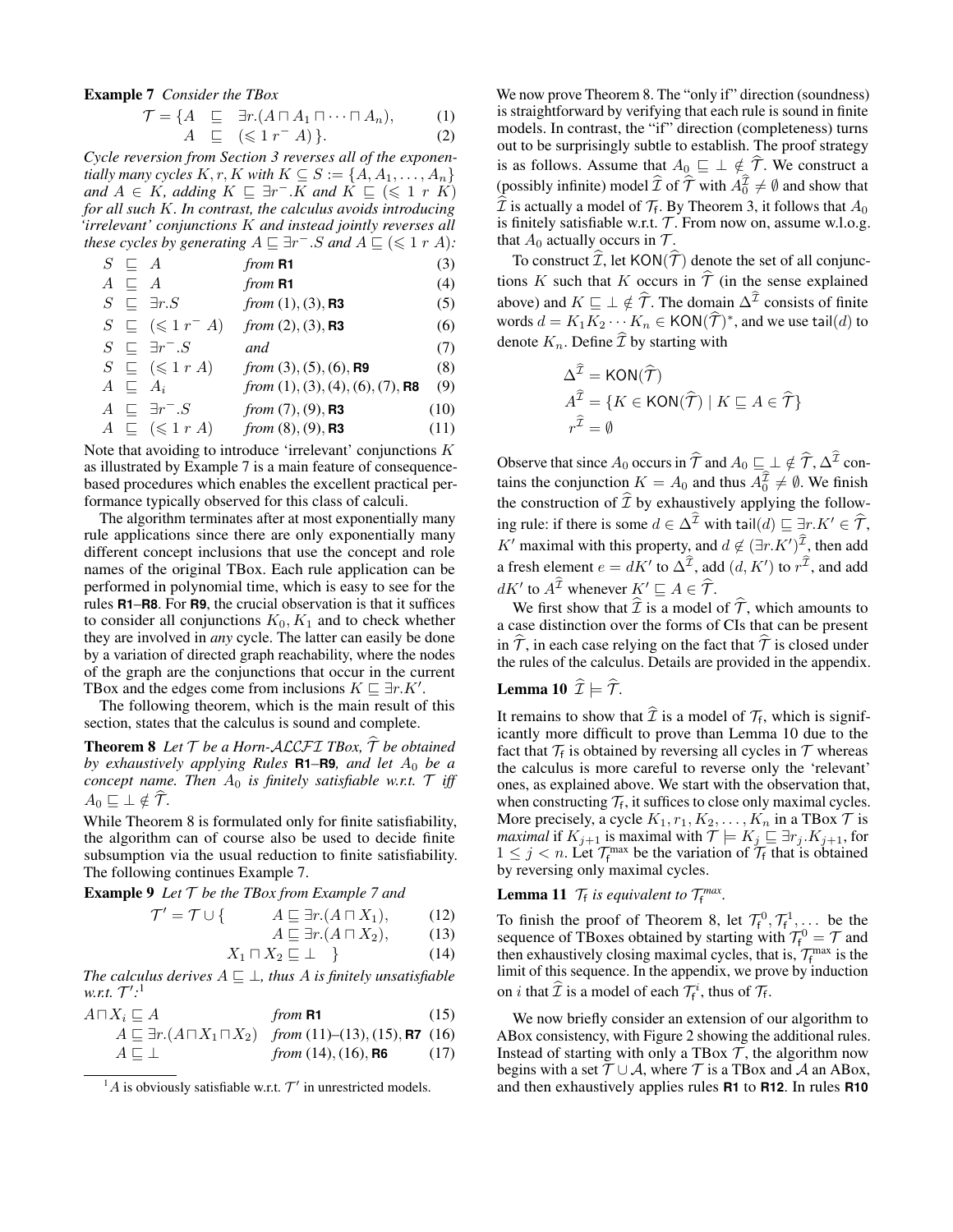R10 
$$
\frac{K(a) \quad K \subseteq A}{A(a)}
$$
 R11 
$$
\frac{K(a) \quad r(a,b) \quad K \subseteq \forall r.K'}{K'(b)}
$$
  
\nK<sub>1</sub>(a) 
$$
K_2(a) \quad r(a,b) \quad K(b) \quad K_1 \subseteq (\leq 1 r A)
$$
  
\nR12 
$$
\frac{K_2 \subseteq \exists r.K' \quad K \subseteq A \quad K' \subseteq A}{K'(b)}
$$

#### Figure 2: Additional Inference Rules

to **R12**,  $K(a)$  is an abbreviation for  $A_1(a) \cdots A_k(a)$  when  $K = \{A_1, \ldots, A_k\}$ . Recall that rules **R1** and **R2** only apply when the conjunction in their precondition occurs in the partially completed TBox. For the extension with ABoxes, an additional way for K to *occur* is that, for some ABox individal a,  $K = \{A \mid A(a)$  is in the partial completion. It is easy to see that rule application still terminates after exponentially many steps. Let  $\Gamma$  be the set of concept inclusions and ABox assertions finally generated. The algorithm is sound and complete in the sense that  $A$  is finitely inconsistent w.r.t.  $\mathcal T$  iff there is an ABox individual a and a conjunction K such that  $\Gamma$  contains both  $K(a)$  and  $K \sqsubseteq \bot$ . To prove this, one updates the construction of  $\widehat{\mathcal{I}}$  by starting with an initial interpretation defined by setting  $\Delta^{\mathcal{I}} = \text{Ind}(\mathcal{A}), r^{\mathcal{I}} = \{(a, b) \mid$  $r(a, b) \in \mathcal{A}$ , and  $A^{\hat{\mathcal{I}}} = \{a \in \text{Ind}(\mathcal{A}) \mid A(a) \in \Gamma\}$ . The rest of the construction of  $\widehat{\mathcal{I}}$  is as before. It is not hard to adapt the proof of Lemma 10 to show that  $\hat{\mathcal{I}}$  satisfies all inclusions and assertions in Γ. As in the case of finite satisfiability, it thus remains to prove that  $\mathcal I$  is a model of  $\mathcal T_f$ . Fortunately, the proof of goes through without modification.

Apart from providing a basis for practical implementations, our algorithm also yields an EXPTIME upper bound for finite ABox consistency in Horn-ALCFI. This result is known from (Lutz, Sattler, and Tendera 2005), where it is shown that ABox consistency in the non-Horn version of  $ALCQI$ is in EXPTIME. A matching lower bound can be derived from (Baader, Brandt, and Lutz 2008) where an EXPTIME lower bound is established for unrestricted subsumption in (the  $\mathcal{ELI}$  fragment of) Horn- $\mathcal{ALCFT}$ ; the proof can easily be adapted to finite satisfiability.

Theorem 12 *Finite satisfiability and finite ABox consistency in Horn-*ALCQI *are* EXPTIME*-complete.*

## 5 Query Answering in the Finite

In the ontology-based data access (OBDA) paradigm, the central reasoning problem is answering database-style queries over ABoxes in the presence of a DL TBox. In this section, we study the finite model version of this problem, assuming that queries are positive existential queries (PEQs) and that TBoxes are formulated in Horn-ALCFI. We show that, as in the case of ABox consistency, finite PEQ answering can be reduced to unrestricted PEQ answering by reversing finmod cycles in the TBox. This result enables the use of algorithms for unrestricted PEQ answering also in the finite case. It

also allows us to show that finite PEQ answering w.r.t. Horn-ALCFI TBoxes is EXPTIME-complete regarding combined complexity, and PTIME-complete regarding data complexity.

We start with a brief introduction of positive existential queries and of query answering. For simplicity, we concentrate on Boolean queries, that is, queries without answer variables. It is, however, easy to adapt all techniques established in this section to the case of queries with answer variables. A *(Boolean) positive existential query (PEQ)* q takes the form  $\exists x \varphi(x)$  where  $\varphi$  is built from atoms of the form  $A(x)$  and  $r(x, y)$  using conjunction and disjunction, with  $x, y$  variables from  $x, A$  a concept name, and r a role name. Let *I* be an interpretation and  $q = \exists x \, \varphi$  a PEQ. A *match* of q in *I* is a mapping  $\pi : \mathbf{x} \to \Delta^{\mathcal{I}}$  such that  $\varphi$  evaluates to true unter the valuation that assigns true to an atom  $A(x)$ in  $\varphi$  iff  $\pi(x) \in A^{\mathcal{I}}$  and true to an atom  $r(x, y)$  in  $\varphi$  iff  $(\pi(x), \pi(y)) \in r^{\mathcal{I}}$ . We write  $\mathcal{I} \models q$  if there is a match of q in *I*. For an ABox *A* and a TBox *T*, we write  $A, T \models q$ (resp.  $A, \mathcal{T} \models_{fin} q$ ) if  $\mathcal{I} \models q$  for all models (resp. finite models)  $\mathcal I$  of  $\mathcal T$  and  $\mathcal A$ . We then say that  $\mathcal A$ ,  $\mathcal T$  *entails* (resp. *finitely entails*) q. The problem that we are interested in is *finite query entailment*, that is, given an ABox  $A$ , a TBox  $T$ , and a query q, to decide whether  $A, \mathcal{T} \models_{fin} q$ . We will study both the combined complexity and the data complexity of this problem. When studying combined complexity, all of  $A, \mathcal{T}$ , and  $q$  are considered an input. In the case of data complexity,  $\mathcal T$  and q are assumed to be fixed and q is the only input.

The main result of this section is the following theorem, where  $\mathcal{T}_f$  is the TBox obtained from  $\mathcal T$  by exhaustively reversing finmod cycles, exactly as in Section 3.

Theorem 13 *Let* T *be a Horn-*ALCFI *TBox and* A *an ABox that is finitely consistent w.r.t.* T *. For any PEQ* q*,*

$$
\mathcal{A}, \mathcal{T} \models_{\mathsf{fin}} q \ \textit{iff} \ \mathcal{A}, \mathcal{T}_{\mathsf{f}} \models q
$$

The proof of the " $\Leftarrow$ " direction is trivial. Indeed, if  $A, \mathcal{T} \not\models_{fin} q$ , then there is a finite model  $\mathcal I$  of  $A$  and  $\mathcal T$  such that  $\mathcal{I} \not\models q$ . Since every finite model of  $\mathcal{T}$  is also a model of  $\mathcal{T}_f$  by Lemma 4, it follows that  $\mathcal{A}, \mathcal{T}_f \not\models q$ .

For the proof of the "⇒" direction, we use a well-known (infinite) canonical model  $U$  of  $A$  and  $\mathcal{T}_f$ , constructed by starting with the following initial interpretation

$$
\Delta^{\mathcal{U}} = \text{Ind}(\mathcal{A})
$$
  
\n
$$
A^{\mathcal{U}} = \{a \in \text{Ind}(\mathcal{A}) \mid \mathcal{A}, \mathcal{T}_f \models A(a)\}
$$
  
\n
$$
r^{\mathcal{U}} = \{(a, b) \mid r(a, b) \in \mathcal{A}\}
$$

and then exhaustively applying the following completion rule: for all  $d \in \Delta^{\mathcal{U}}$  such that  $\mathcal{T}_f \models \text{tp}_{\mathcal{U}}(d) \sqsubseteq \exists r.t',$  where t' is maximal with this property and  $\ddot{d} \notin (\exists r.t')^{\mathcal{U}}$ , add a fresh element d' to  $\Delta^{U}$ , the edge  $(d, d')$  to  $r^{\mathcal{U}}$ , and d' to the interpretation  $A^U$  of all concept names  $A \in t'$ .

The following properties of  $U$  are well-known and the reason for why  $U$  is called canonical (Krisnadhi and Lutz  $2007$ ; Eiter et al.  $2008$ ; Ortiz, Rudolph, and Šimkus  $2011$ ).

#### Lemma 14

- *1. U is a model of A and of*  $\mathcal{T}_f$ *;*
- 2. For any PEQ q, we have that  $\mathcal{A}, \mathcal{T}_f \models q$  iff  $\mathcal{U} \models q$ .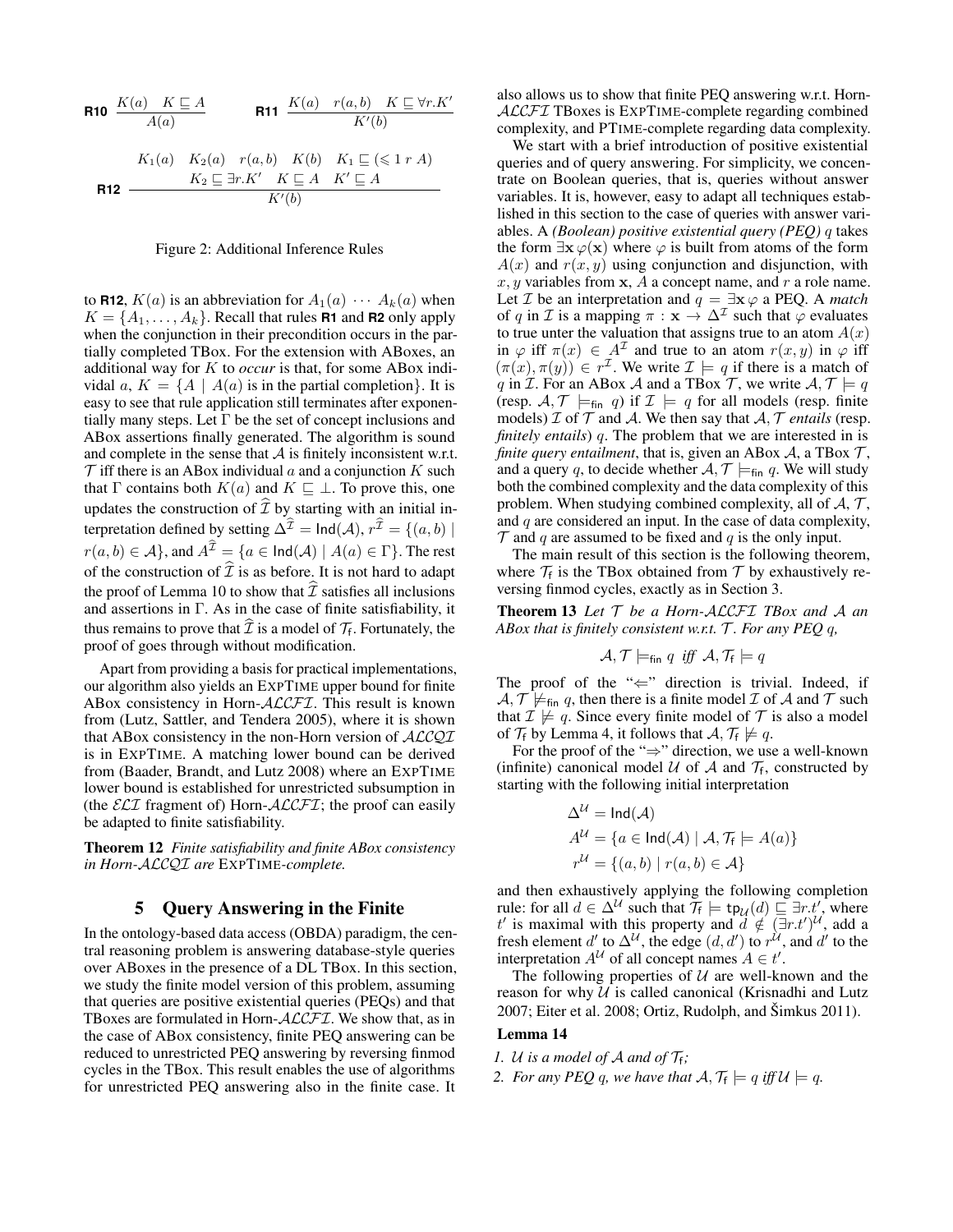By Point 2 of Lemma 14, we can establish the "⇒" direction of Theorem 13 by showing that  $A, \mathcal{T} \models_{fin} q$  implies  $U \models q$ . The proof makes intense use of homomorphisms. For interpretations  $\mathcal{I}_1, \mathcal{I}_2$ , a *homomorphism from*  $\mathcal{I}_1$  *to*  $\mathcal{I}_2$  is a function  $h: \Delta^{\mathcal{I}_1} \rightarrow \Delta^{\mathcal{I}_2}$  such that

- 1.  $h(a) = a$  for all  $a \in \mathbb{N}_1$ ;
- 2.  $d \in A^{\mathcal{I}_1}$  implies  $h(d) \in A^{\mathcal{I}_2}$  for all concept names A;
- 3.  $(d, e) \in r^{\mathcal{I}_1}$  implies  $(h(d), h(e)) \in r^{\mathcal{I}_2}$  for all (possibly inverse) roles r.

For  $n > 0$ , an *n-substructure* of an interpretation  $\mathcal{I}$  is an interpretation  $\mathcal{I}'$  obtained from  $\mathcal I$  by selecting a domain  $\Delta^{\mathcal{I}'} \subseteq \Delta^{\mathcal{I}}$  with at most *n* elements and restricting  $\mathcal{I}$  to  $\Delta^{\mathcal{I}'}$ . To show that  $A, \mathcal{T} \models_{fin} q$  implies  $\mathcal{U} \models q$ , it suffices to establish the following.

**Proposition 15** *For every*  $n_0 > 0$ *, there is a finite model*  $\mathcal{J}_{n_0}$  of  $\mathcal A$  and  $\mathcal T$  such that there is a homomorphism from any  $n_0$ -substructure of  $\mathcal{J}_{n_0}$  to U.

In fact,  $A, \mathcal{T} \models_{\text{fin}} q$  implies  $\mathcal{J}_{n_0} \models q$  and thus there is an  $n_0$ substructure  $\mathcal J$  of  $\mathcal J_{n_0}$  with  $\mathcal J \models q$ , where  $n_0$  is the number of variables in q. The latter is witnessed by a match  $\pi$ . By Proposition 15, there is a homomorphism h from  $\mathcal J$  to  $\mathcal U$  and thus a match of q in U can be found by composing  $\pi$  with h.

We construct the model  $J$  from Proposition 15 by modifying the finite model  $\mathcal I$  constructed in Section 3. For two reasons, the finite model  $\mathcal I$  constructed in Section 3 need not satisfy the condition formulated for  $\mathcal{J}_{n_0}$  in Proposition 15.

- 1. *I* can contain paths of length  $\leq n_0$  that do not exist in  $\mathcal{U}$ .
- 2.  $I$  can contain cycles that do not exclusively consist of ABox elements, while no such cycles are present in  $U$ .

Let us start with Problem 1 above. There are, in turn, two sources for paths in  $\mathcal I$  that we cannot reproduce in  $\mathcal U$ .

(i) Application of (c3) can generate a path  $(d_1, d) \in r^{\mathcal{I}}$ ,  $(d, d_2) \in s^{\mathcal{I}}$  such that  $\tt tp_{\mathcal{I}}(d_1) \rightarrow_r \ttp_{\mathcal{I}}(d)$   $\cdot \leftarrow \t tp_{\mathcal{I}}(d_2)$ and  $d$  is not identified by an ABox element. Such situations are not necessarily reproducible in  $U$ . As a concrete example, consider

$$
\mathcal{A} = \{ B_1(a), B_2(b) \}
$$
  

$$
\mathcal{T} = \{ B_1 \sqsubseteq \exists r.A, B_2 \sqsubseteq \exists r.A \}.
$$

The problematic path is  $(a, d_t) \in r^{\mathcal{I}}$ ,  $(d_t, b) \in (r^{-})^{\mathcal{I}}$  with  $t = \{A\}.$ 

(ii) Application of  $(c2)$  can result in similar a situation as above, but where the middle element  $d$  is replaced with a sequence of elements  $e_0, \ldots, e_k$  such that  $(e_i, e_{i+1}) \in r_i^{\mathcal{I}}$ for all  $i < k$  (for some roles  $r_0, \ldots, r_{k-1}$ ) and

$$
\mathsf{tp}_{\mathcal{I}}(e_0) \xrightarrow{1} \longleftrightarrow_{r_1}^1 \cdots \xrightarrow{1} \leftrightarrow_{r_{k-1}}^1 \mathsf{tp}_{\mathcal{I}}(e_k). \tag{18}
$$

For a very simple example, take

$$
\mathcal{A} = \{ B_1(a), B_2(b) \}
$$

and assume that  $\mathcal T$  is such that  $B_1 \longrightarrow_R^1 B_2$ . Then an application of  $(c2)$  will simply add  $r(a, b)$ , an edge that does not exist in  $U$ .

To obtain the desired model  $\mathcal{J}_{n_0}$  from Proposition 15, we first solve Problems (i) and (ii) above, and then Problem 2. To make precise what we mean by this, we introduce bounded simulations, a weakening of homomorphisms. A *bounded simulation of*  $\mathcal{I}_1$  *in*  $\mathcal{I}_2$  *is a relation*  $\rho \subseteq \tilde{\Delta}^{\mathcal{I}_1} \times \mathbb{N} \times \tilde{\Delta}^{\mathcal{I}_2}$  *such* that for all  $(d, i, e) \in \rho$ , the following conditions are satisfied:

- 1. if  $d \in A^{\mathcal{I}_1}$ , then  $e \in A^{\mathcal{I}_2}$ ;
- 2. if  $i > 0$  and  $(d, d') \in r^{\mathcal{I}_1}$  for some (possibly inverse) role r, then there is an  $e' \in \Delta^{\mathcal{I}_2}$  with  $(e, e') \in r^{\mathcal{I}_2}$  and  $(d', i - 1, e') \in \rho.$

We write  $(\mathcal{I}_1, d) \preceq_k (\mathcal{I}_2, e)$ , for  $d \in \Delta^{\mathcal{I}_1}$  and  $e \in \Delta^{\mathcal{I}_2}$ , if there is a bounded simulation of  $\mathcal{I}_1$  in  $\mathcal{I}_2$  such that  $(d, k, e) \in \rho$  and for all  $a \in \mathbb{N}_1 \cap \Delta^{\mathcal{I}_1}$ , we have  $(a, k, a) \in \rho$ . Then  $\mathcal{I}_1 \preceq_k \mathcal{I}_2$  denotes that for every  $d \in \Delta^{\mathcal{I}_1}$ , there is an  $e \in \Delta^{\mathcal{I}_2}$  with  $(\mathcal{I}_1, d) \preceq_k (\mathcal{I}_2, e)$ . We write  $(\mathcal{I}_1, d) \sim_k$  $(\mathcal{I}_2, e)$  if  $(\mathcal{I}_1, d) \preceq_k (\mathcal{I}_2, e)$  and vice versa.

With solving Problems (i) and (ii), we mean to establish the following intermediate result.

**Proposition 16** *For every*  $n_0 > 0$ *, there is a finite model*  $\mathcal{I}_{n_0}$ *of* A and T such that  $\mathcal{I}_{n_0} \preceq_{n_0} \mathcal{U}$ .

To remove the undesired paths illustrated in (i) above, we modify the construction of  $\mathcal I$  by replacing the elements  $d_t$ ,  $t \in \text{TP}(\mathcal{T}_f)$ , that are introduced at the beginning of the construction of  $I$  and used as 'targets' for role edges introduced by applications of  $(c3)$ . In the modified construction, we instead introduce one  $(c3)$ -target for each  $n_0$ -bounded simu*lation type*, which is an equivalence class of  $\sim_{n_0}$  on the set of all pointed interpretations  $(\mathcal{I}_1, d)$ . In the example given in (i) above, the result is that the two existential restrictions would no longer be witnessed by the same  $d_t$  because the 1-simulation type of the witnesses are different (one has an r-predecessor in  $B_1$ , the other in  $B_2$ ). Since simulations need only to consider symbols that occur in the (fixed) ABox A and (fixed) TBox  $\mathcal T$ , there are only finitely many  $n_0$ simulation types and thus finiteness of  $\mathcal I$  is not compromised.

Undesired paths of type (ii) are avoided by modifying the  $(c2)$  rule so that the sequences (18) are of length exceeding  $n_0$  and thus the highlighted problem which involves both ends of the sequence is not 'visible' in  $n_0$ -substructures. We also include an initial piece of the canonical model  $U$  for  $\mathcal A$ and  $\mathcal{T}_f$  of depth  $n_0$  in the initial version of  $\mathcal I$  to avoid the undesired 'shortcuts' between ABox elements illustrated by the example given in (ii) above.

The construction is spelled out in full detail in the appendix. We have actually omitted some aspects in the overview above for the sake of a clearer exposition, such as the fact that we first exhaustively apply rules  $(c1)$  and  $(c2)$ , followed by exhaustive application of  $(c3)$  (the latter two in their modified versions), and that we actually cannot include in the initial  $I$  *all*  $n_0$ -bounded simulation types, but must select only the 'relevant' ones. This finishes the proof of Proposition 16.

To solve Problem 2 above and thus obtain the model  $\mathcal{J}_{n_0}$ stipulated by Proposition 15, we have to eliminate all non-ABox-cycles of size at most  $n_0$  in the model  $\mathcal{I}_{n_0}$  delivered by Proposition 16. This is achieved by taking the product with a suitable finite group of high girth, a technique championed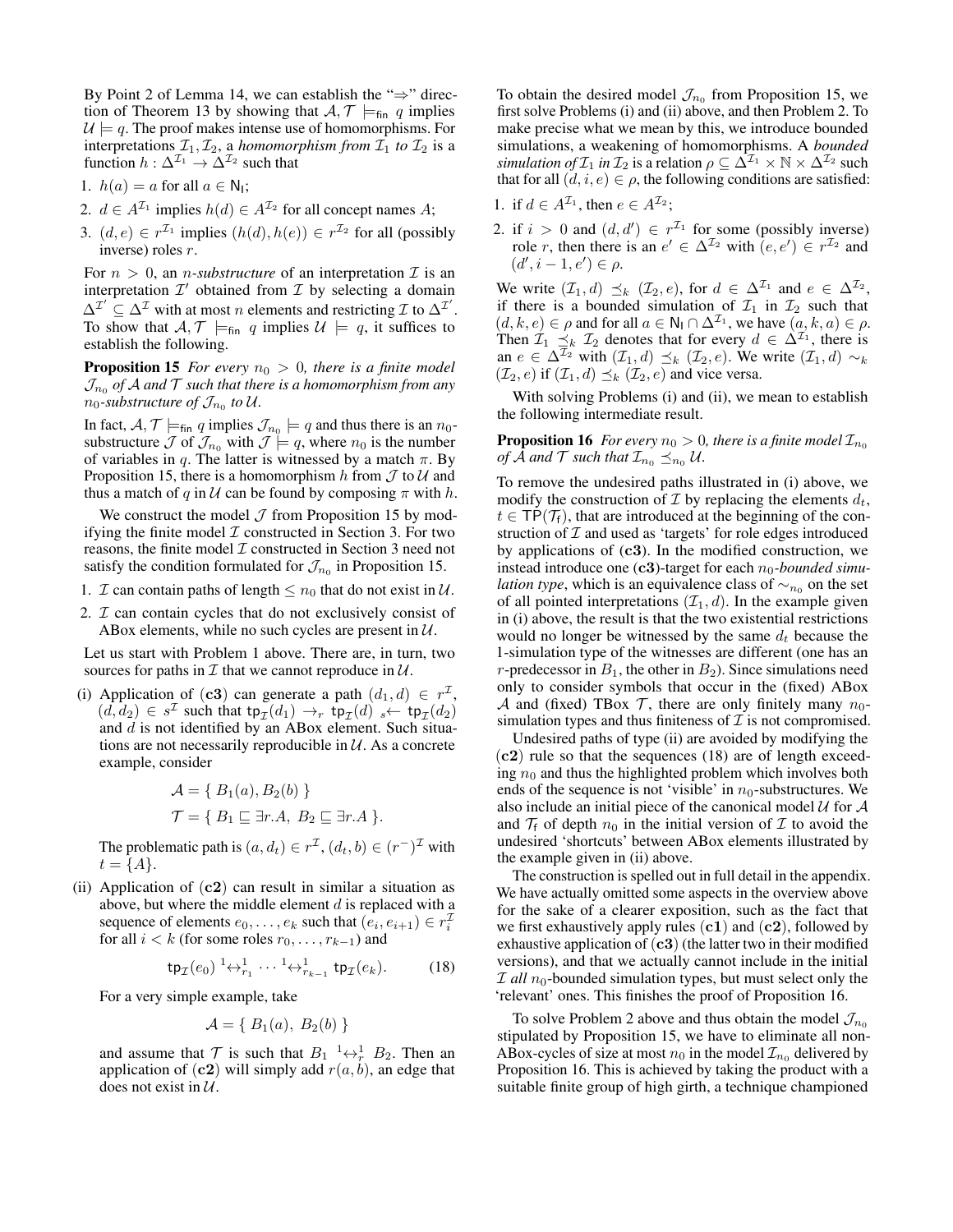by Otto (2012). Details are provided in the appendix. This finishes the proof of Theorem 13.

Apart from enabling the use of algorithms for unrestricted PEQ answering also in the finite case, Theorem 13 yields tight complexity bounds for finite PEQ entailment.

Theorem 17 *Finite PEQ entailment in Horn-*ALCFI *is decidable,* EXPTIME*-complete in combined complexity, and* PTIME*-complete in data complexity.*

Proof.(sketch) For the unrestricted case, an EXPTIME lower bound is in (Baader, Brandt, and Lutz 2008) and a PTIME one in (Calvanese et al. 2006). Both results can easily be adapted to the finite case. The upper bounds can be proved using the following straightforward algorithm for PEQ entailment, which resembles existing algorithms such as those presented in (Krisnadhi and Lutz 2007; Eiter et al. 2008; Calì, Gottlob, and Lukasiewicz 2009; Ortiz, Rudolph, and Simkus 2011). Assume that an input ABox  $\mathcal{A}$ , TBox  $\mathcal{T}$ , and PEQ q are given, and let  $n_0$  be the number of variables in q. As a consequence of Theorem 3, finite satisfiability w.r.t.  $\mathcal T$ coincides with unrestricted satisfiability w.r.t.  $\mathcal{T}_f$ . Using our algorithm for computing finite satisfiability in Horn- $ALCFT$ in EXPTIME, we can thus compute the set  $\mathsf{TP}(\mathcal{T}_f)$  of types for  $\mathcal{T}_f$  without computing  $\mathcal{T}_f$  or explicitly reasoning w.r.t. this exponentially large TBox. Let  $\mathcal{A}'$  be the extension of  $\mathcal A$  with assertions  $\{A(a_t) \mid A \in t\}$  for each  $t \in \mathsf{TP}(\mathcal{A})$ . Now compute an initial piece  $\mathcal{U}'$  of the canonical model  $\mathcal{U}$  of  $\mathcal{A}'$  and  $\mathcal{T}_f$ , namely its restriction to depth  $n_0$ . Similar to the computation of  $TP(\mathcal{T}_f)$  above, we can do this by using finite subsumption w.r.t.  $\mathcal T$  instead of unrestricted subsumption w.r.t.  $\mathcal T_f$ . It is not difficult to prove that  $\mathcal{U}' \models q$  iff  $\mathcal{U} \models q$ . To check whether  $\mathcal{U}' \models q$  within the desired time bounds, we can simply enumerate all possible maps of variables in q to elements of  $\mathcal{U}'$ and check whether any such map is a match.  $\Box$ 

Note that decidability of PEQ entailment in Horn-ALCFT was expected given a result by Pratt-Hartmann which states that finite CQ answering for the two-variable guarded fragment of first-order logic extended with counting quantifiers is decidable (Pratt-Hartmann 2009). We assume that his proof can be extended to unions of conjunctive queries (UCQs), thus to PEQs. Pratt-Hartmann also analyses the data complexity of finite CQ answering in his logic, but finds it to be CONP-complete. He does not analyse combined complexity. Theorem 17 suggests that PEQ entailment in Horn-ALCFI has the same complexity in finite and in unrestricted models. For the unrestricted case, PTIME-completeness in data complexity follows from the results in (Hustadt, Motik, and Sattler 2007), and EXPTIME-completeness in combined complexity is proved in (Eiter et al. 2008) for UCQs. We assume that the techniques in that paper extend to PEQs.

# 6 From Horn-ALCFI to Horn-ALCQI

Our results for finite satisfiability and finite subsumption (the reasoning tasks that do not involve ABoxes) extend in a straightforward way from Horn-ALCFI to Horn-ALCQI. In particular, we can convert a Horn- $ALCQI$  TBox  $T$  into a Horn-ALCFI TBox  $T'$  such that finite (un)satisfiability is preserved by replacing each CI  $K \sqsubseteq (\geq n \; r \; K')$  in  $\mathcal T$  with

the following inclusions, for  $1 \leq i < j \leq n$ :

$$
K \sqsubseteq \exists r.B_i, \quad B_i \sqsubseteq K', \quad B_i \sqcap B_j \sqsubseteq \bot \qquad (*)
$$

While an easy unraveling argument can be used to prove that this reduction is correct in the presence of infinite models, more care is required in the finite case (see appendix).

**Proposition 18**  $\mathcal T$  is finitely satisfiable iff  $\mathcal T'$  is finitely satis*fiable.*

It follows from Proposition 18 and Theorem 3 that a Horn-ALCQI TBox  $\mathcal T$  is finitely satisfiable iff  $(\mathcal T')_f$  is satisfiable. Actually, it is not hard to see that this is the case iff  $\mathcal{T}_f$  (the result of applying cycle reversion directly to the Horn- $ALCQI$ TBox, ignoring all inclusions  $A \subseteq (\geq n r C)$  is satisfiable because if any of the existential restrictions in  $\mathcal{T}' \setminus \mathcal{T}$  is involved in a finmod cycle, then a simple semantic argument shows that both  $\mathcal{T}_f$  and  $(\mathcal{T}')_f$  are unsatisfiable. Proposition 18 also enables the use of our consequence-based procedure for deciding finite satisfiability in Horn-ALCQI.

It is not immediately obious how to extend (∗) and Proposition 18 to ABox consistency and instance checking. We believe, though, that it is not too hard to modify the proof of Theorem 3 for Horn- $ALCQI$ , to adapt the consequencebased procedure to allow a direct treatment of Horn-ALCQI TBoxes without prior reduction to Horn- $ALCFT$ , and to extend all model constructions underlying our results about PEQ entailment to Horn-ALCQI. In particular, such a direct approach should yield EXPTIME/ PTIME upper bounds for PEQ entailment in Horn-ALCQI even when the numbers in at least restrictions are coded in binary (note that, in this case, the translation (∗) incurs an exponential blowup).

# 7 Future Work

As future research, it would be interesting to extend the results in this paper to Horn- $\mathcal{SHIQ}$ , that is, to add role hierarchies and transitive roles. Reducing out role hierarchies does not seem easily possible in the finite, $2$  so they would have to be built directly into all constructions. For query entailment, we expect transitive roles to cause significant additional challenges, see for example (Eiter et al. 2009; Mosurovic et al. 2013). In particular, transitive roles result in an additional way in which the finite model property is lost, illustrated by the TBox  $\mathcal{T} = \{A \sqsubseteq \exists r.A, \text{trans}(r)\}\$ and the conjunctive query  $q = \exists x r(x, x)$ . We have  $\{A(a)\}, \mathcal{T} \not\models q$ , but  $\{A(a)\}\$ ,  $\mathcal{T}$   $\models$ <sub>fin</sub> q although neither counting nor inverse roles are present (the TBox  $T$  is formulated in the DL  $\mathcal{EL}_{trans}$ ). Finite model reasoning in versions of Datalog $\pm$ that extend  $\mathcal{EL}_{trans}$  has recently been studied in (Gogacz and Marcinkowski 2013b; 2013a).

In this paper, we have not analyzed the size of finite models. It is, however, easy to prove a double exponential lower bound on the size of finite models for satisfiability in Horn-ALCFI by enforcing a tree of exponential depth in which no two elements can be identical. A matching upper bound follows from Pratt-Hartmann's result that every finitely satisfiable formula in first-order logic with two variables and

 $2$ In contrast to what we have claimed in the workshop predecessor of this paper (Ibáñez-García, Lutz, and Schneider 2013).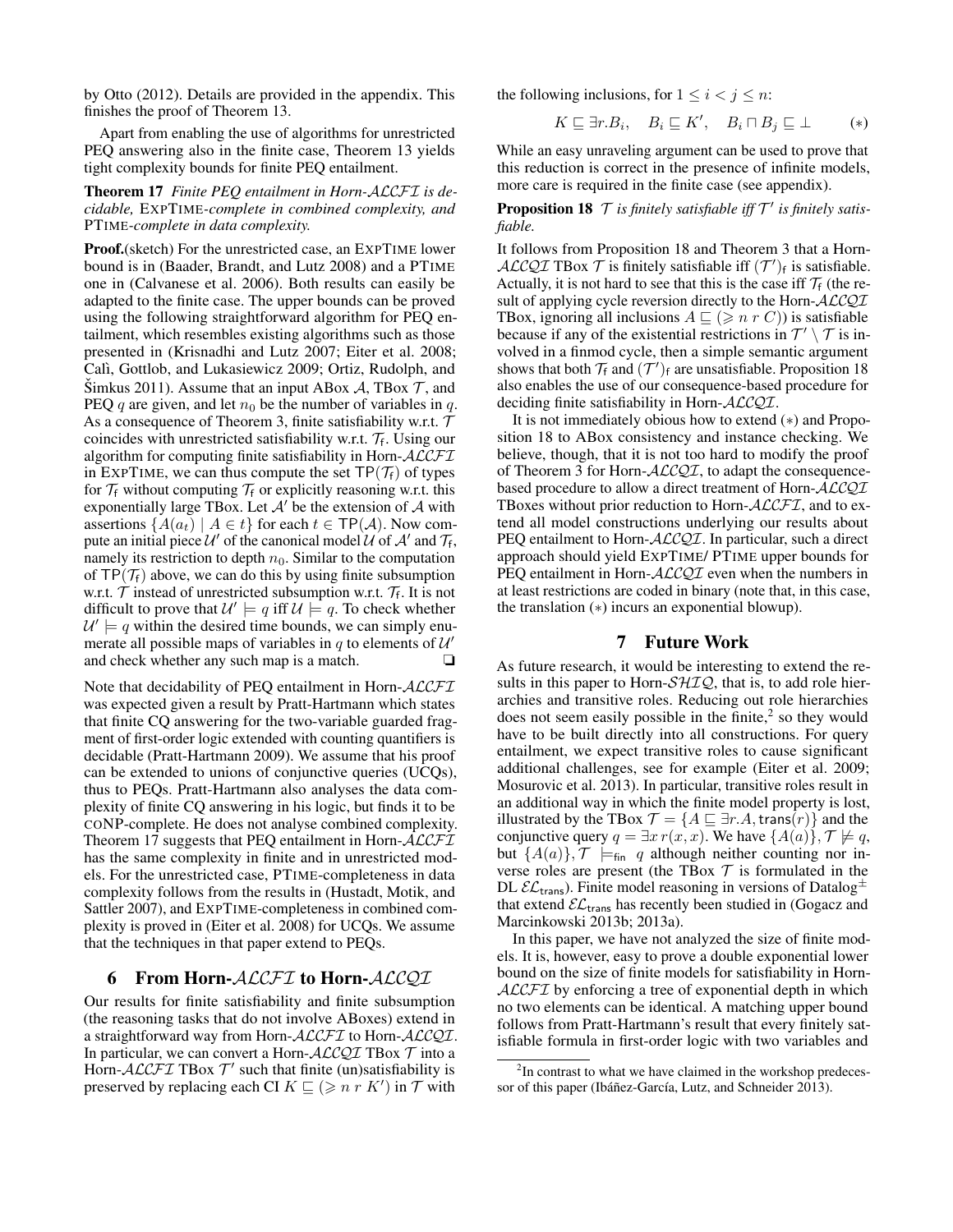counting quantifiers has a model of at most double exponential size (Pratt-Hartmann 2005). Analyzing the size of finite (counter)models for query entailment is left as future work.

Acknowledgements Carsten Lutz was supported by the SFB/TR8 *Spatial Cognition*.

## References

Alon, N. 1995. Tools from higher algebra. In Graham, R. L.; Grötschel, M.; and Lovász, L., eds., *Handbook of combinatorics (vol. 2)*. Cambridge, MA, USA: MIT Press. 1749–1783.

Baader, F.; Calvanese, D.; McGuinness, D.; Nardi, D.; and Patel-Schneider, P., eds. 2003. *The Description Logic Handbook: Theory, Implementation, and Applications*. Cambridge University Press.

Baader, F.; Brandt, S.; and Lutz, C. 2005. Pushing the  $\mathcal{EL}$ envelope. In *Proc. of IJCAI-05*, 364–369.

Baader, F.; Brandt, S.; and Lutz, C. 2008. Pushing the  $\mathcal{EL}$ envelope further. In *Proc. OWLED-08 DC*, volume 496 of *CEUR-WS.org*.

Baader, F.; Lutz, C.; and Suntisrivaraporn, B. 2006. CEL – a polynomial-time reasoner for life science ontologies. In *Proc. IJCAR-06*, volume 4130 of *LNCS*, 287–291. Springer.

Bienvenu, M.; Lutz, C.; and Wolter, F. 2013. First-order rewritability of atomic queries in Horn description logics. In *Proc. of IJCAI-13*. IJCAI/AAAI.

Calì, A.; Gottlob, G.; and Lukasiewicz, T. 2009. A general datalog-based framework for tractable query answering over ontologies. In *PODS*, 77–86.

Calvanese, D.; Giacomo, G. D.; Lembo, D.; Lenzerini, M.; and Rosati, R. 2006. Data complexity of query answering in description logics. In *Proc. KR-06*, 260–270. AAAI Press.

Calvanese, D.; Giacomo, G. D.; Lembo, D.; Lenzerini, M.; and Rosati, R. 2007. Tractable reasoning and efficient query answering in description logics: The *DL-Lite* family. *J. Autom. Reasoning* 39(3):385–429.

Calvanese, D. 1996. Finite model reasoning in description logics. In *Proc. of KR-96*, 292–303. Morgan Kaufmann.

Cosmadakis, S.; Kanellakis, P.; and Vardi, M. 1990. Polynomial-time implication problems for unary inclusion dependencies. *J. ACM* 37(1):15–46.

Eiter, T.; Gottlob, G.; Ortiz, M.; and Simkus, M. 2008. Query answering in the description logic Horn-SHIQ. In *Proc. JELIA-08*, volume 5293 of *LNCS*, 166–179. Springer.

Eiter, T.; Lutz, C.; Ortiz, M.; and Simkus, M. 2009. Query answering in description logics with transitive roles. In *Proc. IJCAI-09*, 759–764.

Eiter, T.; Ortiz, M.; Šimkus, M.; Tran, T.-K.; and Xiao, G. 2012. Towards practical query answering for Horn- $\mathcal{SHIQ}$ . In *Proc. DL-12*, volume 846 of *CEUR-WS.org*.

Gogacz, T., and Marcinkowski, J. 2013a. Converging to the chase - a tool for finite controllability. In *Proc. LICS-13*, 540–549. IEEE Computer Society.

Gogacz, T., and Marcinkowski, J. 2013b. On the BDD/FC conjecture. In *Proc. PODS-13*, 127–138. ACM.

Hustadt, U.; Motik, B.; and Sattler, U. 2007. Reasoning in description logics by a reduction to disjunctive datalog. *J. Autom. Reasoning* 39(3).

Ibáñez-García, Y. A.; Lutz, C.; and Schneider, T. 2013. Finite model reasoning in Horn-SHIQ. In *Proc. DL-13*, volume 1014 of *CEUR-WS.org*, 234–245.

Imrich, W. 1984. Explicit construction of regular graphs without small cycles. *Combinatorica* 4(1):53–59.

Kazakov, Y.; Krötzsch, M.; and Simančík, F. 2011a. Unchain my EL reasoner. In *Proc. DL-11*, volume 745 of *CEUR-WS.org*.

Kazakov, Y.; Krötzsch, M.; and Simančík, F. 2011b. Concurrent classification of el ontologies. In *Proc. ISWC-11 (1)*, volume 7031 of *LNCS*, 305–320. Springer.

Kazakov, Y. 2009. Consequence-driven reasoning for Horn-SHIQ ontologies. In *Proc. IJCAI-09*, 2040–2045.

Krisnadhi, A., and Lutz, C. 2007. Data complexity in the EL family of DLs. In *Proc. DL-07*, volume 250 of *CEUR-WS.org*.

Lutz, C., and Wolter, F. 2012. Non-uniform data complexity of query answering in description logics. In *Proc. KR-12*. AAAI Press.

Lutz, C.; Sattler, U.; and Tendera, L. 2005. The complexity of finite model reasoning in description logics. *Information and Computation* 199:132–171.

Margulis, G. A. 1982. Explicit constructions of graphs without short cycles and low density codes. *Combinatorica* 2(1):71–78.

Mosurovic, M.; Krdzavac, N.; Graves, H.; and Zakharyaschev, M. 2013. A decidable extension of SROIQ with complex role chains and unions. *J. Artif. Intell. Res. (JAIR)* 47:809–851.

Ortiz, M.; Rudolph, S.; and Šimkus, M. 2011. Query answering in the Horn fragments of the description logics  $\mathcal{SHOIQ}$ and SROIQ. In *Proc. IJCAI-11*, 1039–1044. IJCAI/AAAI.

Otto, M. 2004. Modal and guarded characterisation theorems over finite transition systems. *Ann. Pure Appl. Logic* 130(1- 3):173–205.

Otto, M. 2012. Highly acyclic groups, hypergraph covers, and the guarded fragment. *J. ACM* 59(1):5.

Pacholski, L.; Szwast, W.; and Tendera, L. 2000. Complexity results for first-order two-variable logic with counting. *SIAM J. Comput.* 29(4):1083–1117.

Pratt-Hartmann, I. 2005. Complexity of the two-variable fragment with counting quantifiers. *J. of Logic, Language and Information* 14(3):369–395.

Pratt-Hartmann, I. 2009. Data-complexity of the two-variable fragment with counting quantifiers. *Inf. Comput.* 207(8):867– 888.

Rosati, R. 2008. Finite model reasoning in *DL-Lite*. In *Proc. ESWC-08*, volume 5021 of *LNCS*, 215–229. Springer.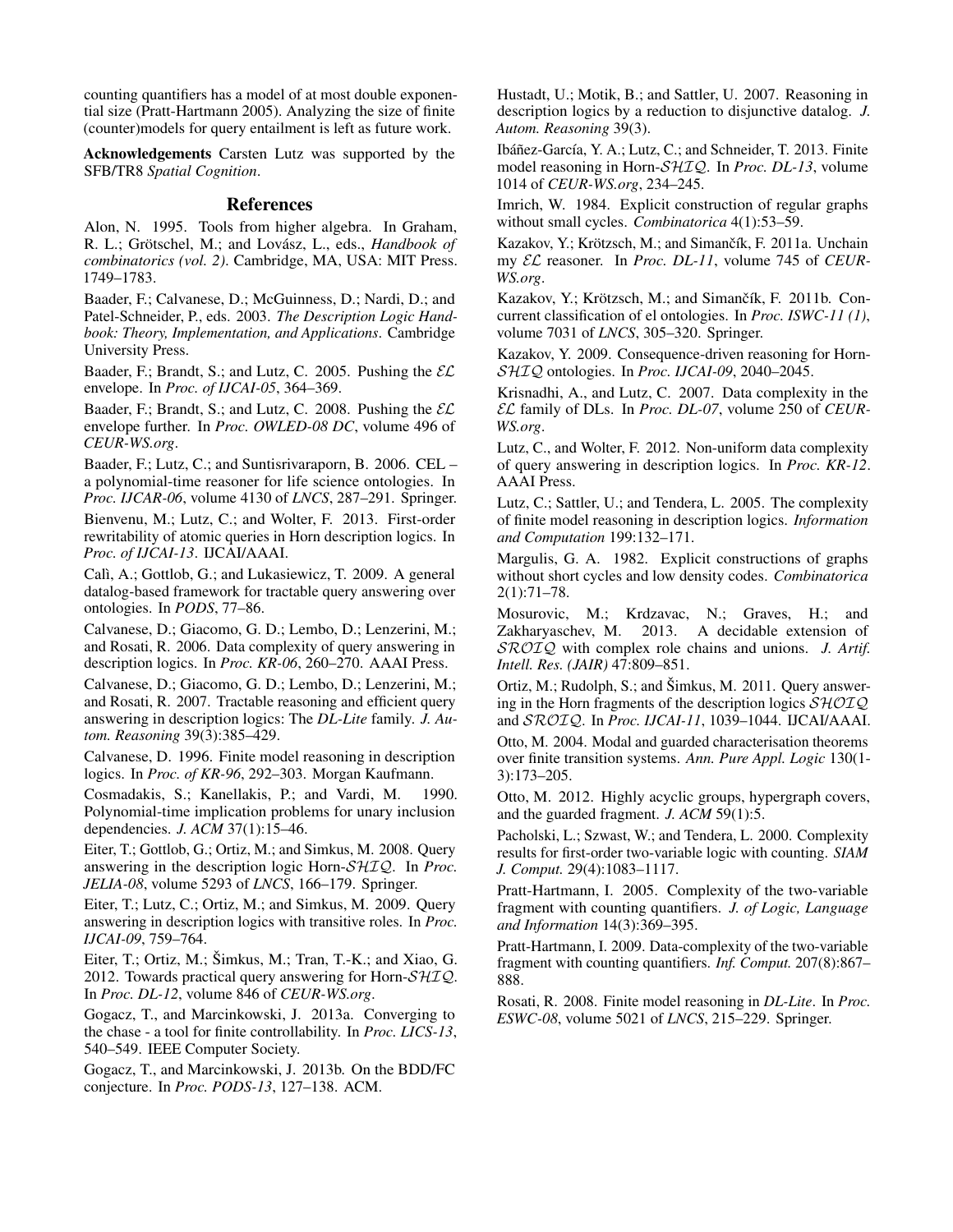# A Proofs for Section 3

**Lemma 5.**  $\prec^+$  *is a strict partial order.* 

**Proof.** Since  $\prec^+$  is transitive by definition, it remains to establish irreflexivity and asymmetry. To this end, it suffices to show that  $\prec$  is acyclic in the sense that there are no type partitions  $P_0, \ldots, P_n, n \geq 0$ , such that  $P_0 \prec \cdots \prec P_n$  $P_0$ . Assume to the contrary that there are such  $P_0, \ldots, P_n$ . By reversing the order, we can assume that  $P_0 \succ \cdots \succ P_n = P_0$ . Then there are, for each  $i < n$ , types  $t_i \in P_i$  and  $t'_{i+1} \in P_{i+1}$ such that  $t_i \subsetneq t'_{i+1}$ . For uniformity, set  $t_n = t_0$  and  $t'_0 = t'_n$ .

Let  $i < n$ . By definition of type partitions and since  $t^1 \leftrightarrow \frac{1}{r}$ t' implies  $t' \stackrel{1}{\rightarrow} \frac{1}{r} - t$  for all types t, t' and roles r, we can derive from  $t_i, t'_i \in P_i$  the existence of types  $s_{0,i}, \ldots, s_{k_i,i} \in$  $P_i, k_i \geq 0$ , and roles  $r_{0,i}, \ldots, r_{k_i-1,i}$  such that

$$
t_i = s_{0,i}^{-1} \leftrightarrow_{r_{0,i}}^1 s_{1,i}^{-1} \leftrightarrow_{r_{1,i}}^1 \cdots^{-1} \leftrightarrow_{r_{k_i-1,i}}^1 s_{k_i,i} = t'_i.
$$

For each  $i$ , we thus find a sequence

$$
t_i, r_{0,i}, s_{1,i}, \dots, s_{k_i-1,i}, r_{k_i-1,i}, t'_i \tag{*}
$$

that satisfies the prerequisites for finmod cycles, namely

$$
\mathcal{T} \models s_{j,i} \sqsubseteq \exists r_{j,i}.s_{j+1,i} \tag{19}
$$
\n
$$
\mathcal{T} \vdash \Box (z, 1) \tag{20}
$$

$$
\mathcal{T} \models s_{j+1,i} \sqsubseteq (\leq 1 \; r_{j,i} \; s_{j,i}) \tag{20}
$$

for all  $j = 0, \ldots, k_i$  (but this sequence need not be a finmod cycle since  $t_i = t'_i$  is not guaranteed). Note that we cannot have  $k_i = 0$  for all i, since then

$$
t_0 \subsetneq t_1' = t_1 \subsetneq t_2' = t_2 \subsetneq \cdots \subsetneq t_n' = t_n,
$$

in contradiction to  $t_n = t_0$ . In the following, we can thus assume that  $k_i > 0$  for at least one *i*.

Because of (20), we have  $\mathcal{T}_f \models t_i \subseteq \exists r_{0,i}.s_{1,i}$  and  $\mathcal{T}_f \models s_{1,i} \sqsubseteq (\leq 1 \ r_{0,i}^-, t_i)$ . Because of  $t_i \subsetneq t'_{i+1}$ , we thus obtain  $\mathcal{T}_f \models t'_{i+1} \sqsubseteq \exists r_{0,i}.s_{1,i}$  and  $\mathcal{T}_f \models s_{1,i} \sqsubseteq (\leq 1 \ r_{0,i}^-, t'_{i+1}).$ Consequently, the following sequences also satisfy conditions (19) and (20):

$$
t'_{n}, r_{0,n-1}, s_{1,n-1}, \ldots, s_{k_{n-1}-1,n-1}, r_{k_{n-1}-1,n-1}, t'_{n-1}
$$
  
\n
$$
t'_{n-1}, r_{0,n-2}, s_{1,n-2}, \ldots, s_{k_{n-1}-1,n-2}, r_{k_{n-1}-1,n-2}, t'_{n-2}
$$
  
\n
$$
\vdots
$$
  
\n
$$
t'_{1}, r_{0,0}, s_{1,0}, \ldots, s_{k_{0}-1,0}, r_{k_{0}-1,0}, t'_{0}.
$$

Since  $t'_0 = t'_n$ , we can concatenate all these sequences to a finmod cycle. As  $k_i > 0$  for at least one i, this cycle is non-empty, and the construction of  $\mathcal{T}_f$  ensures that the reversed cycle is also present in  $\mathcal{T}_f$ . Let us assume w.l.o.g. that  $k_{n-1} > 0$ . The presence of the reversed cycle yields  $\mathcal{T}_{f} \models s_{1,n-1} \sqsubseteq \exists r_{0,n-1}^{-1} \cdot t'_{n}$ . Since  $t_{n} \xrightarrow{1} \leftrightarrow_{r_{0,n-1}} s_{1,n-1}$ , we have  $\mathcal{T}_{f} \models s_{1,n-1} \sqsubseteq \exists r_{0,n-1}^{-} . t_{n-1}$  and  $t_{n-1}$  is maximal with this property. This is a contradiction to  $t_{n-1} \supsetneq t'_n$ . ❏

### Proof of Theorem 6

To eliminate case distinctions later on, for each  $\lambda = s^{-1} \leftrightarrow_{r}^{1} s'$ let  $\lambda^-$  denote  $s' \xrightarrow{1} \leftrightarrow_{r^-}^1 s$ . We start with a technical lemma that will be used below to show that applications of  $(c2)$ preserve all invariants. The statement by the lemma is meant to refer to a concrete application of  $(c2)$ .

**Lemma 19** If  $\lambda = s^{-1} \leftrightarrow_{r}^{1} s'$  with  $s, s' \in P$  and  $(d, d') \in \pi_{\lambda}$ , *then*  $tp_{\mathcal{I}}(d) = s$  *and*  $tp_{\mathcal{I}}(d') = s'$ *.* 

**Proof.** Let  $\lambda = s^{-1} \leftrightarrow_r^1 s'$  and  $(d, d') \in \pi_{\lambda}$ . We first show that  $tp_{\mathcal{I}}(d) = s$ . Since d is in the domain of  $\pi_{\lambda}$ , we have  $d \in \Delta_s$  or  $d \in X_{\lambda,1}^{\mathcal{I}}$ . In the former case,  $tp_{\mathcal{I}}(d) = s$  is immediate by construction of  $\mathcal{I}$ . Thus assume that  $d \in X^{\mathcal{I}}_{\lambda,1}$ . Then  $s \subseteq \text{tp}_{\mathcal{I}}(d)$ . From  $\lambda$ , we obtain  $\mathcal{T}_f \models \text{tp}_{\mathcal{I}}(d) \sqsubseteq \exists r.s'.$ Let  $\hat{s}' \supseteq s'$  be maximal such that  $\mathcal{T}_f \models \text{tp}_{\mathcal{I}}(d) \sqsubseteq \exists r.\hat{s}'.$ Note that, by  $\lambda$  and since  $s \subseteq \text{tp}_{\mathcal{I}}(d)$  and  $s' \subseteq \hat{s}'$ , we have  $\mathcal{T}_{f} \models \hat{s}' \sqsubseteq (\leq 1 \; r \; \texttt{tp}_{\mathcal{I}}(d)).$  Thus  $\texttt{tp}_{\mathcal{I}}(d) \rightarrow_r^1 \hat{s}'.$ 

Next, observe that  $\hat{s}' \rightarrow_{r}^1$  tp<sub> $\mathcal{I}(d)$ </sub>. If this was not the case, then  $(c1)$  would be applicable to  $d$  and, since its application is preferred over applications of (c2), generate an  $e \in \Delta^{\mathcal{I}}$  such that  $(d, e) \in r^{\mathcal{I}}$  and  $e \in (\hat{s}^{\prime})^{\mathcal{I}}$  before the  $(c2)$  application considered here. This contradicts the fact that  $\hat{d} \in X_{\lambda_1}^{\mathcal{I}},$ which implies that  $d \notin (\exists r.s)^{\mathcal{I}}$  by the time when  $(c2)$  was applied.

In summary, we have established that  $\lambda' = \text{tp}_{\mathcal{I}}(d) \longrightarrow_R^1 \hat{s}'$ holds. Now assume to the contrary of what we have to show that  $s \subsetneq \text{tp}_{\mathcal{I}}(d)$ . Recall that P is the type class that the current (c2) application treats, and that  $s, s' \in P$ . By  $\lambda'$ , there is a type class P' with  $tp<sub>\mathcal{I</sub>(d),  $\hat{s}' \in P'$ . Since  $s \subsetneq$$  $\tt tp<sub>\mathcal{I}(d)</sub>$ , we have  $P' \prec P$ . Since  $d \in X^{\mathcal{I}}_{\lambda,1}$ , we had  $d \notin$  $(\exists r.s')^{\mathcal{I}}$  before the current rule application, thus also  $d \notin$  $(\exists r.\hat{s}')^{\mathcal{I}}$ . Summing up, before the current rule application we had  $\tanctan{\pi} p_{\mathcal{I}}(d), \hat{s}' \in P', \lambda' = \text{tp}_{\mathcal{I}}(d) \longrightarrow_r^1 \hat{s}', d \in \text{tp}_{\mathcal{I}}(d)$ , and  $d \notin (\exists \tilde{r}.\hat{s}')^{\mathcal{I}}$ . Consequently, rule (c2) was applicable also to type class  $P'$ . Since  $P' \prec P$  and with the preference order that (c2) imposes on type classes, this contradicts that the current application is treating P.

It remains to show that  $tp_{\mathcal{I}}(d') = s'$ . The argument is exactly the same as above, with  $r^{-}$  playing the role of r, s' playing the role of s and vice versa,  $\overline{\lambda}$  playing the role of  $\lambda$ , and  $\text{tp}_{\mathcal{I}}(d')$  playing the role of  $\text{tp}_{\mathcal{I}}(d)$  and vice versa.  $\Box$ 

Satisfaction of Invariants It is easy to verify that the initial interpretation  $\mathcal I$  satisfies all invariants. Indeed, (i1) is trivially satisfied. Since  $r^{\mathcal{I}} \setminus (\text{Ind}(\mathcal{A}) \times \text{Ind}(\mathcal{A})) = \emptyset$ , (i2) is satisfied, too. Moreover, since A is consistent w.r.t.  $\mathcal{T}_f$ , the standard names assumption ensures that (i3) is satisfied. It remains to show that each of the rules  $(c1)$  to  $(c3)$  preserves the invariants.

Application of  $(c1)$  preserves all invariants. It is obvious that the invariants (i1) and (i2) are preserved with each single application of  $(c1)$ . We have to show that the same is true for (i3). Assume that completion processed  $d \in \Delta^{\mathcal{I}}$ with  $tp_{\mathcal{I}}(d) \to^1_r t$  and  $t \not\to^1_{r^-} tp_{\mathcal{I}}(d)$ , and that after the application  $(d, d_1) \in r^{\mathcal{I}}$ , with  $d_1$  the fresh domain element added. Assume to the contrary of what is to be proved that  $\mathcal{T}_f \models K \sqsubseteq (\leq 1 \ r \ K')$  and there is a  $d_2 \in \Delta^\mathcal{I}$  distinct from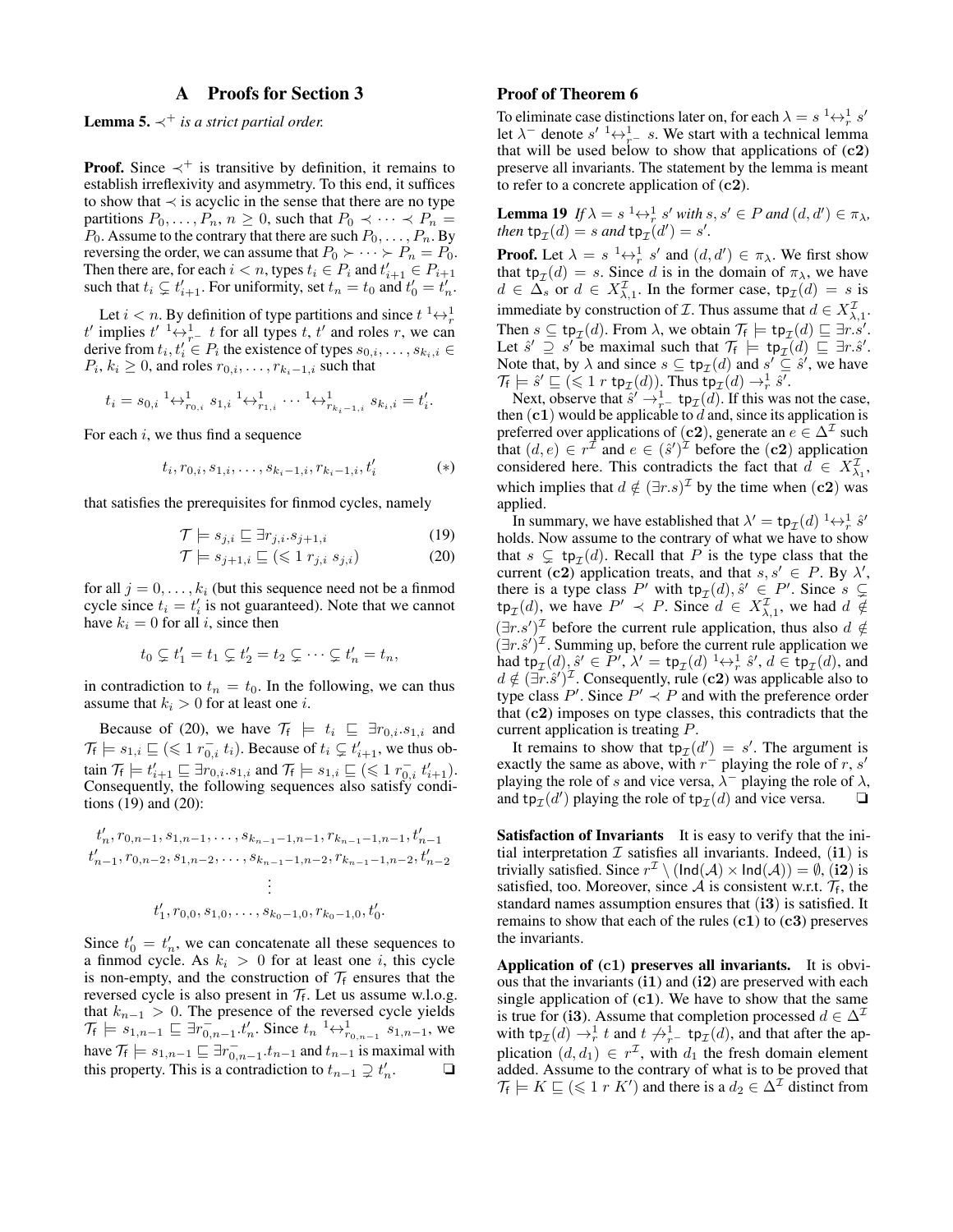$d_1$  such that  $d \in K^{\mathcal{I}}$ ,  $(d, d_2) \in r^{\mathcal{I}}$ , and  $d_1, d_2 \in K'^{\mathcal{I}}$ . We aim to show that if such  $d_2$  exists then  $t \subseteq \text{tp}_{\mathcal{I}}(d_2)$ , which establishes a contradiction to the fact that  $d \notin (\exists r.t)^{\mathcal{I}}$  was true before the rule application. According to (i2), we can distinguish the following cases:

- tp $_{\mathcal{I}}(d) \rightarrow_r$  tp $_{\mathcal{I}}(d_2)$ . Then  $\mathcal{T}_f$   $\models$  tp $_{\mathcal{I}}(d) \sqsubseteq \exists r.\textsf{tp}_{\mathcal{I}}(d_2)$ and  $tp<sub>\mathcal{I}</sub>(d<sub>2</sub>)$  is maximal with this property. From  $\tt tp_{\mathcal{I}}(d) \to_r t$ , we additionally get  $\mathcal{T}_f \models \texttt tp_{\mathcal{I}}(d) \sqsubseteq \exists r.t.$ Furthermore, since  $K \subseteq \text{tp}_{\mathcal{I}}(d)$  and  $d_1, d_2 \in {K'}^{\mathcal{I}}$  implies  $K' \subseteq \text{tp}_{\mathcal{I}}(d_2) \cap t$ , a simple semantic argument shows that  $\mathcal{T}_{f} \models K \sqsubseteq \exists r.(\text{tp}_{\mathcal{I}}(d_2) \cup t)$ . The maximality of  $\text{tp}_{\mathcal{I}}(d_2)$ thus implies  $t \subseteq \text{tp}_{\mathcal{I}}(d_2)$ .
- tp $_{\mathcal{I}}(d_2) \rightarrow_{r^-}$  tp $_{\mathcal{I}}(d)$ . Then  $\mathcal{T}_{f} \models$  tp $_{\mathcal{I}}(d_2) \sqsubseteq \exists r^-$ .tp $_{\mathcal{I}}(d)$ and, additionally, we have  $\mathcal{T}_f \models \text{tp}_{\mathcal{I}}(d) \sqsubseteq \exists r.t.$  Since  $K \subseteq \text{tp}_{\mathcal{I}}(d)$  and  $K' \subseteq \text{tp}_{\mathcal{I}}(d_2) \cap t$ , a simple semantic argument shows that  $\mathcal{T}_{f} \models \text{tp}_{\mathcal{I}}(d_2) \sqsubseteq t$ . Since  $\text{tp}_{\mathcal{I}}(d_2)$  is a type for  $\mathcal{T}_f$  by (**i**1), it follows that  $t \subseteq \text{tp}_{\mathcal{I}}(d_2)$ .
- $r(d, d_2) \in \mathcal{A}$ . Then  $tp_{\mathcal{A}}(d) = tp_{\mathcal{I}}(d)$  by construction of the initial interpretation *I*. Since  $tp_{\mathcal{I}}(d) \rightarrow_r t$ , we thus have  $\mathcal{T}_{f} \models \text{tp}_{\mathcal{A}}(d) \sqsubseteq \exists r.t.$  With  $r(d, d_2) \in \mathcal{A}$  and by the semantics,  $t \subseteq \text{tp}_{\mathcal{A}}(d_2) = \text{tp}_{\mathcal{I}}(d_2)$ .

Application of (c2) preserves all invariants. Invariant (i1) is clearly preserved by each single application of  $(c2)$ . We have to prove that the same is true for  $(i2)$  and  $(i3)$ .

Assume that  $(c2)$  is applied to a type class  $P$ . Note that  $\lambda$  holds if and only if  $\lambda^-$  does. Then define  $\pi_{\lambda^-}$  to be the converse of  $\pi_{\lambda}$ , for all  $\lambda = s^{-1} \leftrightarrow \frac{1}{x} s'$  with r an inverse role. Note that  $\pi_\lambda$  is a bijection from  $X_{\lambda,1}^{\mathcal{I}}\cup\Delta_s$  to  $X_{\lambda,2}^{\mathcal{I}}\cup\Delta_{s'}$ , just as in the case where  $r$  is a role name. Also note that whenever  $(d, e) \in r^{\mathcal{I}}$  is added by the current application of (c2) with *r* a (potentially inverse) role, then there is a  $\lambda = s^{-1} \leftrightarrow_{r}^{1} s'$ such that  $(d, d') \in \pi_{\lambda}(d)$ .

To show that  $(i2)$  is preserved by  $(c2)$ , consider a (potentially inverse) role r and a pair  $(d, d') \in r^{\mathcal{I}}$  that has been added in a (c2) application. Take  $\lambda = s^{-1} \leftrightarrow_{r}^1 s'$ such that  $(d, d') \in \pi_{\lambda}(d)$ . From Lemma 19, we obtain  $\tt tp_{\mathcal I}(d) = s$  and  $\tt tp_{\mathcal I}(d') = s'$ . Consequently,  $s^{-1} \leftrightarrow_r^1 s'$ yields  $\tt tp_{\mathcal{I}}(d) \rightarrow_r \t tp_{\mathcal{I}}(d')$  and  $\tt tp_{\mathcal{I}}(d') \rightarrow_r \t-t p_{\mathcal{I}}(d)$ .

We now show that (i3) is preserved by (c2). Let  $\mathcal{T}_f$   $\models$  $K \subseteq (\leq 1 \ r \ K')$ , and assume to the contrary of what is to be shown that, after some application of  $(c2)$ , there are  $(d, d_1), (d, d_2) \in r^{\mathcal{I}}$  with  $d \in K^{\mathcal{I}}, d_1, d_2 \in K'^{\mathcal{I}}$ , and  $d_1 \neq d_2$ . We distinguish the following cases:

•  $(d, d_1)$  was added by an application of  $(c2)$ ,  $(d, d_2)$ was not. By the former, there is  $\lambda = s^{-1} \leftrightarrow_r^1 s'$  such that  $(d, d_1) \in \pi_\lambda$ . By Lemma 19,  $tp_{\mathcal{I}}(d) = s$  and  ${\sf tp}_{\mathcal I}(d_1) = s'.$ 

We aim to show that  $s' \subseteq \text{tp}_{\mathcal{I}}(d_2)$  because this means that  $d \in (\exists r.s')^{\mathcal{I}}$  was true before the current appliction of (c2), in contradiction to d being in the domain of  $\pi_{\lambda}$ . Since  $(d, d_2)$  was not added by (c2), by (i2) we can distinguish the following subcases:

 $-$  tp $_{\mathcal{I}}(d) \rightarrow_r$  tp $_{\mathcal{I}}(d_2)$ . Thus  $\mathcal{T}_f \models$  tp $_{\mathcal{I}}(d) \sqsubseteq \exists r.\texttt{tp}_{\mathcal{I}}(d_2)$ and  $tp_{\mathcal{I}}(d_2)$  is maximal with this property. Since

 $\tt tp_{\mathcal I}(d) = s$  and by  $\lambda$ ,  $\mathcal T_f \models \t tp_{\mathcal I}(d) \sqsubseteq \exists r.s'.$  Using the facts that  $\mathcal{T}_f \models K \sqsubseteq (\leq 1 \ r \ K'), K \subseteq$  $\tt tp_{\mathcal I}(d) = s,\, K' \subseteq \tt tp_{\mathcal I}(d_2), \text{ and } K' \subseteq \tt tp_{\mathcal I}(d_1) = s',$ an easy semantic argument shows that  $\mathcal{T}_{\mathsf{f}} \models \mathsf{tp}_{\mathcal{I}}(d) \sqsubseteq$  $\exists r.(\text{tp}_{\mathcal{I}}(d_2) \cup s')$ . The maximality of tp $_{\mathcal{I}}(\overline{d_2})$  thus yields  $s' \subseteq \text{tp}_{\mathcal{I}}(d_2)$ .

- tp<sub>I</sub>(d<sub>2</sub>) →<sub>r</sub>- tp<sub>I</sub>(d). Then  $\mathcal{T}_f$   $\models$  tp<sub>I</sub>(d<sub>2</sub>)  $\sqsubseteq \exists r^- .s$ . By  $\lambda$ , we have  $\mathcal{T}_f$   $\models s \sqsubseteq \exists r.s'.$  Since  $K \subseteq s$ ,  $K \subseteq \text{tp}_{\mathcal{I}}(d_2), K \subseteq \text{tp}_{\mathcal{I}}(d_1) = s'$ , and  $\mathcal{T}_\text{f} \models K \sqsubseteq$  $(\leq 1 \, r \, \overline{K'})$ , a simple semantic argument shows that  $s' \subseteq \texttt{tp}_{\mathcal{I}}(d_2).$
- $\mathbf{r}(d, d_2) \in \mathcal{A}$ . Since  $d \in K^{\mathcal{I}}$  and  $d_2 \in K'^{\mathcal{I}}$ , we have  $K \subseteq \text{tp}_{\mathcal{A}}(d)$  and  $K' \subseteq \text{tp}_{\mathcal{A}}(d_2)$  by definition of the initial interpretation *L*. Also,  $tp_{\mathcal{A}}(d) = s$ . By  $\lambda$ , we thus have  $\mathcal{T}_f \models \text{tp}_{\mathcal{A}}(d) \sqsubseteq \exists r.s'.$  With  $\mathcal{T}_f \models K \sqsubseteq$  $(\leq 1 \ r \ K')$  and  $r(\tilde{d}, d_2) \in A$ , the semantics yields  $s' \subseteq \text{tp}_{\mathcal{A}}(d_2)$ , thus  $s' \subseteq \text{tp}_{\mathcal{I}}(d_2)$ .
- both  $(d, d_1)$  and  $(d, d_2)$  were added by an application of (c2). Then there are  $\lambda_1$  and  $\lambda_2$ , such that, for  $i \in \{1, 2\}$ , we have  $\lambda_i = s_i^{-1} \leftrightarrow_r^1 s'_i$  and  $(d, d_i) \in \pi_{\lambda_i}$ . Applying Lemma 19 to  $\lambda_i$  yields  $s_i = \text{tp}_{\mathcal{I}}(d)$ , for  $i \in \{1, 2\}$ . Consequently,  $s_1 = s_2$ . We next show  $s'_1 = s'_2$ , thus  $\lambda_1 = \lambda_2$ . For uniformity, we use s to denote  $s_1$  and  $s_2$ . From  $\lambda_i$ , we obtain  $\mathcal{T}_f \models s \sqsubseteq \exists r . s'_i$  and  $s'_i$  is maximal with this property, for  $i \in \{1, 2\}$ . Lemma 19 yields  $tp_{\mathcal{I}}(d_i) = s'_i$ . Using the facts that  $\mathcal{T}_f \models s \sqsubseteq \exists r . s_i'$  for  $i \in \{1, 2\}, K \subseteq$  $\tt tp_{\mathcal I}(\tilde d) = s, K' \subseteq \ttp_{\mathcal I}(d_i) = s'_i \text{ for } i \in \{1,2\}, \text{ and}$  $\mathcal{T}_f \models K \sqsubseteq (\leq 1 \ r \ K')$ , an easy semantic argument shows that  $\mathcal{T}_f \models s \sqsubseteq \exists r.(s'_1 \cup s'_2)$ . The maximality of  $s'_1$  and  $s'_2$ thus implies  $s'_1 = s'_2$  as desired.

Hence,  $\lambda_1 = \lambda_2$  and  $(d, d_1), (d, d_2) \in \pi_{\lambda_1}$ . Since  $\pi_{\lambda_1}$  is a bijection, we obtain  $d_1 = d_2$ , a contradiction.

Application of  $(c3)$  preserves all invariants. It is obvious that the invariants  $(i1)$  and  $(i2)$  are preserved with each single application of  $(c3)$ . It thus remains to treat  $(i3)$ . Assume that completion processed  $d \in \Delta^{\mathcal{I}}$  with  $tp_{\mathcal{I}}(d) \rightarrow_r t$  and  $\tt{tp}_\mathcal{I}(d) \stackrel{\sim}{\rightarrow} \frac{1}{r} t$ , adding the edge  $(d, d_t)$  to  $r^\mathcal{I}$ . Since  $\tt{tp}_\mathcal{I}(d_t) =$ t and tp<sub>I</sub>(d)  $\leftrightarrow_r^1 t$ , there is no  $K \sqsubseteq (\leq 1 \ r - K') \in \mathcal{T}_f$  such that  $K \subseteq t$  and  $K' \subseteq \text{tp}_{\mathcal{I}}(d)$ . Take a  $K \sqsubseteq (\leq 1 \ r \ K') \in \mathcal{T}_f$ with  $K \subseteq \text{tp}_{\mathcal{I}}(d)$  and  $\overline{K'} \subseteq t$ . We have to prove that there is no  $e \in \Delta^{\mathcal{I}}$  distinct from  $d_t$  such that  $(d, e) \in r^{\mathcal{I}}$  and  $e \in K'^{\mathcal{I}}$ . This can be done exactly as in the case of the completion rule (c1).

## Termination of Model Construction

We show that the constructed interpretation  $\mathcal I$  is indeed finite. **Proposition 20**  $\Delta^{\mathcal{I}}$  is finite.

**Proof.** To analyze the termination of the construction of  $I$ , we associate a certain directed tree  $T = (V, E)$  with the model  $\mathcal I$  that makes more explicit the way in which  $\mathcal I$  was constructed. Note that only the completion rules (c1) and (c2) introduce new domain elements and that (c1) introduces a single new element with each application whereas (c2) introduces a whole (finite) set of fresh elements. Also note that each application of a completion rule is triggered by a single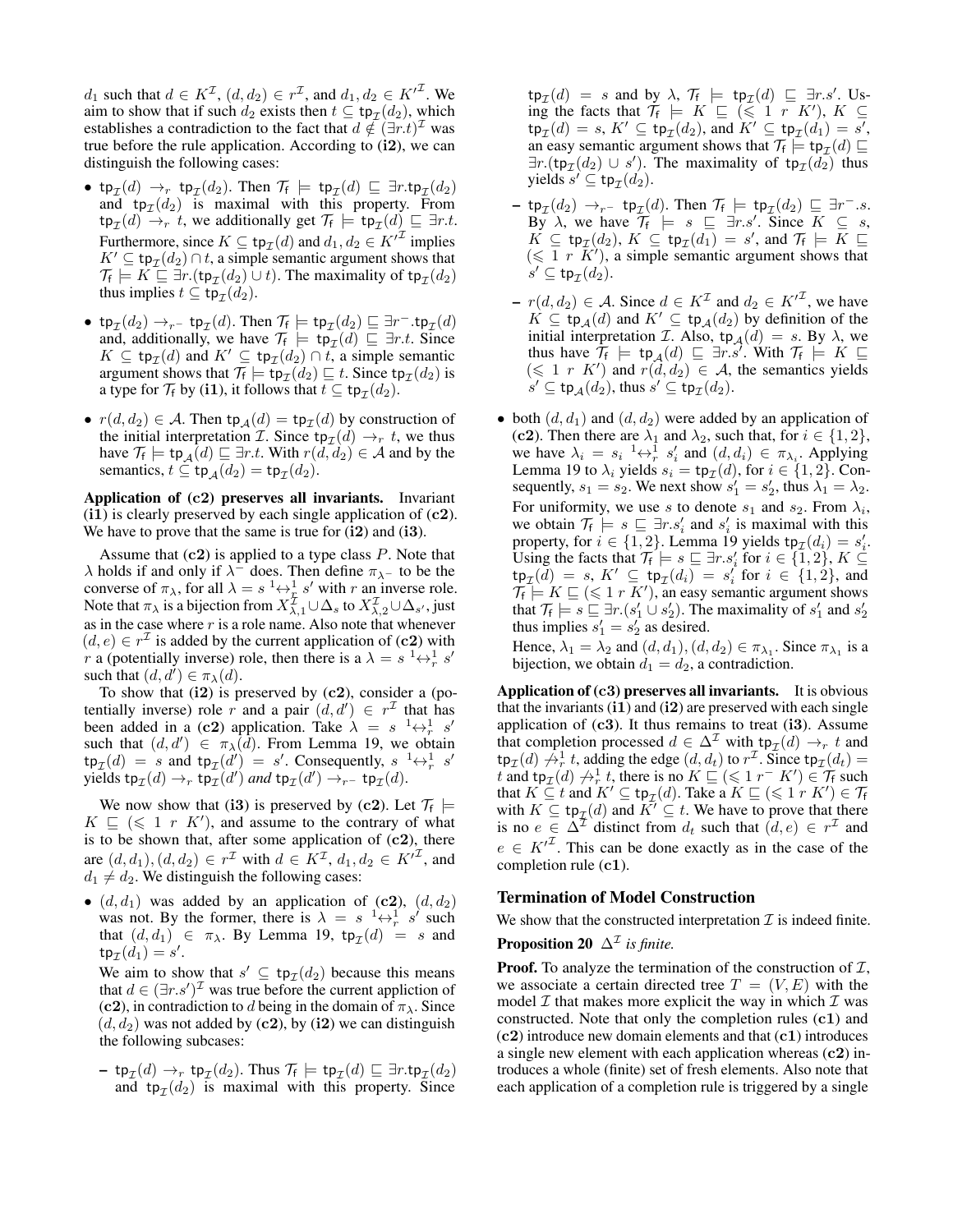domain element d for which some existential restriction is not yet satisfied.<sup>3</sup> Now, the tree  $T$  is defined as follows:

- *V* consists of all subsets of  $\Delta^{\mathcal{I}}$  that were introduced together by a single application of one of the completion rules  $(c1)$  and  $(c2)$ ; additionally, the set of all elements in the initial interpretation  $\mathcal I$  is a node in  $V$  (in fact, the root node);
- the edge  $(v, v')$  is included in E if the elements in  $v'$  were introduced by an application of a completion rule to an element  $d$  of  $v$ . We call this element the *trigger* of  $v'$  and denote it with  $d_{v'}$ .

To show that  $\Delta^{\mathcal{I}}$  is finite, it clearly suffices to show that V is finite. The outdegree of  $T$  is finite since every rule application introduces only finitely many elements. By König's Lemma, it thus remains to show that  $T$  is of finite depth. We first note that an easy analysis of  $(c1)$  and  $(c2)$  reveals the following property:

(∗) if  $(v_1, v_2), (v_2, v_3) \in E$ , then there are  $d_0, ..., d_k$  and roles  $r_0, \ldots, r_{k-1}$  s.t.

$$
- d_0 = d_{v_2} \in v_1 \text{ and } d_1, \dots, d_k = d_{v_3} \in v_2;
$$
  
-  $\text{tp}_{\mathcal{I}}(d_i) \rightarrow_{r_i}^1 \text{tp}_{\mathcal{I}}(d_{i+1}) \text{ for all } i < k.$ 

Now assume towards a contradiction that the depth of  $T$  is larger than  $2|\text{TP}(\mathcal{T}_f)|+1$  and choose a concrete path  $v_1 \cdots v_n$ with  $v_1$  the root of T and  $n > 2|TP(\mathcal{T}_f)| + 1$ . This path gives rise to a corresponding sequence of triggers  $d_{v_1}, \ldots, d_{v_n}$ . Since the length of this sequence exceeds  $2|TP(\mathcal{T}_f)|$ , there must be  $i, j$  with  $2 \le i < j \le n$  and such that  $tp_{\mathcal{I}}(d_{v_i}) =$  $\tt tp<sub>\mathcal I</sub>(d_{v_j})$  and  $j > i + 1$ . By applying (\*) multiple times, we obtain a sequence of domain elements  $d_0, \ldots, d_k$  and roles  $r_0, \ldots, r_{k-1}$  such that

1. 
$$
d_0 = d_{v_i} \in v_{i-1}, d_1 \in v_i
$$
, and  $d_k = d_{v_j} \in v_{j-1}$ ;

2. 
$$
\operatorname{tp}_{\mathcal{I}}(d_{\ell}) \to_{r_{\ell}}^1 \operatorname{tp}_{\mathcal{I}}(d_{\ell+1})
$$
 for  $\ell < k$ .

3.  $d_0, \ldots, d_k$  contains all elements  $d_{v_i}, d_{v_{i+1}} \ldots, d_{v_j}$ .

Since  $\text{tp}_{\mathcal{I}}(d_{v_i}) = \text{tp}_{\mathcal{I}}(d_{v_j})$  and by Point 2, we have that  ${\sf tp}_{\cal I}(d_0), r_0,\ldots,r_{k-1}, {\sf tp}_{\cal I}(d_k)$  is a finmod cycle in  $\cal T_{\sf f}.$  Since all finmod cycles in  $\mathcal{T}_f$  have been reversed, we have

$$
\mathfrak{tp}_{\mathcal{I}}(d_0) \stackrel{1}{\leftrightarrow}^1_{r_0} \mathfrak{tp}_{\mathcal{I}}(d_1) \stackrel{1}{\leftrightarrow}^1_{r_1} \cdots \stackrel{1}{\leftrightarrow}^1_{r_{k-1}} \mathfrak{tp}_{\mathcal{I}}(d_k). \quad (\dagger)
$$

We prove the following claim:

**Claim.** If (c1) is triggered by  $d \in \Delta^{\mathcal{I}}$  generating a new element  $e \in \Delta^{\mathcal{I}}$ , then there is no role r such that  ${\rm tp}_{\mathcal{I}}(d) \longrightarrow_{r}^1$ tp $_\mathcal{I}(e).$ 

Since  $d_{v_i} \in v_{i-1}$  and  $d_1 \in v_i$ ,  $d_1$  was generated by the application of a completion rule triggered by  $d_0$ . By  $(\dagger)$  and the claim, this completion rule must be  $(c2)$ . By definition of (c2) and (†), all elements  $d_1, \ldots, d_k$  have been introduced by exactly this application of  $(c2)$ . This leads to a contradiction: we have  $d_1 \in v_i$  and  $d_k \in v_{i-1}$ , and since  $j > i + 1$ ,  $v_i \neq v_{i-1}$ . Consequently,  $d_1$  and  $d_k$  were introduced by different applications of completion rules.

The following is the remaining ingredient to the termination proof (Claim in the proof of Proposition 20).

**Lemma 21** *If* (**c1**) is triggered by  $d \in \Delta^{\mathcal{I}}$  and generates *a* new element  $e \in \Delta^{\mathcal{I}}$ , then there is no role r such that  $\textrm{tp}_{\mathcal{I}}(d) \stackrel{1}{\leftrightarrow}^1_r \textrm{tp}_{\mathcal{I}}(e).$ 

**Proof.** Observe that if  $e$  is introduced by an application of  $(c_1)$  to  $d \in \Delta^{\mathcal{I}}$ , then  $\mathcal{T}_f$  entails that  $tp_{\mathcal{I}}(d) \rightarrow_s^{\hat{1}} tp_{\mathcal{I}}(e)$  for some role s. Assume towards a contradiction that there is a role r such that  $\tt tp_{\mathcal I}(d) \longrightarrow_r^1 t p_{\mathcal I}(e)$ . Then, the finmod cycle  $\tt tp_{\mathcal I}(d), s, tp_{\mathcal I}(e), r^-, tp_{\mathcal I}(d)$  occurs in  $\mathcal T_f$ . Since every finmod cycle in  $\mathcal{T}_f$  is reversed, we have  $\text{tp}_{\mathcal{I}}(e) \to_{s^-}^1 \text{tp}_{\mathcal{I}}(d)$ . This is in contradiction to the assumption that  $e$  was introduced by an application of  $(c_1)$ .  $\Box$ 

# Correctness of Model Construction

To complete the proof of the "if" direction of Theorem 3, it remains to show the following.

# **Proposition 22**  $\mathcal I$  *is a model of A and*  $\mathcal T_f$ *.*

**Proof.** First, we show that for every assertion  $\alpha \in \mathcal{A}, \mathcal{I} \models \alpha$ . This is a consequence of the definition of  $I$ . Indeed, for every individual a, if  $\alpha = A(a) \in \mathcal{A}$ , then  $A \in \text{tp}_{\mathcal{A}}(a)$ which by the definition of  $\mathcal I$  implies that  $a \in A^{\mathcal I}$ . Further, if  $\alpha = r(a, b) \in \mathcal{A}$  then  $(a, b) \in r^{\mathcal{I}}$ .

Next, we show that for every axiom  $K \sqsubseteq C \in \mathcal{T}_f$ , we have that  $\mathcal{I} \models K \sqsubseteq C$ . We distinguish the following cases:

- $C = A$ . Let  $d \in K^{\mathcal{I}}$ . Then  $K \subseteq \text{tp}_{\mathcal{I}}(d)$  and by (i1)  $\tt tp_{\mathcal I}(d) \in \textsf{TP}(\mathcal T_f)$ . Since  $\mathcal T_f \models K \sqsubseteq A$ , this yields  $A \in$  $\text{tr}_{\mathcal{I}}(d)$  and thus  $d \in A^{\mathcal{I}}$ .
- $C = \perp$ . Follows from (i1). Indeed since for every  $d \in \Delta^{\mathcal{I}}$ ,  ${\sf tp}_{\mathcal I}(d) \in {\sf TP}(\mathcal T_{\sf f}),\, K^{\mathcal I}=\emptyset.$
- $C = \exists r.K'.$  Let  $d \in K^{\mathcal{I}}$ . Then we have that  $K \subseteq \text{tp}_{\mathcal{I}}(d)$ . Since  $\mathcal{T}_f \models K \sqsubseteq \exists r.K'$ , we have that  $tp_{\mathcal{I}}(d) \rightarrow_r t'$  for some t' with  $K' \subseteq t'$ . It suffices to show that there is some d' with  $(d, d') \in r^{\mathcal{I}}$  and  $tp_{\mathcal{I}}(d') = t'$ . The easiest case is that such a  $d'$  already exists in the initial I. Assume that this is not the case. Note that one of the following cases must apply: (1)  $tp_{\mathcal{I}}(d) \rightarrow_r^1 t'$  and  $t' \nrightarrow_{r^-}^1$  tp<sub>I</sub> $(d)$ , (2) tp<sub>I</sub> $(d) \rightarrow_r^1 t'$  and  $t' \rightarrow_{r^-}^1$  tp<sub>I</sub> $(d)$ , and (3)  $tp_{\mathcal{I}}(d) \not\rightarrow^1_r t'$ . These cases correspond exactly to the completion rules  $(c1)$  to  $(c3)$ . Thus, one of these rules will add the required successor.
- $C = \forall r.K'.$  Let  $d \in K^{\mathcal{I}}$  and  $(d, d') \in r^{\mathcal{I}}$ , We have that  $K \subseteq \text{tp}_{\mathcal{I}}(d)$ . Further, by (i2), we can distinguish the following cases:
	- tp<sub>I</sub>(d)  $\rightarrow_r$  tp<sub>I</sub>(d'). Then  $\mathcal{T}_f \models$  tp<sub>I</sub>(d)  $\sqsubseteq \exists r.\text{tp}_{\mathcal{I}}(d')$ and  $tp_{\mathcal{I}}(d')$  is maximal with this property. Since  $\mathcal{T}_f \models$  $K \sqsubseteq \forall r.K'$ , we have that  $\mathcal{T}_f \models \textsf{tp}_{\mathcal{I}}(d) \sqsubseteq \exists r.\textsf{tp}_{\mathcal{I}}(d') \cup$ K', and the maximality of  $tp_{\mathcal{I}}(d')$  yields  $K' \subseteq tp_{\mathcal{I}}(d'),$ and thus  $d' \in K'^{\mathcal{I}}$ .
	- tp<sub>I</sub>(d') →<sub>r</sub>- tp<sub>I</sub>(d). Then we have  $\mathcal{T}_f$   $\models$  tp<sub>I</sub>(d')  $\sqsubseteq$  $\exists r^{\top}.\text{tp}_{\mathcal{I}}(d)$ . Together with  $\mathcal{T}_{f} \models K \sqsubseteq \forall r.K'$ , we obtain  $\mathcal{T}_f \models \text{tp}_{\mathcal{I}}(d') \sqsubseteq K'$ . Since  $\text{tp}_{\mathcal{I}}(d') \in \text{TP}(\mathcal{T}_f)$  by (i1), we obtain  $K' \subseteq \text{tp}_{\mathcal{I}}(d')$  and thus  $d' \in K'^{\mathcal{I}}$ .

 $3$ In the case of (c2), there are potentially many domain elements that trigger the same application. In such a case, we choose one element as the actual trigger; see formulation of (c2).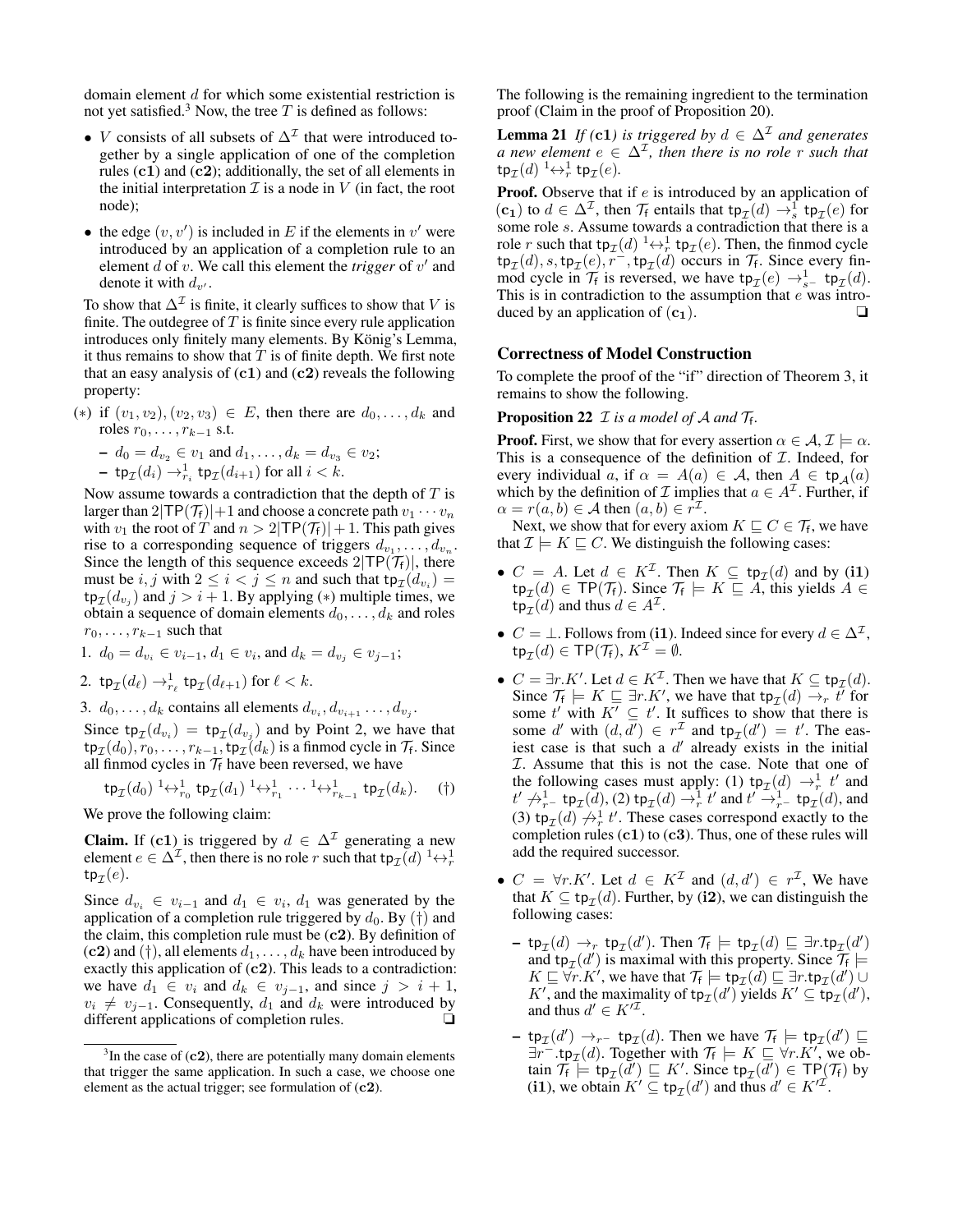- $r(d, d') \in \mathcal{A}$ . Then  $K \subseteq \text{tp}_{\mathcal{A}}(d)$  by definition of the initial *T*. By the semantics, we thus have  $K' \subseteq \text{tp}_{\mathcal{A}}(d') =$  $\tt tp<sub>\mathcal{I</sub>(d'), thus d' \in K'^{\mathcal{I}}.$
- $C = (\leq 1 \ r \ K)'$ . Follows from (i3).

## B Proofs for Section 4

We continue to assume that the original TBox  $\mathcal T$  is in the stricter normal form introduced at the begin of Section 4. Before we can prove  $\mathcal{I} \models \mathcal{T}_f$ , we will proceed as outlined in Section 4, showing first that  $\hat{\mathcal{I}}$  is a model of  $\hat{\mathcal{T}}$  and that it suffices to close only maximal cycles when constructing  $\widehat{T}$ . From here on, we will write  $K \vdash_{\widehat{T}} K'$  as a shortcut for  $K \sqsubseteq A \in \widehat{\mathcal{T}}$  for all  $A \in K'.$ 

Lemma 10  $\widehat{\mathcal{I}} \models \widehat{\mathcal{T}}$ .

**Proof.** Let  $K \sqsubseteq C \in \widehat{T}$ . We distinguish the following cases. •  $C = \perp$ .

If there were some  $d \in K^{\mathcal{I}}$ , then the construction of  $\widehat{\mathcal{I}}$ would ensure that tail $(d) \vdash_{\widehat{T}} K$ , and from  $K \sqsubseteq \bot \in \widehat{T}$ and **R3** we would get tail $(d) \sqsubseteq \bot \in \mathcal{T}$ , which is im-<br>possible, as the following inductive argument shows. If  $d = K \in \Sigma$ , the claim follows from the construction in the initial step. If  $|d| > 1$ , then d was added due to some element d' with tail $(d') \sqsubseteq \exists r \cdot \text{tail}(d) \in \widehat{\mathcal{T}}$ . Now tail $(d) \sqsubseteq \bot \in \widehat{T}$  implies tail $(d') \sqsubseteq \bot \in \widehat{T}$  due to **R6**, contradicting the inductive hypothesis.

 $\bullet \ \ C = A.$ 

Let  $d \in K^{\mathcal{I}}$ . Then tail $(d) \vdash_{\widehat{\mathcal{T}}} K$  by construction of  $\widehat{\mathcal{I}}$ . Together with  $K \sqsubseteq A \in \widehat{T}$ , Rule **R3** yields tail $(d) \sqsubseteq A \in$  $\widehat{\mathcal{T}}$ , hence  $d \in A^{\mathcal{I}}$  by construction of  $\widehat{\mathcal{I}}$ .

•  $C = \exists r.K'.$ 

Let  $d \in K^{\mathcal{I}}$  and assume tail $(d) = K''$ . By construction of  $\widehat{\mathcal{I}}$ , we have  $K'' \vdash_{\widehat{\mathcal{T}}} K$ . Further, from  $K \sqsubseteq \exists r.K' \in \widehat{\mathcal{T}}$ , by **R3**,  $K'' \sqsubseteq \exists r.K' \in \widehat{T}$ . Then the construction ensures that  $d' \in (\exists r.K')^{\mathcal{I}}$  as required.

- $C = \forall r.A$ .
- Let  $d \in K^{\mathcal{I}}$  and  $(d, d') \in r^{\mathcal{I}}$ . Further, let tail $(d) = K_1$ . Since  $K \sqsubseteq \forall r.A \in \widehat{T}$  and  $K_1 \vdash_{\widehat{T}} K$ , we get by Rule **R3** that  $K_1 \sqsubseteq \forall r.A \in \widehat{T}$ . We distinguish the following cases.
- (i)  $d' = dK_2$  i.e.,  $d'$  was added after d because of some  $K_1 \sqsubseteq \exists r.K_2 \in \widehat{\mathcal{T}}$ , with  $K_2$  maximal with this property. Since  $K_1 \sqsubseteq \forall r.A \in \widehat{\mathcal{T}}$  and  $K_1 \sqsubseteq \exists r.K_2 \in \widehat{\mathcal{T}}$ , we get by **R5** that  $K_1 \sqsubseteq \exists r.(K_2 \sqcap A) \in \widehat{\mathcal{T}}$ . Maximality of  $K_2$ implies that  $A \in K_2$ . By **R1**, we have  $K_2 \sqsubseteq A \in \widehat{\mathcal{T}}$  and thus  $d' \in A^{\mathcal{I}}$  by construction of  $\widehat{\mathcal{I}}$ .
- (ii)  $d = d'K_1$  i.e., d was added after d' because of some  $K_2 \sqsubseteq \exists r^- . K_1 \in \widehat{\mathcal{T}}$  with  $K_2 = \text{tail}(d')$ . Since  $K_1 \sqsubseteq$  $\forall r.A \in \hat{\mathcal{T}}$  and  $K_2 \sqsubseteq \exists r^- . K_1 \in \hat{\mathcal{T}}$ , we get by rule **R4** that  $K_2 \sqsubseteq A \in \widehat{\mathcal{T}}$ . Thus,  $d' \in A^{\mathcal{I}}$  by construction of  $\widehat{\mathcal{I}}$ .

•  $C = (\leq 1 r A).$ 

❏

Let  $d \in K^{\mathcal{I}}$  and let  $K'' = \text{tail}(d)$ . Assume that there are  $e_1, e_2$  with  $(d, e_i) \in r^{\mathcal{I}}$  and  $e_i \in A^{\mathcal{I}}$  for  $i = 1, 2$ . We have  $K'' \vdash_{\widehat{T}} K$  by construction of  $\widehat{T}$  and thus, by Rule **R3**,  $K'' \sqsubseteq (\leqslant 1 \; r \; A) \in \widetilde{\mathcal{T}}.$ 

Let  $K_i = \text{tail}(e_i)$ ; hence  $K_i \subseteq A \in \hat{\mathcal{T}}, i = 1, 2$ . We distinguish two cases according to the construction of  $\hat{\mathcal{I}}$ .

- (i) Each  $e_i$  was added by  $K'' \sqsubseteq \exists r.K_i$  and  $K_i$  is maximal with this property. Hence  $e_i = dK_i$ . Since  $K'' \sqsubseteq (\leq$  $1 r A$   $\in \hat{\mathcal{T}}$  and  $K_i \sqsubseteq A \in \hat{\mathcal{T}}$ , we have by **R7** that  $K'' \sqsubseteq \exists r.(K_1 \sqcap K_2) \in \widehat{\mathcal{T}}$ . The maximality conditions on both  $K_i$  imply  $K_1 \subseteq K_2$  and  $K_2 \subseteq K_1$ . Hence,  $e_1 = e_2$ , and  $d \in (\leq 1 \ r \ A)^{\widehat{\mathcal{I}}}$  as required.
- (ii)  $d = e_1 K''$  and  $e_2 = dK_2$ . Hence d is added after  $e_1$ due to some  $K_1 \sqsubseteq \exists r^- . K'' \in \widehat{T}$  with  $K''$  maximal, and  $e_2$  is added after d due to some  $K'' \sqsubseteq \exists r.K_2 \in \widehat{\mathcal{T}}$ with  $K_2$  maximal. Since  $K'' \sqsubseteq (\leq 1 \; r \; A) \in \widehat{\mathcal{T}}$  and  $K_i \sqsubseteq A \in \widehat{\mathcal{T}}$ , we get by rule **R8** that  $K_1 \sqsubseteq A' \in \widehat{\mathcal{T}}$  for every  $A' \in K_2$ . Then, by construction of  $\widehat{\mathcal{I}}$ , we have  $e_1 \in K_2^{\mathcal{I}}$  and thus  $e_2$  cannot be added as an *r*-successor of d. Hence,  $d \in (\leq 1 \; r \; A)^{\widehat{\mathcal{I}}}$ .

$$
\Box
$$

# **Lemma 11.**  $\mathcal{T}_f$  is equivalent to  $\mathcal{T}_f^{\max}$ .

**Proof.** It suffices to show that, for every cycle C in a TBox  $S$ , there is a maximal cycle  $\hat{C}$  in S whose reversal implies the reversal of C. More precisely, let  $C = K_1, r_1, K_2, \ldots, K_n$ be a cycle in  $S$ . We show that there is a maximal cycle  $C = K_1, r_1, K_2, \ldots, K_n$  whose reversal – that is, adding the axioms  $\widehat{K}_{j+1} \sqsubseteq \exists r_j^-, \widehat{K}_j$  and  $\widehat{K}_j \sqsubseteq (\leq 1 r_j \ \widehat{K}_{j+1})$  to  $\mathcal{S}-$  will lead to  $\mathcal{S}$  implying the reversal of C. We proceed in three steps.

First, we construct  $\widehat{C} = \widehat{K}_1, r_1, \widehat{K}_2, \ldots, \widehat{K}_n$  iteratively as follows. Initially, set  $\widehat{K}_j = K_j$  for every  $j = 1, \dots, n$ . Then exhaustively apply the following step.

While there is some 
$$
\widehat{L}_{j+1} \supsetneq \widehat{K}_{j+1}
$$
 maximal with  $S \models \widehat{K}_j \sqsubseteq \exists r_j \cdot \widehat{L}_{j+1}$  for some  $j = 1, ..., n-1$ , set  $\widehat{K}_{j+1} = \widehat{L}_{j+1}$ .

The iteration terminates because the supply of conjunctions is bounded and  $C$ 's length is fixed.

Second, we verify that  $\overrightarrow{C}$  is indeed a cycle. It suffices to show that one application of the construction step does not destroy the cycle property, i.e., by replacing  $K_{j+1}$  with the larger  $\widehat{L}_{j+1}$ , the four subsumptions involving  $\widehat{K}_{j+1}$  now hold for  $\widehat{L}_{i+1}$ :

- $S \models \hat{K}_j \sqsubseteq \exists r_j \cdot \hat{L}_{j+1}$  holds due to the step's precondition.
- $S \models \widehat{L}_{j+1} \sqsubseteq \exists r_j \cdot \widehat{K}_{j+2}$  holds because  $S \models \widehat{L}_{j+1} \sqsubseteq$  $\widehat{K}_{i+1} \sqsubseteq \exists r_i \widehat{K}_{i+2}.$
- $S \models \widehat{L}_{j+1} \sqsubseteq (\leq 1 \ r_j^- \ \widehat{K}_j)$  holds because  $S \models \widehat{L}_{j+1} \sqsubseteq$  $\widehat{K}_{j+1} \sqsubseteq (\leqslant 1 \ r_j^- \ \widehat{K}_j).$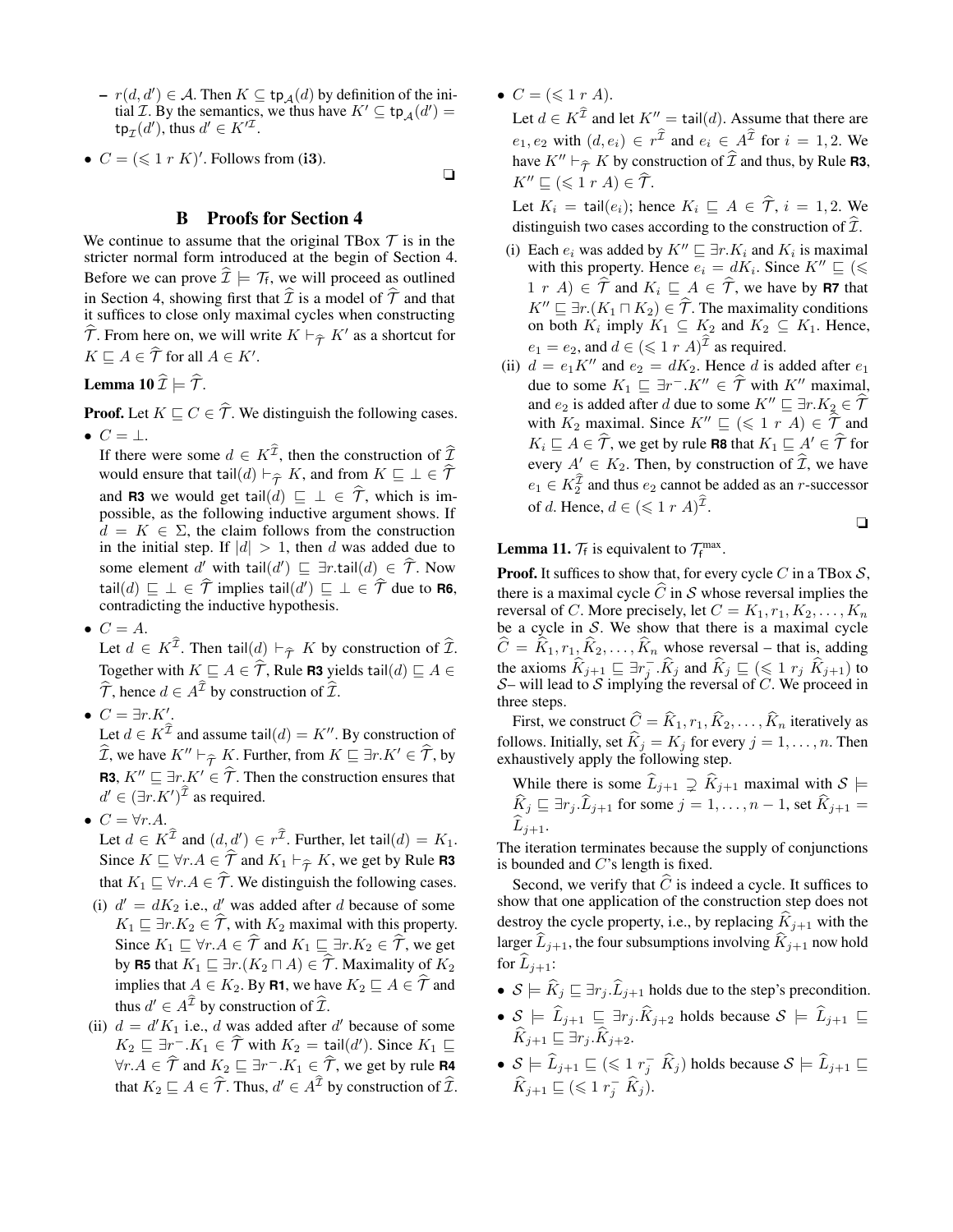$\bullet$   $S \models \widehat{K}_{j+2} \sqsubseteq (\leq 1 \ r_{j+1}^{\{-1\}} \ \widehat{L}_{j+1})$  holds because  $S \models$  $\widehat{K}_{j+2} \sqsubseteq (\leqslant 1 \, r_{j+1}^-\ \widehat{K}_{j+1})$  and  $\mathcal{S} \models \widehat{L}_{j+1} \sqsubseteq \widehat{K}_{j+1}.$ 

Third, we show that the reversal of  $\widehat{C}$  implies the reversal of  $C$ . Again, it suffices to show that this is the case when  $C$  is obtained from C applying one single construction step. Let  $S^+$  be the TBox obtained from S after reversing  $\hat{C}$ , that is,  $S^+$  equals S plus the following 2j axioms.

$$
\dots \widehat{L}_{j+1} \sqsubseteq \exists r_j^- \widehat{K}_j \qquad \widehat{K}_{j+2} \sqsubseteq \exists r_{j+1}^- \widehat{L}_{j+1} \quad (*) \dots
$$

$$
\dots \qquad \widehat{K}_j \sqsubseteq (\leq 1 \ r_j \ \widehat{L}_{j+1}) \ \widehat{L}_{j+1} \sqsubseteq (\leq 1 \ r_{j+1} \ \widehat{K}_{j+2}) \ \dots
$$

To prove that all  $2j$  axioms that would be added by reversing C are implied by  $S^+$ , it suffices to show that  $S^+ \models \widehat{K}_{j+1} \sqsubseteq$  $\widehat{L}_{j+1}$  (which implies  $S^+ \models \widehat{K}_{j+1} \equiv \widehat{L}_{j+1}$ ). Consider an arbitrary model  $\widehat{\mathcal{I}} \models \mathcal{S}^+$  and an instance d of  $\widehat{K}_{j+1}$  in  $\widehat{\mathcal{I}}$ . Since  $\widehat{C}$  is a cycle, there is some e with  $(d, e) \in r_{j+1}^{\mathcal{I}}$  and  $e \in \widehat{K}_{j+2}^{\mathcal{I}}$ . Then, due to the above axiom  $(*)$  in  $\mathcal{S}^+$ , there is some d' with  $(d', e) \in r_{j+1}^{\mathcal{I}}$  and  $d' \in \widehat{L}^{\mathcal{I}}_{j+1}$ . Now, since C is a cycle in  $S$  – i.e.,  $\widehat{K}_{j+2} \sqsubseteq (\leq 1 \ r_{j+1}^-\ \widehat{K}_{j+1}) \in S$  – and because  $\widehat{L}_{j+1} \supseteq \widehat{K}_{j+1}$ , we obtain that  $d' = d$ . Hence d is an instance of  $L_{i+1}$ .

When proving  $\mathcal{I} \models \mathcal{T}_{f_{\infty}}^{\max}$ , we have to deal with the complication that  $\mathcal{T}_{\text{f}}^{\text{max}} \subseteq \hat{\mathcal{T}}$  need not hold. As illustrated by Example 7, this is a actually a main feature of our calculus because we are avoiding to introduce conjunctions  $K$  that are 'irrelevant' for the reasoning task at hand.

We address this issue by showing that the *relevant consequences* of all concept inclusions in  $\mathcal{T}_{f}^{\max} \setminus \widehat{\mathcal{T}}$  are reflected in  $\hat{\tau}$ , even if the inclusions themselves are missing. To make this more precise, note that  $\mathcal{T}_{f}^{\max} \setminus \widehat{\mathcal{T}}$  only contains CIs of the form

- (i)  $K ⊆ \exists r.K'$  and
- (ii)  $K \sqsubseteq (\leqslant 1 \rceil K')$ .

Note that, while  $T$  is in the stricter normal form, cycle reversion may have introduced CIs of the form (ii) with arbitrary conjunctions  $K'$ .

For CIs of the form (i), we observe that  $K, K'$  may be irrelevant: they may not occur in  $\hat{\mathcal{T}}$ . We show that there is some conjunction  $\hat{K}$ <sup>t</sup> that satisfies  $\hat{K}$ <sup>t</sup>  $\vdash_{\hat{\tau}} K'$  and which intuitively replaces  $K'$  such that for all relevant conjunctions intuitively replaces  $K'$  such that for all relevant conjunctions  $\widehat{K}$  with  $\widehat{K} \vdash_{\widehat{T}} K$ , the inclusion  $\widehat{K} \sqsubseteq \exists r.\widehat{K}'$  is contained in  $\tau$ .

For CIs of the form (ii), we show analogously that there is a replacement  $A$  of  $K'$  such that for all relevant conjunctions  $\widehat{K}$  with  $\widehat{K} \vdash_{\widehat{T}} K$ ,  $\widehat{T}$  contains  $\widehat{K} \sqsubseteq (\leq 1 \; r \; A)$ . However, in this case the fact that  $A$  is a replacement of  $K'$  has to be formalized even a bit more carefully. We cannot require that  $K' \vdash_{\widehat{\mathcal{T}}} A$ , again because  $K'$  may be irrelevant. Instead, we need that  $\widetilde{K}' \vdash_{\widehat{\mathcal{T}}} K'$  implies  $\widetilde{K}' \sqsubseteq A \in \widehat{\mathcal{T}}$  for all relevant  $\widetilde{K}'$ .

What we have just discussed is Lemma 24 below. In order to show that the above concept inclusions  $\widehat{K} \sqsubseteq \exists r.\widehat{K}^{\prime}$  and  $\widehat{K} \sqsubseteq (\leq 1 \ r \ A)$  all are in  $\widehat{T}$ , we consider the sequence of TBoxes  $\mathcal{T}_f^0$ ,  $\mathcal{T}_f^1$ , ... that are obtained by repeatedly reversing maximal cycles and whose limit is  $\mathcal{T}_{f}^{\max}$ . Note that  $\mathcal{T}_{f}^{i+1}$  is produced from  $\mathcal{T}_{f}^{i}$  by reversing one cycle, and that cycles are defined in terms of *semantic entailment* of CIs of the form (i) and (ii) by  $\mathcal{T}_{f}^{i}$ , rather than *syntactic containment*. We first establish an auxiliary lemma that helps in bridging this gap.

Since, by assumption, the original TBox  $\mathcal T$  is in the stricter normal form introduced at the begin of Section 4, all TBoxes  $\mathcal{T}_{f}^{i}$  contain  $\forall$ -restrictions only in the form  $\forall r.A.$  However, due to cycle reversion, functionality restrictions may occur in the form  $(\leq 1 r L')$  for arbitrary conjunctions L'. Every  $\mathcal{T}_{f}^{i}$  and every conjunction K that is satisfiable w.r.t.  $\mathcal{T}_{f}^{i}$  give rise to a TBox  $(\mathcal{T}_{f}^{i})_{K}$  as follows:

- 1. for all CIs  $L \subseteq C \in \mathcal{T}_{f}^{i}$  with  $\mathcal{T}_{f}^{i} \models K \subseteq L$  and C of one of the forms  $\exists r. L', \forall r. A$ , and  $(\leq 1 r L')$ , include  $K \sqsubseteq C$ ;
- 2. then exhaustively apply rules **R5** and **R7'**, where **R7'** is obtained from **R7** by replacing *containment* in  $\hat{\tau}$  with *entailment* in  $\mathcal{T}_{f}^{i}$ :

$$
\begin{array}{cc} K\sqsubseteq \exists r.K_1 & K\sqsubseteq \exists r.K_2 & \mathcal{T}^i_{\mathsf{f}} \models K_1 \sqsubseteq K' \\ \textbf{R7}' & \xrightarrow{K\sqsubseteq (\leqslant 1 \; r \; K')} & \mathcal{T}^i_{\mathsf{f}} \models K_2 \sqsubseteq K' \\ & K\sqsubseteq \exists r.(K_1 \sqcap K_2) \end{array}
$$

It is easy to see that  $\mathcal{T}_{f}^{i} \models (\mathcal{T}_{f}^{i})_{K}$ . Note that Step 1 above addresses the fact that K need not occur syntactically in  $\mathcal{T}_{f}^{i}$ .

The proof of the following lemma uses  $(\mathcal{T}_{f}^{i})_{K}$  to introduce two variants of the canonical model for  $\mathcal{T}_{f}^{i}$  and to extract the required witnesses for entailments.

**Lemma 23** *For every*  $i \geq 0$ *, the following hold.* 

- *1.* If  $\mathcal{T}_{\mathsf{f}}^i \models K \sqsubseteq \exists r.K'$  and K is satisfiable w.r.t.  $\mathcal{T}_{\mathsf{f}}^i$  then *there is some conjunction* L <sup>0</sup> *with*
- (*a*)  $\mathcal{T}_{f}^{i} \models L' \sqsubseteq K'$  and
- *(b)*  $(\mathcal{T}_{f}^{i})_{K} \ni K \sqsubseteq \exists r.L'.$
- 2. If  $\mathcal{T}_{\mathsf{f}}^i \models K \sqsubseteq (\leqslant 1 \ r \ K')$  and  $\mathcal{T}_{\mathsf{f}}^i \models K' \sqsubseteq \exists r^- . K$  such *that* K *is maximal with this property and* K<sup>0</sup> *is satisfiable* w.r.t.  $\mathcal{T}_{\mathsf{f}}^i$ , then there are  $L, L'$  with
- (*a*)  $\mathcal{T}_{f}^{i} \models K \sqsubseteq L$ *, and*
- *(b)*  $\mathcal{T}_{f}^{i} \models K' \sqsubseteq L'$ *, and*
- (c)  $\mathcal{T}_{f}^{i} \ni L \sqsubseteq (\leqslant 1 r L').$

Proof. We begin by constructing a variant of the canonical model for  $\mathcal{T}_{f}^{i}$  that will be used in the proofs of both points of the lemma. Let K be a conjunction satisfiable w.r.t.  $\mathcal{T}_{f}^{i}$ . The interpretation  $\mathcal{I}_K$  is defined as follows. The domain  $\Delta^{\mathcal{I}_K}$ consists of words over the alphabet built up of all conjunctions of concept names that occur in  $\mathcal{T}_{f}^{i}$  and are satisfiable w.r.t.  $\mathcal{T}_{f}^{i}$ . Initially,  $\Delta^{\mathcal{I}_{K}}$  is the singleton set  $\{d_{0}\}$  for  $d_{0} = K$ , and the concept and role names are interpreted such that

$$
\operatorname{tp}_{\mathcal{I}_K}(d_0) = \{ A \mid \mathcal{T}_f^i \models K \sqsubseteq A \}
$$

$$
r^{\mathcal{I}_K} = \emptyset
$$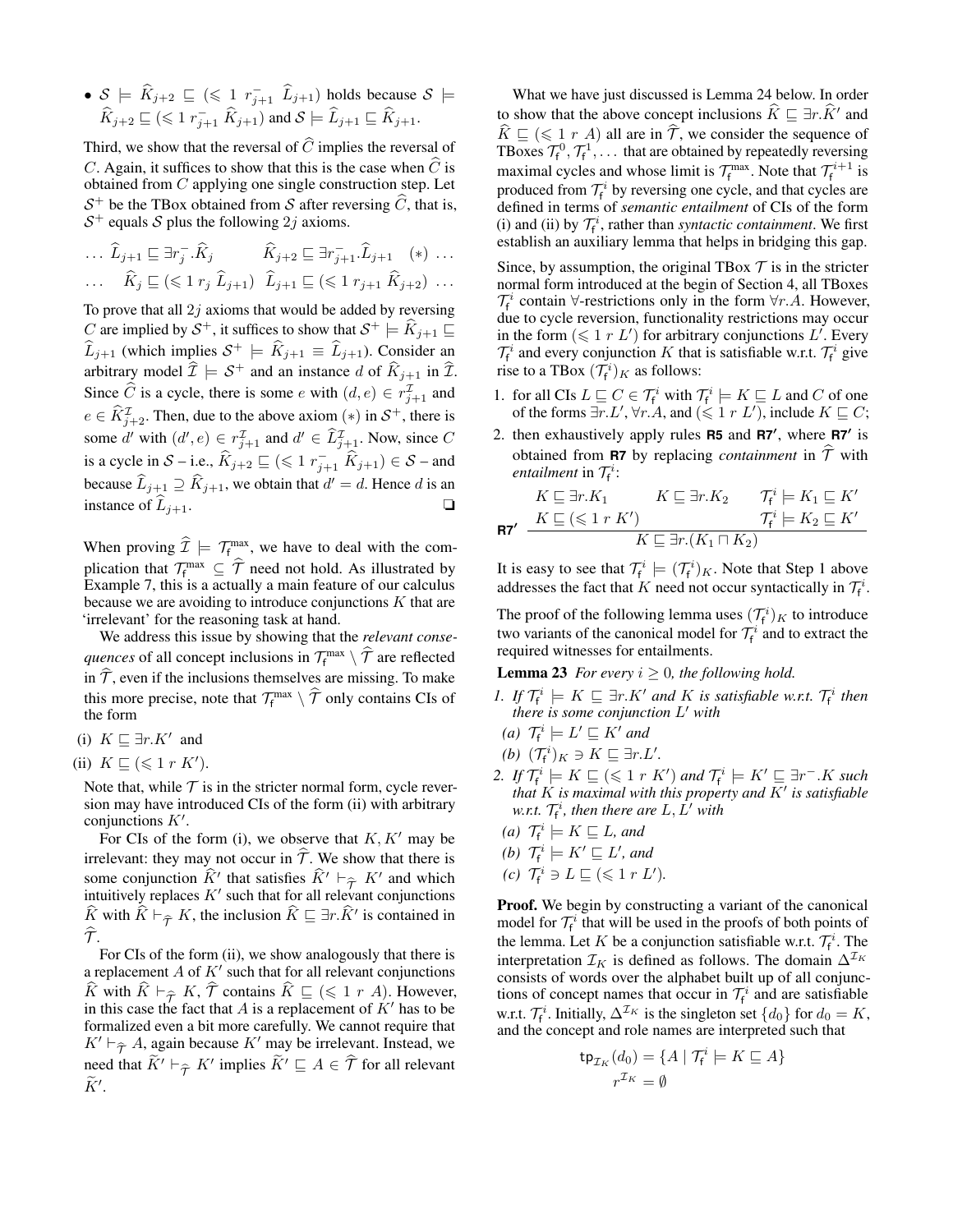Then we add the required successors to the root node  $d_0$ . For every  $K \sqsubseteq \exists r.L' \in (\mathcal{T}_f^i)_K$  such that  $L'$  is maximal with this property,

- add a fresh element  $e = KL'$  to  $\Delta^{\mathcal{I}_K}$ ;
- add the pair  $(d_0, e)$  to  $r^{\mathcal{I}_K}$ ;
- interpret concept names such that  $tp_{\mathcal{I}_K}(e) = \{ A \mid \mathcal{T}_f^i \models$  $L' \sqsubseteq A$ .

Finally, we exhaustively generate required successors of nonroot elements. For every  $d = wL \in \Delta^{\mathcal{I}_K}$  with  $d \neq d_0$ , and every inclusion  $L \sqsubseteq \exists r.L'$  such that  $\mathcal{T}_{f}^{i} \models L \sqsubseteq \exists r.L', L'$  is maximal with this property, and  $d \notin (\exists r.L')^{\mathcal{I}},$ 

- add a fresh element  $e = wLL'$  to  $\Delta^{\mathcal{I}_K}$ ;
- add the pair  $(d, e)$  to  $r^{\mathcal{I}_K}$ ;
- interpret concept names such that  $tp_{\mathcal{I}_K}(e) = \{ A \mid \mathcal{T}_f^i \models$  $L' \sqsubseteq A$ .

Note the difference between the treatment of the root node  $d_0$  and all other nodes: for  $d_0$ , we consider inclusions  $K \square$  $\exists r.L'$  that are syntactically contained in  $(\mathcal{T}_{f}^{i})_{K}$ ; for all other nodes, we consider inclusions that semantically follow from  $\mathcal{T}_{f}^{i}$  (equivalently: from  $(\mathcal{T}_{f}^{i})_{K}$ ).

Claim.  $\mathcal{I}_K \models \mathcal{T}_{f}^i$ .

**Proof of Claim.** Let  $L \sqsubseteq C \in \mathcal{T}_{f}^{i}$ . We distinguish the following cases.

- $C = \perp$ . Assume that L has an instance  $d = w\tilde{L}$  in  $\mathcal{I}_K$ . Then  $\mathcal{T}_{\mathsf{f}}^i \models \widehat{L} \sqsubseteq L$  due to the construction of  $\mathcal{I}_K$ ; hence  $\mathcal{T}_i^i \models \hat{L} \sqsubseteq \bot$ , which is impossible, as the following inductive argument shows. If  $d = K$ , the claim follows from the assumption that K is satisfiable in  $\mathcal{T}_{f}^{i}$ . If  $|d| > 1$ then d was added due to some element  $d' = wL$  with  $\mathcal{T}_{\mathsf{f}}^i \models L \sqsubseteq \exists r.\widehat{L}$ . Then  $\mathcal{T}_{\mathsf{f}}^i \models \widehat{L} \sqsubseteq \bot$  implies  $\mathcal{T}_{\mathsf{f}}^i \models L \sqsubseteq \bot$  $\bot \in \mathcal{T}$ , contradicting the inductive hypothesis.
- $C = A$ . Let  $d \in L^{\mathcal{I}_K}$  with  $d = w\widehat{L}$ . Then  $\mathcal{T}_f^i \models \widehat{L} \sqsubseteq L$ by construction of  $\mathcal{I}_K$ . Since  $L \subseteq A \in \mathcal{T}_f^i$ , we obtain  $\mathcal{T}_{f}^{i} \models \widehat{L} \sqsubseteq A$ ; hence  $d \in A^{\mathcal{I}_{K}}$ .
- $C = \exists r.L'.$  Let  $d \in L^{\mathcal{I}_K}$ .

In case  $d = d_0 = K$ , we have that  $\mathcal{T}_{f}^i \models K \sqsubseteq L$ . Together with  $L \subseteq \exists r.L' \in \mathcal{T}_{f}^{i}$ , this implies that  $K \subseteq \exists r.L' \in$  $({\mathcal T}_{\mathsf f}^i)_K$  by Step 1 of the construction of  $({\mathcal T}_{\mathsf f}^i)_K$ . Let  $K'$  be maximal with  $K \subseteq \exists r.K' \in (\mathcal{T}_{f}^{i})_{K}$  and  $L' \subseteq K'$ . In the construction of  $\mathcal{I}_K$ , we thus create an *r*-successor *e* of *d* with  $\tt tp_{\mathcal{I}_K}(e) \supseteq L'.$  Hence  $d \in (\exists r.L')^{\mathcal{I}_K}$ .

In case  $d \neq d_0$ , let  $d = wK'$ . Then  $\mathcal{T}_f^i \models K' \sqsubseteq L$ . Together with  $L \subseteq \exists r.L' \in \mathcal{T}_f^i$ , this implies that  $\mathcal{T}_f^i \models$  $K^{\prime} \subseteq \exists r.L^{\prime}$ . Then the construction of  $\mathcal{I}_{K}$  ensures that there is an *r*-successor *e* of *d* with  $tp_{\mathcal{I}_K}(e) \supseteq L'$ . Hence  $d \in (\exists r.L')^{\mathcal{I}_K}.$ 

• 
$$
C = \forall r.A.
$$
 Let  $d \in L^{\mathcal{I}_K}$  and  $(d, e) \in r^{\mathcal{I}_K}$ .

In case  $d = d_0 = K$  and  $e = KK'$ , we have that  $\mathcal{T}_{f}^{i} \models K \sqsubseteq L$ ; hence  $K \sqsubseteq \forall r.A \in (\mathcal{T}_{f}^{i})_{K}$  as above. Now e was added for some  $K \subseteq \exists r.K' \in (\mathcal{T}_f^i)_K$  with  $K'$  maximal. Since  $(\mathcal{T}_{f}^{i})_{K}$  is closed under application of **R5**, we have that  $K \sqsubseteq \exists r.(K' \sqcap A) \in (\mathcal{T}_{f}^{i})_{K}$ . Maximality of K' implies that  $A \in K'$ . The construction of  $\mathcal{I}_K$  then implies that  $A \in \text{tp}_{\mathcal{I}_K}(e)$ ; i.e.,  $e \in A^{\mathcal{I}_K}$ .

In case  $e = d_0 = K$  and  $d = KK'$ , we have that  $\mathcal{T}_f^i$   $\models$  $K' \sqsubseteq L$ ; hence  $\mathcal{T}_{f}^{i} \models K' \sqsubseteq \forall r.A$  (x). Now d was added for some  $K \sqsubseteq \exists r^- . K' \in (\mathcal{T}_{f}^i)_{K}$  with  $K'$ . Since  $\mathcal{T}_{f}^i \models$  $({\mathcal T}_{\sf f}^i)_K$ , we obtain  ${\mathcal T}_{\sf f}^i \models K \sqsubseteq \exists r^- . K'.$  Together with  $(x)$ , a simple semantic argument implies  $\mathcal{T}_{f}^{i} \models K \sqsubseteq A$ ; hence,  $e \in A^{\mathcal{I}_K}$ .

In case  $d = wK_1 \neq d_0$  and  $e = wK_1K_2$ , we have that  $\mathcal{T}_{f}^{i} \models K_{1} \sqsubseteq L$ ; hence  $\mathcal{T}_{f}^{i} \models K_{1} \sqsubseteq \forall r.A$  as above. Now e was added because  $\mathcal{T}_f^i \models K_1 \sqsubseteq \exists r.K_2$ with  $K_2$  maximal. A simple semantic argument implies  $\mathcal{T}_{f}^{i} \models K_1 \sqsubseteq \exists r.(K_2 \sqcap A)$ , and maximality of  $K_2$  again yields  $A \in K_2$ ; i.e.,  $e \in A^{\mathcal{I}_K}$ .

In case  $e = wK_1 \neq d_0$  and  $d = wK_1K_2$ , we have that  $\mathcal{T}_{\mathsf{f}}^i \models K_2 \sqsubseteq L$ ; hence  $\mathcal{T}_{\mathsf{f}}^i \models K_2 \sqsubseteq \forall r.A$ . Now d was added because  $\mathcal{T}_{f}^{i} \models K_1 \sqsubseteq \exists r^- . K_2$ . A simple semantic argument implies  $\mathcal{T}_{f}^{i} \models K_1 \sqsubseteq A$ , i.e.,  $e \in A^{\mathcal{I}_{K}}$ .

•  $C = (\leq 1 r L')$ . Let  $d \in L^{\mathcal{I}_K}$ , and let  $(d, e_i) \in r^{\mathcal{I}_K}$  and  $e_i \in (L')^{\mathcal{I}_K}$  for  $i = 1, 2$ .

In case  $d = d_0 = K$  and  $e_i = KK_i$ , we have that (i)  $\mathcal{T}_{f}^{i} \models K \sqsubseteq L$  and (ii)  $\mathcal{T}_{f}^{i} \models K_{i} \sqsubseteq L'$  for  $i = 1, 2$ . By construction of  $(\mathcal{T}_{f}^{i})_K$ , (i) and the assumption imply (iii)  $K \sqsubseteq (\leq 1 \ r \ L') \in (\mathcal{T}_{f}^{i})_{K}$ . Now each  $e_{i}$  was added for some (iv)  $K \sqsubseteq \exists r.K_i \in (\mathcal{T}_{f}^i)_{K}$  with  $K_i$  maximal. Applying **R7'** to (iv), (iii), (ii) yields  $K \sqsubseteq \exists r.(K_1 \sqcap K_2) \in$  $(\overline{\mathcal{T}}_f^i)_K$ . Maximality of the  $K_i$  implies that  $K_1 = K_2$ ; hence  $e_1 = e_2$ .

In case  $e_1 = d_0 = K$ ,  $d = KK_1$ , and  $e_2 = KK_1K_2$ , we have that (i)  $\mathcal{T}_{f}^{i} \models K_{1} \sqsubseteq L$  plus (ii)  $\mathcal{T}_{f}^{i} \models K \sqsubseteq L'$  and (iii)  $\mathcal{T}_{f}^{i} \models K_2 \sqsubseteq L'$ . By construction of  $(\mathcal{T}_{f}^{i})_K$ , (i) and the assumption imply (iv)  $\mathcal{T}_{f}^{i} \models K \sqsubseteq (\leq 1 \; r \; L')$ . Now d was added for some (v)  $K \sqsubseteq \exists r^- . K_1 \in (\mathcal{T}_f^i)_K$ , and  $e_2$ was added for some (vi)  $K_1 \sqsubseteq \exists r.K_2 \in (\mathcal{T}_{f}^i)_K$ . A simple semantic argument applied to  $(v)$ ,  $(vi)$ ,  $(iv)$ ,  $(ii)$  and  $(iii)$ yields  $\mathcal{T}_{f}^{i} \models K \sqsubseteq \hat{K}_{2}$ . This contradicts the assumption that  $e_2$  was added for (vi).

In case  $d = wK' \neq d_0$  and  $e_i = wK'K_i$ , we argue as in the first case, but purely on a semantic basis, i.e., referring to entailment by  $\overline{\mathcal{I}}_f^i$  instead of containment in  $(\mathcal{T}_f^i)_K$ .

In case  $e_1 w K' \neq d_0$ ,  $d = w K' K_1$ , and  $e_2 = w K' K_1 K_2$ , we argue "semantically" as in the second case.

$$
\bullet
$$

To prove claim (1), assume  $\mathcal{T}_f^i \models K \sqsubseteq \exists r.K'$  with K satisfiable w.r.t.  $\mathcal{T}_f^i$ . Since  $\mathcal{I}_K \models \mathcal{T}_f^i$  and due to Step 1 of the construction of  $\mathcal{I}_K$ , there is some L' with  $K \sqsubseteq \exists r.L' \in$  $({\mathcal T}_{\mathsf f}^i)_K$  and  ${\mathcal T}_{\mathsf f}^i \models L' \sqsubseteq K'.$ 

To prove claim (2), assume  $\mathcal{T}_{f}^{i} \models K \sqsubseteq (\leq 1 \; r \; K')$  and  $\mathcal{T}_{\mathsf{f}}^i \models K' \sqsubseteq \exists r^- . K$  with K maximal and  $K'$  – and thus  $K$  –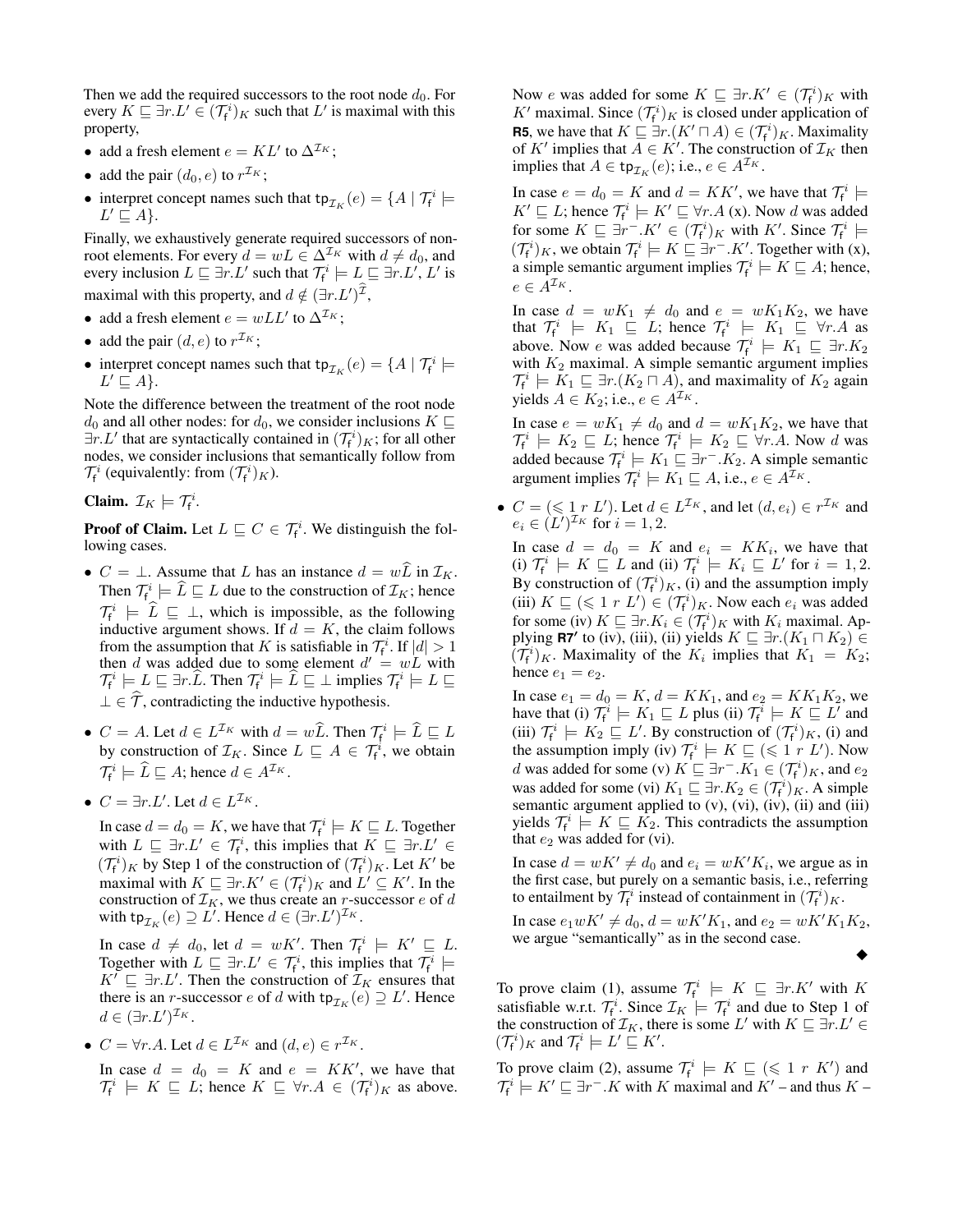satisfiable w.r.t.  $\mathcal{T}_f^i$ . We construct an interpretation  $\mathcal J$  from the models  $\mathcal{I}_K$  and  $\mathcal{I}_{K'}$  as follows. Start with two copies of  $\mathcal{I}_{K'}$  and one of  $\mathcal{I}_K$ , pairwise disjoint. Since  $\mathcal{T}_{f}^i \models \hat{K'} \sqsubseteq$  $\exists r^-$ .K with K maximal, the root  $d_i$  of each of the two copies of  $\mathcal{I}_{K'}$  has an r<sup>-</sup>-successor  $e_i$  of type K. Delete the subtrees starting at  $e_i$  and replace the r-edges  $(e_i, d_i)$  with  $(d_0, d_i)$ , where  $d_0$  is the root of the copy of  $\mathcal{I}_K$ .

Now the proof of the previous claim that  $\mathcal{I}_K$  and  $\mathcal{I}_{K'}$  are models of  $\mathcal{T}_{f}^{i}$  can be easily refined to yield that

- all axioms  $L \subseteq C \in \mathcal{T}_{f}^{i}$  where C is of the form  $A, \perp, \exists s. L', \forall s. A$  are satisfied by  $\mathcal{J}$ ;
- if an axiom  $L \sqsubseteq (\leq 1 \ s \ L') \in \mathcal{T}_f^i$  is violated by  $\mathcal{J}$ , then it is violated by the root of the copy of  $\mathcal{I}_K$ , i.e.,  $s = r$  and  $d_0 \in L^{\mathcal{J}}$  but  $\dot{d}_0 \notin (\leqslant 1 \; r \; L')^{\mathcal{J}}$ .

Since  $\mathcal{T}_{f}^{i} \models K \sqsubseteq (\leq 1 \; r \; K')$  but obviously  $\mathcal{J} \not\models K \sqsubseteq$  $(\leq 1 \ r \ K')$ , we have that  $\mathcal{J} \not\models \mathcal{T}_{f}^{i}$ . Consequently, there is an axiom  $L \subseteq (\leq 1 \ r \ L') \in \mathcal{T}_{f}^{i}$  which is violated by  $d_{0}$ ; that is,  $d_0 \in L^{\mathcal{J}} \setminus (\leqslant 1 \; r \; L')^{\mathcal{J}}$ . This establishes (c) directly and implies (a) and (b): first, by construction of the  $\mathcal{I}_{K'}$ , we get  $T_f^i \models K' \sqsubseteq L'$ , which is (b). Second, with  $L \sqsubseteq (\leq$  $1 r L'$   $\in \mathcal{T}_{f}^{i}$  and (b), we obtain  $\mathcal{T}_{f}^{i} \models L \sqsubseteq (\leq 1 r K')$ . Since K is maximal with this property, we have  $L \subseteq K$ , which implies (a).  $\Box$ 

A conjunction K of concept names is *active in*  $\hat{T}$  if there is a  $K \in KON(\mathcal{T})$  with  $K \vdash_{\widehat{\mathcal{T}}} K$ . Point (1) of the following lemma implies the required statement  $\widehat{\mathcal{I}} \models \mathcal{T}^{\max}_{f}$ .

**Lemma 24** *For every*  $i \geq 0$ *, the following hold.* 

- *1. If*  $\mathcal{T}_{f}^{i} \ni K \sqsubseteq \exists r.K'$  *and K is active in*  $\widehat{T}$ *, then there is a*  $\widehat{K}' \in \text{KON}(\widehat{\mathcal{T}})$  *such that*
- (a)  $\widehat{K}' \vdash_{\widehat{\mathcal{T}}} K'$ ;
- *(b) for all*  $\widehat{K} \in \text{KON}(\widehat{\mathcal{T}})$  *with*  $\widehat{K} \vdash_{\widehat{\mathcal{T}}} K$ *, we have*  $\widehat{\mathcal{T}} \ni$  $\widehat K \sqsubseteq \exists r . \widehat K'.$
- 2. If  $\mathcal{T}_{f}^{i} \supseteq K \sqsubseteq (\leq 1 \ r \ K')$  and K is active in  $\widehat{\mathcal{T}}$ , then there *is a concept name* A *such that*
- *(a) for all*  $\widetilde{K}' \in \textsf{KON}(\widehat{\mathcal{T}})$ *: if*  $\widetilde{K}' \vdash_{\widehat{\mathcal{T}}} K'$  then  $\widetilde{K}' \sqsubseteq A \in \widehat{\mathcal{T}}$ *.*
- *(b) for all*  $\widehat{K} \in \text{KON}(\widehat{\mathcal{T}})$  *with*  $\widehat{K} \vdash_{\widehat{\mathcal{T}}} K$ *, we have*  $\widehat{\mathcal{T}} \ni$  $\widehat{K} \sqsubset (\leqslant 1 \; r \; A).$
- 3.  $\widehat{\mathcal{I}} \models \mathcal{T}_{f}^{i}$
- *4. Point 1 holds when*  $\mathscr{T}_{f}^{i} \ni K \sqsubseteq \exists r.K'$ " is replaced with  $\mathcal{T}_{f}^{i} \models K \sqsubseteq \exists r.K'$ ".
- 5. Point 2 holds when " $\mathcal{T}_{f}^{i} \ni K \sqsubseteq (\leqslant 1 \ r \ K')$ " is replaced with " $\mathcal{T}_{f}^{i} \models K \sqsubseteq (\leqslant 1 \ r \ K'), \ \mathcal{T}_{f}^{i} \models K' \sqsubseteq \exists r^{-}.K, \ K \ is$ maximal with this property, and  $K'$  is active in  $\widehat{\mathcal{T}}$ ".

**Proof.** We simultaneously prove Points 1–5 by induction on i, showing

- $\bullet$  the straightforward base case for Points 1–3;
- that Points 1–3 imply Points 4 and 5 for *every*  $i > 0$ ;
- the induction step for Points 1–2 simultaneously, and for Point 3.

For Point 1 of the base case, assume that  $\mathcal{T}_f^0 = \mathcal{T} \ni K \sqsubseteq \mathcal{T}$  $\exists r.K'$  with K active in  $\hat{\mathcal{T}}$ . Then  $K \in KON(\hat{\mathcal{T}})$  because  $\mathcal{T} \subseteq \hat{\mathcal{T}}$ , and  $K'$  is the required  $\hat{K}'$ : (a) and (b) are due to Rules **R1** and **R3**, respectively.

For Point 2 of the base case, assume that  $\mathcal{T}_f^0 = \mathcal{T} \ni K \sqsubseteq$  $(\leq 1$  r K'). Then K' is in fact a concept name A because we are assuming  $T$  to be in the stricter normal form. This  $A$ is the required concept name: (a) holds trivially, and (b) is due to Rule **R3**.

**Point 3 of the base case** follows from  $\hat{\mathcal{I}} \models \hat{\mathcal{T}}$  (Lemma 10) and  $\widehat{\mathcal{T}} \supseteq \mathcal{T} = \mathcal{T}_{f}^{0}$ .

For Point 4, we will show that, for *every*  $i \geq 0$ , Point 4 follows from Points 1–3. The following argument thus combines base case and induction step for Point 4.

Assume that  $\mathcal{T}_{f}^{i} \models K \sqsubseteq \exists r.K'$  with K active in  $\hat{\mathcal{T}}$ . We also have that K is satisfiable w.r.t.  $\mathcal{T}_f^i$  since  $\widehat{\mathcal{I}} \models \mathcal{T}_f^i$  by Point 3 and, by construction,  $\mathcal{I}$  has an instance of K. Consider the TBox  $(\mathcal{T}_{f}^{i})_K$ . By Lemma 23 (1), there is some L' such that

(a') 
$$
\mathcal{T}_{\mathsf{f}}^i \models L' \sqsubseteq K'
$$
 and

(b')  $(\mathcal{T}_{f}^{i})_{K} \ni K \sqsubseteq \exists r.L'.$ 

We shall show below that, for every  $K \sqsubseteq \exists r.L'$  in  $(\mathcal{T}_f^i)_K$ , there is some  $\widehat{K}$  ∈ KON( $\widehat{\mathcal{T}}$ ) with

- (a'')  $\widehat{K}' \vdash_{\widehat{\mathcal{T}}} L'$
- (b'') for all  $\widehat{K} \in \text{KON}(\widehat{\mathcal{T}})$  with  $\widehat{K} \vdash_{\widehat{\mathcal{T}}} K$ , we have  $\widehat{\mathcal{T}} \ni \widehat{K} \sqsubseteq$ ∃r. $\widehat{K}$ '.

This implies (a) and (b). (b) is exactly  $(b''')$ , and (a) follows from (a') and (a'') by inspecting the root element  $\hat{K}$ ' of  $\Delta^{\mathcal{I}}$ : by construction of  $\hat{\mathcal{I}}$  and (a''), this element is an instance of L'; since  $\widehat{\mathcal{I}} \models \widehat{\mathcal{I}}_f^i$  (Point 3), it is an instance of K' too; by construction of  $\widehat{\mathcal{I}}$ , we get  $\widehat{K}' \vdash_{\widehat{\mathcal{T}}} K'$ .

To prove the above, we use induction on the number of rule applications used to construct  $(\mathcal{T}_{f}^{i})_{K}$ . The base case is that  $K \sqsubseteq \exists r.L'$  enters  $(\mathcal{T}_{f}^{i})_{K}$  in Step 1 of the construction. Then there is some  $L \subseteq \exists r.L' \in \mathcal{T}_{f}^{i}$  with  $\mathcal{T}_{f}^{i} \models K \sqsubseteq L$ . Since K is active in  $\hat{T}$ , so is L: for some  $\tilde{K} \in KON(\hat{T})$  with  $\widetilde{K} \vdash_{\widehat{T}} K$ , the root element  $\widetilde{K}$  of  $\Delta^{\widehat{T}}$  must make L true. By Point 1, there is a  $\hat{K}' \in KON(\hat{\mathcal{T}})$  with (a'') and (b'') as required.

In the induction step,  $K \sqsubseteq \exists r.L'$  enters  $(\mathcal{T}_f^i)_K$  in Step 2 of the construction. In case this happens via an application of **R5**, we have that  $L' = L'_1 \sqcap A$  and

- (i)  $K \sqsubseteq \exists r.L'_1 \in (\mathcal{T}_f^i)_K$
- (ii)  $K \sqsubseteq \forall r.A \in (\mathcal{T}_{f}^{i})_{K}$

Applying the induction hypothesis to (i), we obtain

- (i') there is some  $\widehat{K}'_1 \in \text{KON}(\widehat{\mathcal{T}})$  with
- (a''')  $\widehat{K}'_1 \vdash_{\widehat{\mathcal{T}}} L'_1$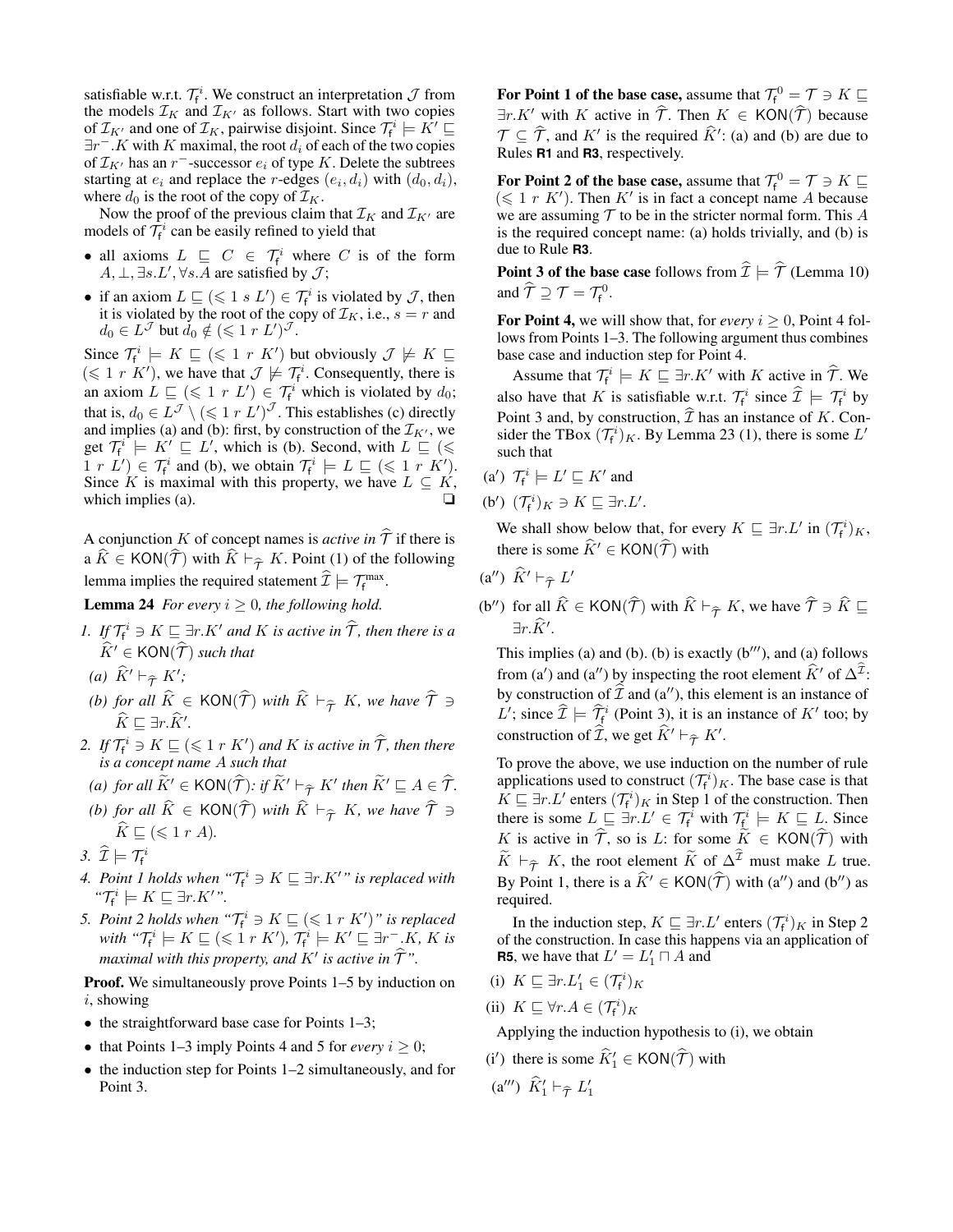(b''') for all  $\hat{K} \in KON(\hat{\mathcal{T}})$  with  $\hat{K} \vdash_{\hat{\mathcal{T}}} K$ , we have  $\hat{\mathcal{T}} \ni$  $\widehat{K} \sqsubseteq \exists r.\widehat{K}'_1.$ 

From (ii), we obtain  $L \subseteq \forall r.A \in \mathcal{T}_f^i$  for some L with  $\mathcal{T}_{f}^{i} \models K \sqsubseteq L$  because axioms with  $\forall$ -restrictions never enter  $(\mathcal{T}_{f}^{i})_{K}$  in Step 2 of the construction. Since such axioms are not generated by closing cycles either, we even have  $L \sqsubseteq \forall r.A \in \mathcal{T}$ ; hence

(ii')  $L \sqsubseteq \forall r.A \in \widehat{\mathcal{T}}$  with  $\mathcal{T}_f^i \models K \sqsubseteq L$ .

We now observe that  $\mathcal{T}_{f}^{i} \models K \sqsubseteq L$  and  $\widehat{K} \models_{\widehat{\mathcal{T}}} K$  imply  $\overline{K}$   $\vdash_{\widehat{\tau}}$  L (again by consulting the domain element of  $\overline{\mathcal{I}}$ created for  $\widehat{K}$ ). Hence, application of **R3** to (ii<sup>'</sup>) yields

(ii'')  $\widehat{K} \sqsubseteq \forall r.A \in \widehat{\mathcal{T}}$  for all  $\widehat{K} \in \mathsf{KON}(\widehat{\mathcal{T}})$  with  $\widehat{K} \vdash_{\widehat{\mathcal{T}}} K$ .

Now  $\widehat{K}' := \widehat{K}'_1 \sqcap A$  is as required:

•  $\widehat{K}' \in \text{KON}(\widehat{\mathcal{T}})$ .

Since K is active in  $\hat{\tau}$ , there is some  $\hat{K} \in KON(\hat{\tau})$  with  $\widehat{K} \vdash_{\widehat{T}} K$ . By (b'''), we thus have  $\widehat{K} \sqsubseteq \exists r \cdot \widehat{K}'_1 \in \widehat{T}$ . Applying **R5** to this and (ii') yields  $\widehat{K} \sqsubseteq \exists r.(\widehat{K}'_1 \sqcap A) \in \widehat{\mathcal{T}}.$ Hence  $\widehat{K}'_1 \sqcap A \in \text{KON}(\widehat{\mathcal{T}})$ .

- (a'') is satisfied, that is,  $\hat{K}_1' \sqcap A \vdash_{\hat{\tau}} L_1' \sqcap A$ . For every  $A' \in L'_1$ , we have  $\widehat{K}'_1 \sqcap A \sqsubseteq A' \in \widehat{\widehat{\mathcal{I}}}$  because of  $(a''')$ , **R1**, **R3**. Furthermore,  $\widehat{K}'_1 \sqcap A \sqsubseteq A \in \widehat{\mathcal{T}}$  due to **R1**.
- $\bullet$  (b'') is satisfied. Let  $\widehat{K} \in \text{KON}(\widehat{\mathcal{T}})$  such that  $\widehat{K} \vdash_{\widehat{\mathcal{T}}_L} K$ . Then **R5** applied to (b''') and (ii'') implies  $\widehat{K} \sqsubseteq \exists r \cdot (\widehat{K}'_1 \sqcap A) \in \widehat{\mathcal{T}}$ .

In case  $K \sqsubseteq \exists r.L'$  enters  $(\mathcal{T}_{f}^{i})_{K}$  via an application of **R7'**, we have that  $L' = L'_1 \sqcap L'_2$  and

- (i)  $K \sqsubseteq \exists r.L'_j \in (\mathcal{T}_f^i)_K, j = 1, 2$
- (ii)  $K \sqsubseteq (\leq 1 \ r \ L_3') \in (\mathcal{T}_f^i)_K$  for some  $L_3'$  with
- (iii)  $\mathcal{T}_{f}^{i} \models L'_{j} \sqsubseteq L'_{3}, j = 1, 2.$

Applying the induction hypothesis to (i), we obtain

- (i') there is some  $\widehat{K}'_j \in \text{KON}(\widehat{\mathcal{T}}), j = 1, 2$ , with
- (a''')  $\widehat{K}'_j \vdash_{\widehat{\mathcal{T}}} L'_j$
- (b''') for all  $\widehat{K} \in \text{KON}(\widehat{\mathcal{T}})$  with  $\widehat{K} \vdash_{\widehat{\mathcal{T}}} K$ , we have  $\widehat{\mathcal{T}} \ni$  $\widehat{K} ⊆ ∃r.\widehat{K}'_j.$

Regarding (ii), we observe that axioms with functionality restrictions never enter  $(\mathcal{T}_{f}^{i})_{K}$  in Step 2. Hence, there is some  $L \subseteq (\leq 1 \ r \ L_3') \in \mathcal{T}_f^i$  with  $\mathcal{T}_f^i \models K \sqsubseteq L$ , and the same observation as in the previous case yields  $K \vdash_{\widehat{\mathcal{T}}} L$ whenever  $\widehat{K} \vdash_{\widehat{T}} K$ . We thus obtain from Point 2 that

 $(ii')$  there is some  $A$  with

- (a<sup>4</sup>) for all  $\widetilde{K}' \in \text{KON}(\widehat{\mathcal{T}})$ : if  $\widetilde{K}' \vdash_{\widehat{\mathcal{T}}} L'_3$ , then  $\widetilde{K}' \sqsubseteq A \in \widehat{\mathcal{T}}$ .
- (b<sup>4</sup>) for all  $\hat{K} \in \text{KON}(\hat{\mathcal{T}})$  with  $\hat{K} \vdash_{\hat{\mathcal{T}}} K$ , we have  $\hat{\mathcal{T}} \ni$  $\widehat{K} \sqsubseteq (\leqslant 1 \; r \; A).$

Furthermore (iii) and  $(a''')$  yield

(iii')  $\widehat{K}'_j \vdash_{\widehat{\mathcal{T}}} L'_3$  for  $i = 1, 2$ , and with  $(a<sup>4</sup>)$  we get

(iii")  $\widehat{K}'_j \sqsubseteq A \in \widehat{\mathcal{T}}$  for  $i = 1, 2$ .

- Now  $\widehat{K}' = \widehat{K}'_1 \sqcap \widehat{K}'_2$  is as required:
- $\widehat{K}' \in KON(\widehat{\mathcal{T}})$ .

Since K is active in  $\hat{\mathcal{T}}$ , there is some  $\hat{K} \in KON(\hat{\mathcal{T}})$  with  $\widehat{K} \vdash_{\widehat{\mathcal{T}}} K$ . By (b''') and (b<sup>4</sup>), we thus have  $\widehat{K} \sqsubseteq \exists r \cdot \widehat{K}'_j \in$  $\widehat{T}$  and  $\widehat{K} \sqsubseteq (\leq 1 \ r \ A) \in \widehat{T}$ . Applying **R7** to these and (iii'') yields  $\widehat{K} \sqsubseteq \exists r.(\widehat{K}'_1 \sqcap \widehat{K}'_2) \in \widehat{\mathcal{T}}$ . Hence  $\widehat{K}'_1 \sqcap \widehat{K}'_2 \in$  $KON(\mathcal{T}).$ 

- (a'') is satisfied, that is,  $\hat{K}_1' \sqcap \hat{K}_2' \vdash_{\hat{\tau}} L_1' \sqcap L_2'$ . For every  $i = 1, 2$  and  $A' \in L'_i$ , we have  $\widehat{K}'_1 \sqcap \widehat{K}'_2 \sqsubseteq A \in \widehat{K}_i$  $\hat{\mathcal{T}}$  because of (a'''), **R1**, and **R3**.
- $\bullet$  (b'') is satisfied. Let  $\widehat{K} \in \text{KON}(\widehat{\mathcal{T}})$  such that  $\widehat{K} \vdash_{\widehat{\mathcal{T}}} K$ . Then **R7** applied to (b'''), (b<sup>4</sup>), (iii'') implies  $\widehat{K} \sqsubseteq \exists r.(\widehat{K}'_1 \sqcap \widehat{K}'_2) \in \widehat{\mathcal{T}}$ .

For Point 5, we will show that, for *every*  $i \geq 0$ , Point 5 follows from Points 1–3.

Assume that  $\mathcal{T}_{f}^{i} \models K \sqsubseteq (\leq 1 \; r \; K'), \mathcal{T}_{f}^{i} \models K' \sqsubseteq$  $\exists r^- . K, K$  is maximal with this property, and  $K'$  is active in  $\mathcal{T}$ . We have to show that there is an A such that

- (a) for all  $\widetilde{K}' \in \text{KON}(\widehat{\mathcal{T}})$ : if  $\widetilde{K}' \vdash_{\widehat{\mathcal{T}}} K'$ , then  $\widetilde{K}' \sqsubseteq A \in \widehat{\mathcal{T}}$ .
- (b) for all  $\widehat{K} \in \text{KON}(\widehat{\mathcal{T}})$  with  $\widehat{K} \vdash_{\widehat{\mathcal{T}}} K$ , we have  $\widehat{\mathcal{T}} \ni \widehat{K} \sqsubseteq$  $(\leqslant 1 r A).$

Since K' is active in  $\hat{\mathcal{T}}$  and  $\hat{\mathcal{I}} \models \mathcal{T}_f^i$  by Point 3, we also have that K' is satisfiable w.r.t.  $\mathcal{T}_{f}^{i}$ . By Lemma 23 (2), there is some  $L \sqsubseteq (\leq 1 r L') \in \mathcal{T}_{f}^{i}$  with

- (i)  $\mathcal{T}_{f}^{i} \models K \sqsubseteq L$  and
- (ii)  $\mathcal{T}_{f}^{i} \models K' \sqsubseteq L'.$

We apply Point 2 and conclude that there is some A with

- (a') for all  $\widetilde{K}' \in \text{KON}(\widehat{\mathcal{T}})$ : if  $\widetilde{K}' \vdash_{\widehat{\mathcal{T}}} L'$ , then  $\widetilde{K}' \sqsubseteq A \in \widehat{\mathcal{T}}$ ;
- (b') for all  $\widehat{K} \in \text{KON}(\widehat{\mathcal{T}})$  with  $\widehat{K} \vdash_{\widehat{\mathcal{T}}} L$ , we have  $\widehat{\mathcal{T}} \ni \widehat{K} \sqsubseteq$  $(\leqslant 1 r A).$

It remains to show that  $A$  is the required conjunction. For (a), take some  $\widetilde{K}' \in \text{KON}(\widetilde{\mathcal{T}})$  and assume that  $\widetilde{K}' \vdash_{\widetilde{\mathcal{T}}} K'$ . Then (ii) and Point 3  $(\hat{\mathcal{I}} \models \mathcal{T}_{\hat{f}}^i)$  imply that  $\tilde{K}' \models_{\hat{\mathcal{T}}} L'$ . Now (a') implies that  $\widetilde{K}' \sqsubseteq A \in \widehat{\mathcal{T}}$ .

For (b), take some  $\widehat{K} \in KON(\widehat{\mathcal{T}})$  with  $\widehat{K} \vdash_{\widehat{\mathcal{T}}} K$ . Then (i) and  $\hat{\mathcal{I}} \models \mathcal{T}_{f}^{i}$  imply that  $\hat{K} \vdash_{\hat{\mathcal{T}}} L$ . Now (b') implies that  $\widehat{\mathcal{T}} \ni \widehat{K} \sqsubseteq (\leqslant 1 r A).$ 

For Points 1–2 of the induction step, we prove both points simultaneously. If any of the CIs  $K \subseteq \exists r.K'$  and  $K \subseteq (\leq$ 1 r K') is in  $\mathcal{T}_{f}^{i-1}$ , then we can use the induction hypothesis for it. Otherwise, the respective CI has been introduced by closing a cycle  $K_1, r_1, K_2, \ldots, r_{n-1}, K_n$  in  $\mathcal{T}_{f}^{i-1}$  with  $K =$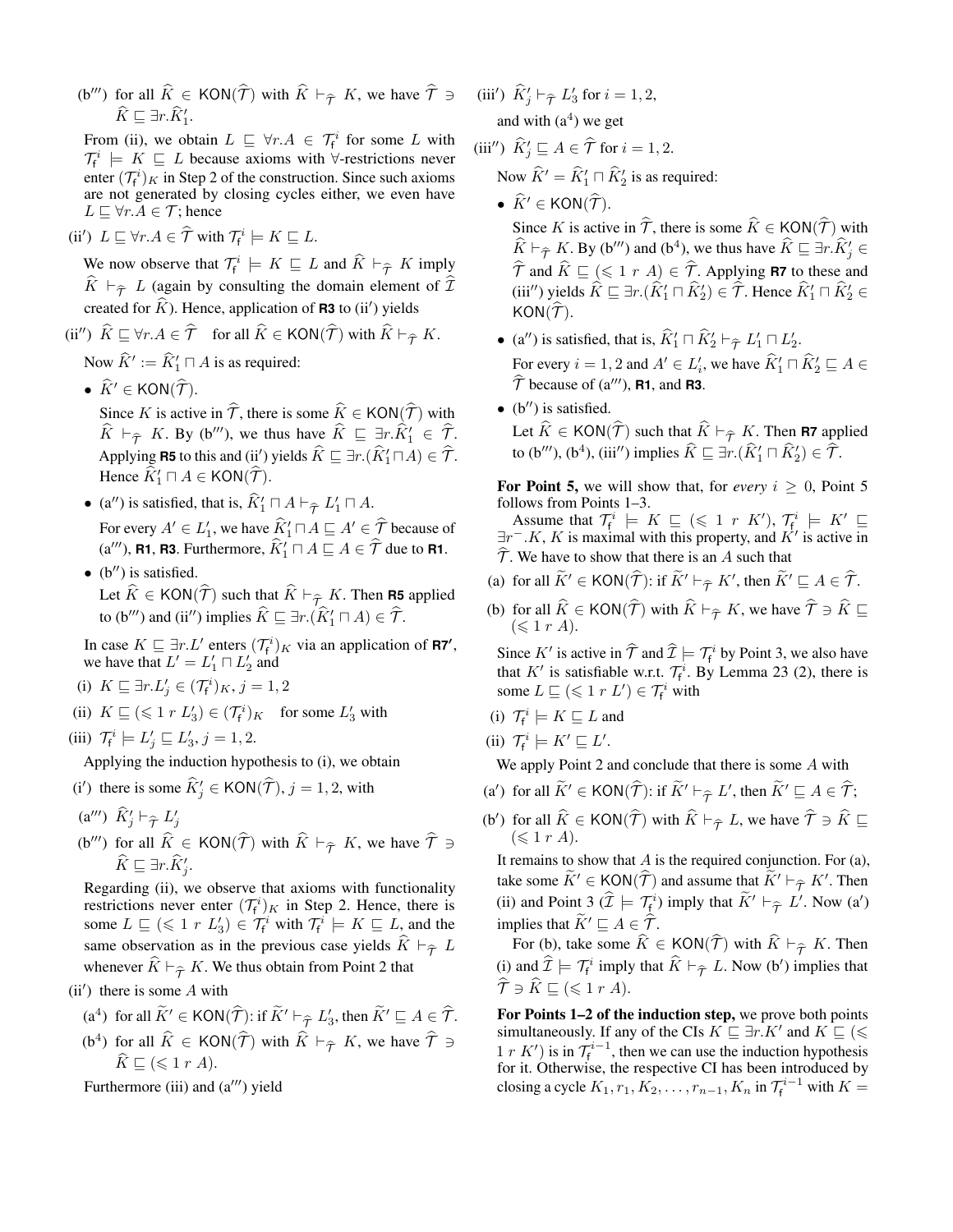$K_j$  for some  $j \in \{1, \ldots, n-1\}$ , and thus  $K_j$  is active in  $\hat{\mathcal{T}}$ . Take some  $\widetilde{K} \in \text{KON}(\widehat{\mathcal{T}})$  with  $\widetilde{K} \vdash_{\widehat{\mathcal{T}}} K_j$ . Applying Point 4 of the induction hypothesis to  $\mathcal{T}_{f}^{i-1} \models K_j \sqsubseteq \exists r_j.K_{j+1}$ , we find a  $\widehat{K}_{i+1} \in KON(\widehat{\mathcal{T}})$  such that

- (i)  $\widehat{K}_{j+1} \vdash_{\widehat{\mathcal{T}}} K_{j+1}$ , and
- (ii) for all  $\widehat{K} \in \textsf{KON}(\widehat{\mathcal{T}})$  with  $\widehat{K} \vdash_{\widehat{\mathcal{T}}} K_j$ , we have  $\widehat{\mathcal{T}} \ni \widehat{K} \sqsubseteq$  $\exists r_i.K_{i+1}.$

By Point (i),  $K_{j+1}$  is active in  $\hat{\mathcal{T}}$  and thus we can iterate the argument to find

$$
\widehat{K}_{j+2}, \ldots, \widehat{K}_n = \widehat{K}_1, \widehat{K}_2, \ldots, \widehat{K}_j
$$

with the following properties, for  $1 \leq j < n$ .

- (iii)  $\widehat{K}_j \vdash_{\widehat{\mathcal{T}}} K_j$  and  $\widehat{K}_j \in \textsf{KON}(\widehat{\mathcal{T}});$
- (iv)  $\widehat{\mathcal{T}} \ni \widehat{K}_j \sqsubseteq \exists r_j . \widehat{K}_{j+1}.$

Let  $1 < j \le n$ . Applying Point 5 of the induction hypothesis to  $\mathcal{T}_{f}^{i-1} \models K_{j+1} \sqsubseteq (\leqslant 1 \ r_{j}^{-} \ K_{j}),$  we find an  $A_{j}$  such that

- (v) for all  $\widetilde{K}_j \in \text{KON}(\widehat{\mathcal{T}})$ : if  $\widetilde{K}_j \vdash_{\widehat{\mathcal{T}}} K_j$ , then  $\widetilde{K}_j \sqsubseteq A_j \in \widehat{\mathcal{T}}$ ;
- (vi) for all  $\hat{K} \in KON(\hat{\mathcal{T}})$  with  $\hat{K} \vdash_{\hat{\mathcal{T}}} K_{j+1}$ , we have  $\hat{\mathcal{T}} \ni$  $\widehat{K} \sqsubseteq (\leqslant 1 r_j^- A_j).$

From (vi) and (i), in particular we obtain:

(vii)  $\widehat{\mathcal{T}} \ni \widehat{K}_{j+1} \sqsubseteq (\leqslant 1 \; r_j^{-} \; A_j).$ From (iii) and (v), we obtain:

(viii)  $\widehat{K}_i \sqsubseteq A_j \in \widehat{\mathcal{T}}$ .

We can now apply the cycle rule **R9** to the CIs in (iv), (vii) and (viii), obtaining

- (ix)  $\widehat{\mathcal{T}} \ni \widehat{K}_{j+1} \sqsubseteq \exists r_j^- \ldotp \widehat{K}_j$
- (x)  $\widehat{\mathcal{T}} \ni \widehat{K}_j \sqsubseteq (\leq 1 \ r_j \ A_{j+1})$

To establish both Points 1 and 2, we set  $\hat{K}' = \hat{K}_j$  and  $A =$  $A_{j+1}$ , and we have to show

- (1a)  $\widehat{K}_j \vdash_{\widehat{\mathcal{T}}} K'$ ;
- (1b) for all  $\widehat{K} \in \text{KON}(\widehat{\mathcal{T}})$  with  $\widehat{K} \vdash_{\widehat{\mathcal{T}}} K_{j+1}$ , we have  $\widehat{\mathcal{T}} \ni$  $\widehat{K} \sqsubseteq \exists r_j^- . \widehat{K}_j;$
- (2a) for all  $\widetilde{K}' \in KON(\widehat{\mathcal{T}})$ : if  $\widetilde{K}' \vdash_{\widehat{\mathcal{T}}} K_{j+1}$  then  $\widetilde{K}' \sqsubseteq A_{j+1} \in$  $\widehat{\tau}$ .
- (2b) for all  $\widehat{K} \in \text{KON}(\widehat{\mathcal{T}})$  with  $\widehat{K} \vdash_{\widehat{\mathcal{T}}} K_j$ , we have  $\widehat{\mathcal{T}} \ni \widehat{K} \sqsubseteq$  $(\leq 1 \ r_j \ A_{j+1}).$

Now (1a) and (2a) are just (iii) and (v); hence it remains to show (1b) and (2b). We first claim that

(xi) For every  $j \ge 1$ , we have  $\widehat{K} \sqsubseteq A \in \widehat{\mathcal{T}}$  for all  $A \in \widehat{K}_j$ .

To show (xi), let  $\hat{K} \in \text{KON}(\hat{\mathcal{T}})$  with  $\hat{K} \vdash_{\hat{\mathcal{T}}} K_j$ . From (ii) and (v), we get that

(xii)  $\widehat{K} \sqsubseteq \exists r_j \ldotp \widehat{K}_{j+1} \in \widehat{\mathcal{T}}$ .

From (viii), and from (v) with  $\hat{K} \models_{\hat{\tau}} K_j$ , we obtain:

(xiii)  $\widehat{K}_i \sqsubseteq A, \widehat{K} \sqsubseteq A_j \in \widehat{\mathcal{T}}$ .

Applying  $R8$  to (xii), (ix), (xiii), (vi) yields (xi).

For showing (1b), take a  $\widehat{K} \in KON(\widehat{\mathcal{T}})$  with  $\widehat{K} \vdash_{\widehat{\mathcal{T}}} K_{j+1}$ . With (xi), we get  $\widehat{K} \sqsubseteq A \in \widehat{\mathcal{T}}$  for every  $A \in \widehat{K}_{j+1}$ . Hence, **R3** and (ix) give us that  $\widehat{K} \sqsubseteq \exists r_j^- \widehat{K}_j \in \widehat{T}$ . For showing (2b), take  $\widehat{K} \in \text{KON}(\widehat{\mathcal{T}})$  with  $\widehat{K} \vdash_{\widehat{\mathcal{T}}} K_j$ . Again with (xi), we get that  $\widehat{K} \sqsubseteq A \in \widehat{T}$  for every  $A \in \widehat{K}_j$  which, by **R3** and (x), yields  $\widehat{K} \sqsubseteq (\leq 1 r_j A_{j+1}) \in \widehat{T}$  as required.

For Point 3 of the induction step. For every  $K\sqsubseteq C\in \mathcal{T}^i_\mathsf{f}$ , if K is realized in  $\mathcal{I}$ , then in the form of a supertype from KON( $\hat{\tau}$ ). Thus it is easy to show that  $\hat{\tau}$  is a model of every  $K \sqsubseteq C \in \mathcal{T}_{f}^{i}$ , using Points 1 and 2 for the cases  $C = \exists r.K'$ and  $C = (\leq 1 \, r \, K')$ , and deriving the remaining cases from  $\widehat{\mathcal{I}} \models \widehat{\mathcal{T}}.$ 

❏

# C Proofs for Section 5

Recall that, to establish Proposition 15 we have to show the following.

**Proposition 25** *For every*  $n_0 > 0$ *, there is a finite model*  $\mathcal{J}_{n_0}$  of  $\mathcal A$  and  $\mathcal T$  such that there is a homomorphism from any  $n_0$ -substructure of  $\mathcal{J}_{n_0}$  to U.

As explained in the main paper, the first step towards proving Proposition 25 is to show Proposition 16, repeated here for convenience.

**Proposition 16** For every  $n_0 > 0$ , there is a finite model  $\mathcal{I}_{n_0}$ of A and T such that  $\mathcal{I}_{n_0} \preceq_{n_0} \mathcal{U}$ .

For the rest of Section C, fix a concrete  $n_0$  (and, as in the main paper, an ABox  $A$  and TBox  $T$ ). To prove Proposition 16, we modify the finite model construction of Section 3. In particular, we modify the initial interpretation, use modified versions of the completion rules  $(c2)$  and  $(c3)$ , and change the strategy of rule application. Here is a more detailed summary of the implemented changes:

- The elements  $d_t$  introduced in the initial version of  $\mathcal I$  in the original construction and used as targets for applications of (c3) are not present.
- Instead of including only  $\mathcal A$  in the initial version of  $\mathcal I$ , we include an initial piece of the canonical model  $U$  of  $A$  and  $\mathcal T$ , truncated to depth  $n_0$ .
- We then apply only (c1) and (c2), where the latter is modified in a way so that all new paths introduced between elements that existed already before a rule application exceed length  $n_0$ .
- To provide targets for applications of  $(c3)$ , we determine all relevant  $n_0$ -simulation types and add them disjointly to the constructed interpretation.
- The previous two steps are iterated until no new  $n_0$ simulation types are added.
- We then apply a modified version of (c3) that respects  $n_0$ -simulation types.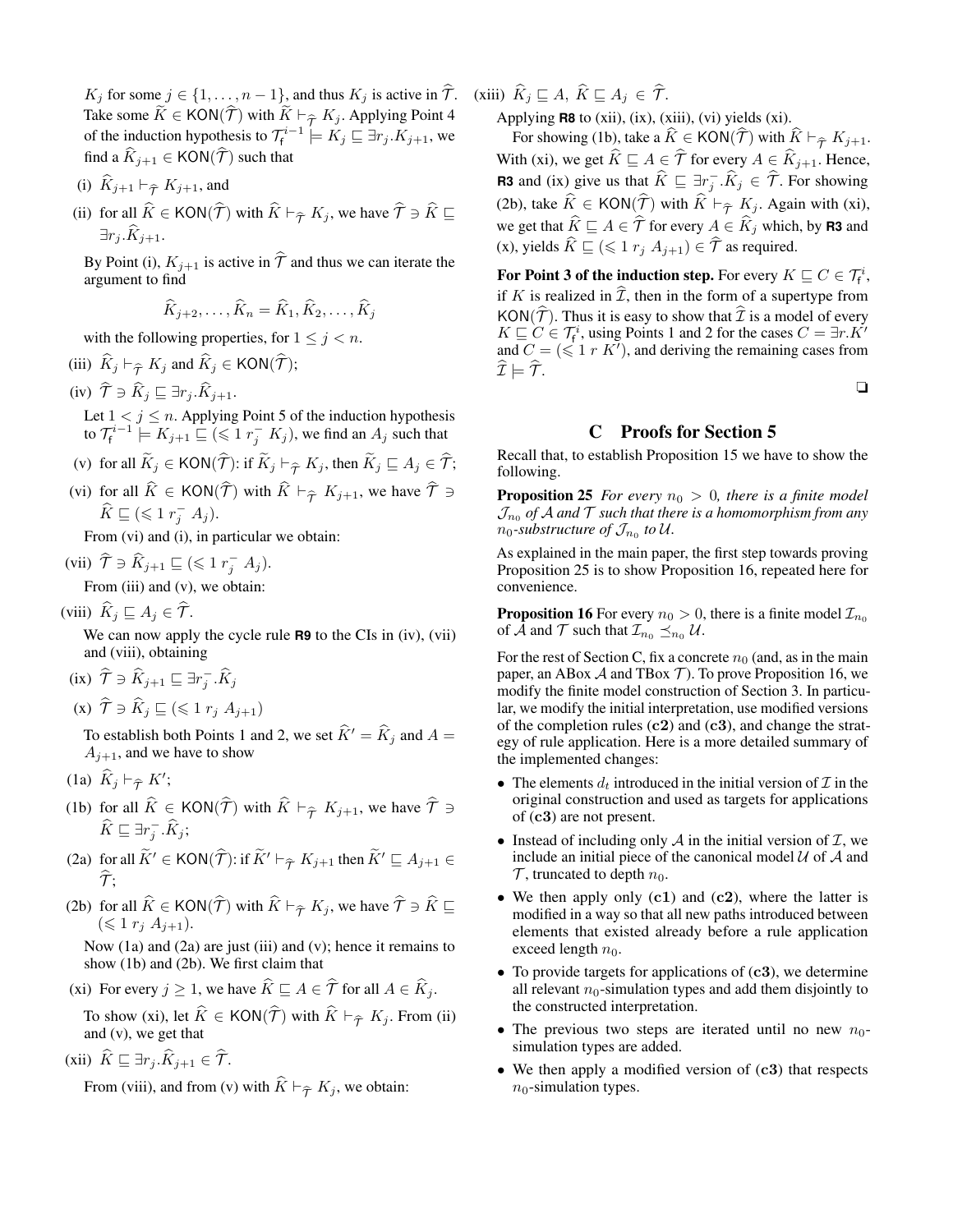Details are provided in what follows.

We introduce some missing bits of notation. An (unbounded) *simulation of*  $\mathcal{I}_1$  *in*  $\mathcal{I}_2$  *is a relation*  $\rho \subseteq \Delta^{\mathcal{I}_1} \times \Delta^{\mathcal{I}_2}$  *such* that for all  $(d, e) \in \rho$ , Condition 1 of bounded simulations is satisfied, as well as the following variation of Condition 2:

2'. if  $(d, d') \in r^{\mathcal{I}_1}$  for some (possibly inverse) role r with sig $(r) \subseteq$  sig $(\mathcal{A}) \cup$  sig $(\mathcal{T})$ , then there is an  $e' \in \Delta^{\mathcal{I}_2}$  with  $(e, e') \in r^{\mathcal{I}_2}$  and  $(d', e') \in \rho$ .

We write  $(\mathcal{I}_1, d) \preceq (\mathcal{I}_2, d)$  if there is a simulation  $\rho$  of  $\mathcal{I}_1$  in  $\mathcal{I}_2$  such that  $(d, e) \in \rho$  and for all  $a \in \text{Ind}(\mathcal{A}) \cap \Delta^{\mathcal{I}}$ , we have  $(a, a) \in \rho$ .

## Proof of Proposition 16: Applying (c1) and (c2)

We define a finite interpretation  $\mathcal{I}_0$  by starting with the subinterpretation  $U_0$  of U to those elements that can be reached from an ABox individual by traveling at most  $n_0$  role edges. Note that the ABox A is a substructure of  $U_0$ , but that the elements  $d_t$  from the initial interpretation  $\mathcal I$  in Section 3 are not present. Next, we exhaustively apply the two completion rules  $(c1)$  and  $(c2')$  to the initial  $\mathcal{I}_0$  just defined, where  $(c1)$ is as in Section 3 and  $(c2')$  is a modified version of  $(c2)$ . Note that, also in the original construction of the finite model  $\mathcal I$  in Section 3, it is safe to apply  $(c3)$  only after no further applications of  $(c1)$  and  $(c2)$  are possible since  $(c3)$  cannot trigger an application of  $(c1)$  or  $(c2)$ .

(c2') Choose a type class P that is minimal w.r.t. the order  $\prec^+$ and such that there is a  $\lambda = s^{-1} \leftrightarrow_r^1 s'$  with  $s \in P$ , and an element  $d \in \Delta^{\mathcal{I}_0}$  with  $d \in s^{\mathcal{I}_0} \setminus (\exists r.s')^{\mathcal{I}_0}$ .

For each  $\lambda = s^{-1} \leftrightarrow_r^1 s'$  with  $s \in P$ , set

$$
X_{\lambda,1}^{\mathcal{I}_0} = s^{\mathcal{I}_0} \setminus (\exists r.s')^{\mathcal{I}_0} \qquad X_{\lambda,2}^{\mathcal{I}_0} = s'^{\mathcal{I}_0} \setminus (\exists r^-.s)^{\mathcal{I}_0}.
$$

Take (i) a fresh set  $\Delta_s$  for each  $s \in P$  and (ii) a bijection  $\pi_{\lambda}$  between  $X_{\lambda,1}^{\mathcal{I}_0} \cup \Delta_s$  and  $X_{\lambda,2}^{\mathcal{I}_0} \cup \Delta_{s'}$  for each  $\lambda =$  $s \xrightarrow{1} s'$  with  $s, s' \in P$  and r a role name, and extend  $\mathcal{I}_0$ as follows:

- add all domain elements in  $\biguplus_{s \in P} \Delta_s$ ;
- extend  $r^{\mathcal{I}_0}$  with  $\pi_\lambda$ , for each  $\lambda = s^{-1} \leftrightarrow_r^1 s'$  with  $s, s' \in$ P and r a role name;
- interpret concept names so that  $tp_{\mathcal{I}_0}(d) = s$  for all  $d \in \Delta_s, s \in P.$

An element  $d$  in the extended  $\mathcal{I}_0$  is called *old* if it existed already before the extension (that is,  $d \notin \biguplus_{s} \Delta_s$ ) and *new* otherwise. A path is a sequence  $d_1r_1d_2 \cdots d_kr_kd_{k+1}$ , with  $d_1, \ldots, d_{k+1} \in \Delta^{\mathcal{I}_0}, r_1, \ldots, r_k$  (potentially inverse) roles and  $(d_i, d_{i+1}) \in r_i^{\mathcal{I}_0}$  for  $1 \leq i \leq k$ . A path is *simple* if there are no multiple occurrences of the same node. We will show below that we can choose the sets  $\Delta_s$  and bijections  $\pi_s$  such that:

- 1.  $|\biguplus_{s \in P} \Delta_s| \leq \mathcal{O}(2^{|\mathcal{T}|} \cdot |\mathcal{T}|^{n_0} \cdot |\Delta^{\mathcal{I}_0}|);$
- 2. no edge  $(d_1, d_2) \in r^{\mathcal{I}_0}$  is introduced with both  $d_1, d_2$ old;
- 3. for each new element  $d_1 \in \biguplus_s \Delta_s$ , there is at most one simple path  $d_1r_1d_2 \cdots d_kr_kd_{k+1}$  of length at most  $n_0$ such that  $d_1, \ldots, d_k$  are new and  $d_{k+1}$  is old.

Rules are applied in the same preference order as in Section 3.

We now argue that, in rule  $(c2')$  above, the sets  $\Delta_s$  and  $\pi_{\lambda}$  indeed exist also with these modified conditions. We first extend  $\mathcal{I}_0$  to a new interpretation  $\mathcal{I}'_0$  by adding required successors up to depth  $n_0$ , which results in tree-shaped substructures of depth  $n_0$  to be attached to elements of  $\mathcal{I}_0$ . During the process, we assign to each newly generated element a level and a type. In detail:

- all elements of  $\mathcal{I}_0$  are assigned *level* 0;
- whenever there is an element d on level  $\ell < n_0$  and a  $\lambda =$  $s \xrightarrow{1} s'$  with  $s, s' \in P$  and r a (potentially inverse) role such that  $tp_{\mathcal{I}_0}(d) = s$  and there is no  $(d, d') \in r^{\mathcal{I}_0}$  with  $d' \in s'^{\mathcal{I}_0}$ , then add a new element  $d'$ , put tp<sub> $\mathcal{I}_0$ </sub> $(d') = s'$ , add  $(d, d')$  to  $r^{\mathcal{I}_0}$ , and assign to d' level  $\ell + 1$ .

Call the resulting interpretation  $\mathcal{I}'_0$ . We can now apply the original (c2) operation to  $\mathcal{I}'_0$  instead of to  $\mathcal{I}_0$ . This gives us a set  $\Delta'_s$  for each  $s \in P$  and a bijection  $\pi'_\lambda$  from  $X^{\mathcal{I}'_0}_{\lambda,1} \cup \Delta'_s$ to  $X_{\lambda,2}^{T_0'} \cup \Delta'_{s'}$  for each  $\lambda = s^{-1} \leftrightarrow^1_r s'$  with  $s, s' \in P$  and  $r$  a role name.

Set  $\Delta_s = \Delta_s' \cup \{d \in \Delta^{\mathcal{I}_0'} \setminus \Delta^{\mathcal{I}_0} \mid \text{tp}_{\mathcal{I}_0'}(d) = s\}$ , and define  $\pi_{\lambda}$  as the extension of  $\pi'_{\lambda}$  by all pairs  $(d, d') \in r^{\mathcal{I}'_0}$ such that  $d, d' \in \Delta^{\mathcal{I}'_0} \setminus \Delta^{\mathcal{I}_0}$ . It can be verified that  $\pi_{\lambda}$  is a bijection from  $X_{\lambda,1}^{\mathcal{I}_0} \cup \Delta_s$  to  $X_{\lambda,2}^{\mathcal{I}_0} \cup \Delta_{s'}$ . Moreover, we have  $|\Delta^{\mathcal{I}_0'}| \leq |\Delta^{\mathcal{I}_0}| + (|\Delta^{\mathcal{I}_0}| \cdot |\mathcal{T}|^{n_0})$ , and thus the size bound in Point 1 above is a consequence of the fact that  $|\biguplus_{s\in P} \Delta_s'|\leq 2^{|{\mathcal{T}}|}\cdot |\Delta^{{\mathcal{I}}_0'}|.$ 

The invariants  $(i1)$ – $(i3)$  from Section 3 are satisfied also with the modified initial interpretation and the modified version of  $(c2')$ :

- The modified initial interpretation satisfies the invariants:  $(i1)$ ,  $(i2)$  are satisfied by construction of U, and  $(i3)$  holds because  $\mathcal{U} \models \mathcal{T}_f$  (Lemma 14).
- To show that the invariants are preserved by applications of  $(c1)$  and the *old*  $(c2)$  starting from the modified initial interpretation, the same arguments as for Theorem 3 (1) go through.
- The invariants are preserved by the new  $(c2')$ , too, because the model extension described in  $(c2)$  is identical to that in (c2) except for the potentially larger number of elements added, and the arguments for why the old (c2) preserves all invariants do not depend on that exact number.

Furthermore, termination can be proved in exactly the same way as before.

In the following three lemmas, we will show that bounded simulations from  $\mathcal{I}_0$  and extensions thereof in  $\mathcal{U}$  exist. It suffices to consider  $n_0$ -neighborhoods: for a given model  $\mathcal{J}$ , we denote by  $\mathcal{J}|_{d^*}^{n_0}$  the restrictions of  $\mathcal I$  to the elements reachable from a given element  $d^*$  by travelling along at most  $n_0$  role edges.

**Lemma 26**  $\mathcal{I}_0 \preceq_{n_0} \mathcal{U}$ .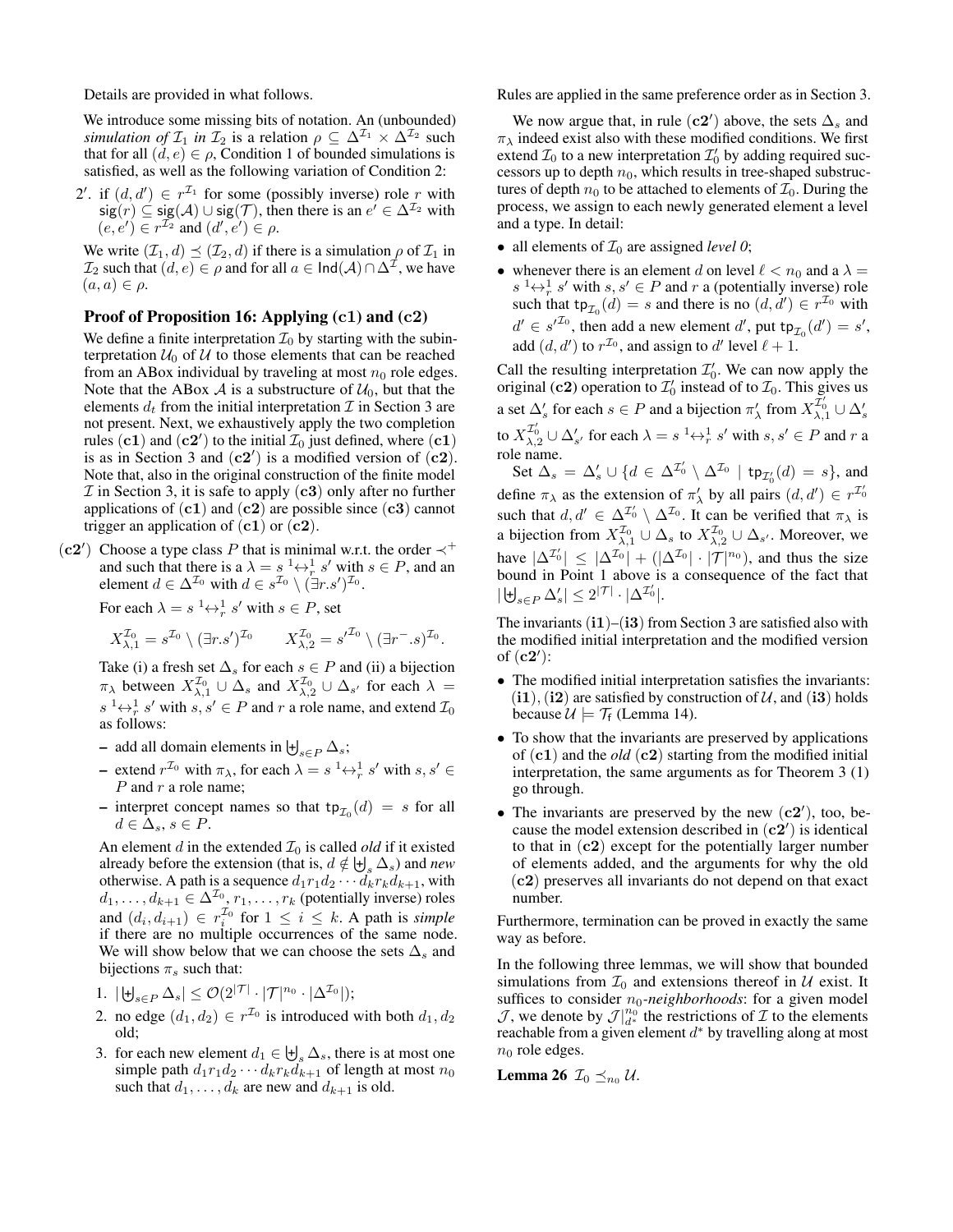**Proof.** Let  $d^* \in \Delta^{\mathcal{I}_0}$ . We show that  $(\mathcal{I}_0|_{d^*}^{n_0}, d^*) \preceq (\mathcal{U}, e)$  for some  $e \in \Delta^{\mathcal{U}}$ . For brevity, we use  $\Delta$  to denote the domain of  $\mathcal{I}_0|_{d^*}^{n_0}$ . An element  $d \in \Delta$  is an *initial element* if it is present in the initial version of (the modified) I. A *forward path* is a sequence  $d_0r_0d_1 \cdots d_{k-1}r_{k-1}d_k$  such that

- (a)  $(d_i, d_{i+1}) \in r_i^{\mathcal{I}_0|_{d^*}^{n_0}}$  for all  $i < k$ .
- (b)  $tp_{\mathcal{I}_0}(d_i) \rightarrow_{r_i} tp_{\mathcal{I}_0}(d_{i+1})$  for all  $i < k$ .
- (c)  $(r_i^-, d_{i+1}) \neq (r_{i-1}, d_{i-1})$  for  $0 < i < k$ ;
- (d)  $d_1, \ldots, d_k$  are not initial.

An element  $d \in \Delta$  is a *root* if the following two conditions are satisfied:

- (i) if  $(d, e) \in r^{\mathcal{I}_0 \mid_{d^*}^{n_0}}$ , then both d and e are initial or  ${\sf tp}_{{\mathcal I}_0}(d) \to_r {\sf tp}_{{\mathcal I}_0}(e);$
- (ii) for every forward path  $d = d_0 r_0 d_1 \cdots r_{k-1} d_k$  and each  $(d_k, e) \in r^{\mathcal{I}_0|_{d^*}^{n_0}}$ , we have that  $tp_{\mathcal{I}_0}(d_k) \to_r tp_{\mathcal{I}_0}(e)$  or  $e = d_{k-1}$  and  $r = r_{k-1}^-$ .

We first show the following:

- (1) every initial element is a root;
- (2)  $\Delta$  contains at least one root  $d_r$  such that  $d^*$  is reachable from  $d_r$  on a forward path.

To show (1) and (2), we write  $d \prec e$  if the rule application that created  $d$  happened before the one that created  $e$ . We write  $d \prec e$  if  $d \prec e$  or d and e are initial elements or d and e have been created in the same application (thus of  $(c2')$ ).

Take some element  $d_r \in \Delta$  that is minimal w.r.t.  $\preceq$ , i.e., whenever  $d \preceq d_r$ , we also have  $d_r \preceq d$ . We will now show that

- ( $\alpha$ )  $d_r$  is a root, and
- ( $\beta$ )  $d^*$  is reachable from  $d_r$  on a forward path.

Since every initial element is  $\preceq$ -minimal,  $(\alpha)$  establishes (1). Furthermore,  $(\alpha)$  and  $(\beta)$  establish (2).

*For*  $(\alpha)$ , we have to show Conditions (i) and (ii) of roots. For (i), take some element e with  $(d_r, e) \in r^{\mathcal{I}_0} \big|_{a^*}^{\overset{\circ}{n}_0}$ . If both  $d_r, e$ are initial, we are done. If  $d_r$  is initial and  $e$  is not, we have  $\tt tp_{\mathcal{I}_0}(d_r) \to_r \tt tp_{\mathcal{I}_0}(e)$  due to the construction of  $\mathcal{I}_0$ . If  $e$  is initial and  $d_r$  is not, then this contradicts  $d_r$  being minimal. Finally, if none of  $d_r$ , e is initial, then we consider the rule application that created the edge  $(d_r, e) \in r^{\mathcal{I}_0|_{d^*}^{n_0}}$ : if it was (c1), then  $\preceq$ -minimality of  $d_r$  ensures  $\tt tp_{\mathcal{I}_0}(d_r) \rightarrow_r$  $\tt tp_{\mathcal{I}_0}(e)$ . If it was  $(c2')$ , we have  $\ttp_{\mathcal{I}_0}(d_r) \longrightarrow_r^1 \ttp_{\mathcal{I}_0}(e)$ .

To show (ii), let  $d_r = d_0 r_0 d_1 \cdots r_{k-1} d_k$  be a forward path and  $(d_k, e) \in r^{\mathcal{I}_0|_{d^*}^{n_0}}$ . In case the edge  $(d_k, e) \in r^{\mathcal{I}_0|_{d^*}^{n_0}}$  was created in an application of (**c2'**), we have  $tp_{\mathcal{I}_0}(d_k) \longrightarrow_p^1$  $\tt tp<sub>Z<sub>0</sub></sub>(e)$  and we are done. Otherwise, this edge was created in an application of (**c1**), and either  $\tt tp_{\mathcal{I}_{0}}(d_{k}) \rightarrow_{r} \ttp_{\mathcal{I}_{0}}(e)$ (in which case we are done) or  $tp_{\mathcal{I}_0}(e) \rightarrow_{r^-} tp_{\mathcal{I}_0}(d_k)$ .

Then the edge  $(d_{k-1}, d_k) \in r_{k-1}^{\mathcal{I}_0} \}^{n_0}$  was created in an application of (c1) (in which case we must have  $e = d_{k-1}$ and  $r = r_{k-1}^-$  and are done) or of  $(c2')$ .

In the latter case, we trace that  $(c2')$  application backwards on the path. If all elements  $d_r = d_0, \ldots, d_k$  have been created by the same application, we have that  $e \prec d_0$ , which contradicts  $d_r$  being  $\preceq$ -minimal. Otherwise,  $d_0$  is an old element of that application, and we consider a simple path  $d_0 = d'_0 r'_0 d'_1 \cdots r'_{\ell-1} d'_{\ell} = d_k$  of length  $\leq 2n_0$  from  $d_r = d_0 = d'_0$  to  $d_k = d'_\ell$ . Due to its construction,  $\mathcal{I}_0|_{d^*}^{n_0}$ has to contain such a path. Then some edge on this new path must have been created in an application of  $(c2')$ : otherwise, we would have  $d'_0 \prec d'_1 \prec \cdots \prec d'_j \succ \cdots \succ$  $d'_{\ell-1} \succ d'_{\ell}$ , that is,  $d'_{j}$  would have been created in two different  $(c1)$  rule applications.

Consider the latest such  $(c2')$  application in the construction of  $\mathcal{I}_0$  and observe that  $d'_{\ell} = d_k$  is old for it (we reuse the argument from above). If  $d'_0 = d_0$  is old for it as well, then we get a contradiction as follows. Take the maximal index f such that  $d'_0, \ldots, d'_f$  are all old and the minimal index g such that  $d'_g, \dots, d'_\ell$  are all old. Since  $f < g$  due to Condition 2 of  $(c2')$ , there is a middle element  $d'_{j'}$  with  $j' = \lfloor \frac{f+g}{2} \rfloor$ , which has simple paths of length  $\leq n_0$  to both old elements  $d'_f$  and  $d'_g$ . These paths coincide due to Condition 3 of  $(c2^i)$ , which contradicts the assumption that  $d'_0 r'_0 d'_1 \cdots r'_{\ell-1} d'_{\ell}$  is simple.

Otherwise, if  $d'_0$  had been created in the same  $(c2')$  application, then we would get  $d_k \prec d'_0$  which contradicts  $d_r$  being  $\preceq$ -minimal. Finally, if  $d'_0$  had been created after that  $(c2')$  application, we would get  $d'_1 \prec d'_0$ , again contradicting  $\preceq$ -minimality of  $d_r$ .

*For* ( $\beta$ ), we observe that, by construction of  $\mathcal{I}_0|_{d^*}^{n_0}$ , there is a simple path  $d_r = d_0 r_0 d_1 \dots r_{k-1} d_k = d^{*}$  in  $\mathcal{I}_0|_{d^{*}}^{n_0}$ with  $k \leq n_0$  such that no element other than possibly  $d_0$ is initial. We pick such a path, and our choice ensures Conditions (a), (c) and (d) of forward paths. This leaves us with showing Condition (b).

Since  $(d_i, d_{i+1}) \in r_i^{\mathcal{I}_0|_{d^*}^{n_0}}$  for all  $i < k$ , we have that either tp $_{\mathcal{I}_0}(d_i) \rightarrow_{r_i}$  tp $_{\mathcal{I}_0}(d_{i+1})$  or tp $_{\mathcal{I}_0}(d_{i+1}) \rightarrow_{r_i^-}$  $\tt{tp}_{\mathcal{I}_0}(d_i)$  for all  $i < k$ . Assume that there is some i with  $\mathtt{tp}_{\mathcal{I}_0}(d_{i+1}) \to_{r_i^-} \mathtt{tp}_{\mathcal{I}_0}(d_i)$  but  $\mathtt{tp}_{\mathcal{I}_0}(d_i) \not\to_{r_i} \mathtt{tp}_{\mathcal{I}_0}(d_{i+1}),$ and take the smallest such *i*. Then the edge  $(d_i, d_{i+1}) \in$  $r_i^{\mathcal{I}_0}$  has been introduced in some application of (c1), and the previous edge  $(d_{i-1}, d_i) \in r_{i-1}^{\mathcal{I}_0}$  has been introduced in some application of  $(c2')$  (otherwise, we would have  $d_{i+1} = d_{i-1}$  and  $r_i = r_{i-1}^-$ , contradicting Condition (d) of forward paths). We can now reuse the above argument, tracing back that application of  $(c2')$ , and derive a contradiction.

We say that a relation  $\rho \subseteq \Delta \times \Delta^{\mathcal{U}}$  is *rooted* if for every  $(d, e) \in \rho$ , there is a forward path  $d_0r_0d_1 \cdots r_{k-1}d_k$  and elements  $e_0, \ldots, e_k \in \Delta^{\mathcal{U}}$  such that  $d_0$  is a root,  $d_k = d$ ,  $e_k = e, (d_i, e_i) \in \rho$  for all  $i \leq k$  and  $(e_i, e_{i+1}) \in r_i^{\mathcal{U}}$  for all  $i < k$ . We define a sequence of relations

$$
\rho_0 \subseteq \rho_1 \subseteq \cdots \subseteq \Delta \times \Delta^{\mathcal{U}}
$$

such that

(†) if  $(d, e) \in \rho_i$ , then  $\tt tp_{\mathcal{I}_0}(d) = \ttp_{\mathcal{U}}(e);$ 

( $\ddagger$ )  $\rho_i$  is rooted.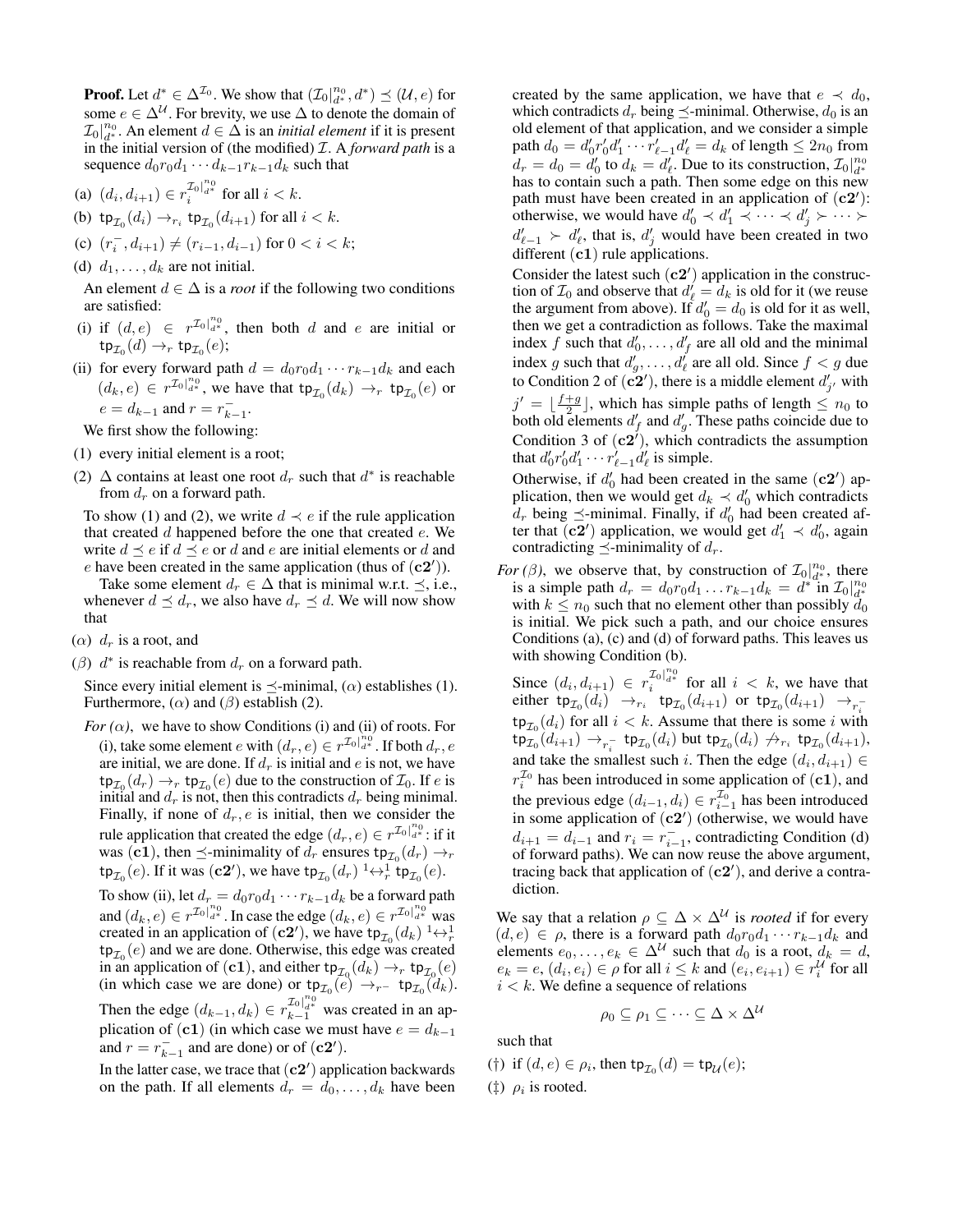Choose a root  $d_r$  such that  $d^*$  is reachable from  $d_r$  by a forward path, whose existence is guaranteed by Point 2 above. Also choose an  $e_r \in \Delta^{\mathcal{U}}$  with  $\tt tp_{\mathcal{U}}(e_r) = \ttp_{\mathcal{I}_0}(d_r)$ , which exists by invariant (i1). Then

• set

$$
\rho_0 = \{(d, d) \mid d \in \Delta \text{ is initial}\} \cup \{(d_r, e_r)\}
$$

Note that (†) and (‡) are trivially satisfied.

- $\rho_{i+1}$  is obained from  $\rho_i$  by doing the following for each  $(d, e) \in \rho_i$  and  $(d, d') \in r^{\mathcal{I}_0|_{d^*}^{n_0}}$ . By (‡), there is a forward path  $d_0r_0d_1 \cdots r_{k-1}d_k$  and elements  $e_0, \ldots, e_k \in \Delta^{\mathcal{U}}$ such that  $d_0$  is a root,  $d_k = d$ ,  $e_k = e$ ,  $(d_i, e_i) \in \rho$  for all  $i \leq k$  and  $(e_i, e_{i+1}) \in r_i^{\mathcal{U}}$  for all  $i < k$ . By Point 2 above, we can distinguish two cases:
	- $-$  tp<sub> $\mathcal{I}_0$ </sub> $(d_k) \rightarrow_r$  tp<sub> $\mathcal{I}_0$ </sub> $(d')$  and it is not true that  $d' = d_{k-1}$ and  $r = r_{k-1}^-$ .

Then  $\tt tp_{\mathcal{I}_0}(d) \to_r \tt tp_{\mathcal{I}_0}(d').$  By (†), we have  $\tt tp_{\mathcal{U}}(e) \to_r$  $\tt tp_{\mathcal{I}_0}(d')$  and thus we find an  $e' \in \Delta^{\mathcal{U}}$  with  $(e, e') \in$  $r^{\mathcal{U}}$  and  $tp_{\mathcal{U}}(e') = tp_{\mathcal{I}_0}(d')$ . Include  $(d', e')$  in  $\rho_{i+1}$ . Clearly, (†) is still satisfied. Using that it is not true that  $d' = d_{k-1}$  and  $r = r_{k-1}^-$ , it is also straightforward to show that  $(\ddagger)$  is still satisfied.

 $-d' = d_{k-1}$  and  $r = r_{k-1}^-$ .

Then we do not need to add an extra tuple to  $\rho_i$  since there already is a  $(d', e') \in \rho_i$  such that  $(e, e') \in r^{\mathcal{U}}$ . To see this, recall that  $e_{k-1}$  and  $e_k$  are such that  $(d_{k-1}, e_{k-1}) \in \rho_i$ ,  $(d_k, e_k) \in \rho_i$ , and  $(e_{k-1}, e_k) \in$  $r_{k-1}^{\mathcal{U}}$ . Since  $d' = d_{k-1}$  and  $r = r_{k-1}$ ,  $e_{k-1}$  can serve as the required  $e'$ .

Set  $\rho = \bigcup_{i \geq 0} \rho_i$ . By construction,  $\rho$  is a simulation. Since there is a forward path from  $d_r$  to  $d^*$ , by construction of  $\rho$  there must be some  $(d^*, e) \in \rho$ . Thus we have shown  $(\mathcal{I}_0|_{d^*}^{n_0},d^*) \preceq (\mathcal{U},e)$ . Note that  $\tt tp_{\mathcal{I}_0}(d^*) = \ttp_{\mathcal{U}}(e)$  as required.  $\Box$ 

# Proof of Proposition 16: Generating Witnesses for  $(c3)$

To prepare for the application of (a modified version) of the completion rule  $(c3)$ , we need to generate elements that can be used as 'targets' for edges in place of the elements  $d_t$  from the original finite interpretation  $I$ . To prepare for this, we first extend the finite model  $\mathcal{I}_0$  constructed so far to an infinite interpretation  $\mathcal{I}_0^+$ . While  $\mathcal{I}_0^+$  will of course not be part of the finite model that we aim to construct, it will guide the further construction.

We obtain  $\mathcal{I}_0^+$  from  $\mathcal{I}_0$  by starting with  $\mathcal{I}_0^+ = \mathcal{I}_0$  and then exhaustively applying the completion rule from the construction of the canonical model  $U$ , repeated here for convenience: for all  $d \in \Delta^{\mathcal{I}_{0}^{+}}$  such that  $\mathcal{T}_{f} \models \text{tp}_{\mathcal{I}_{0}^{+}}(d) \sqsubseteq \exists r.t',$  where t' is maximal with this property and  $d \notin (\exists r.t')^{\mathcal{I}_0^+}$ , add a fresh element d' to  $\Delta^{\mathcal{I}_{0}^{+}}$ , the edge  $(d, d')$  to  $r^{\mathcal{I}_{0}^{+}}$ , and d' to the interpretation  $A^{\mathcal{I}_{0}^{+}}$  of all concept names  $A \in t'$ .

**Lemma 27**  $\mathcal{I}_0^+ \preceq_{n_0} \mathcal{U}$ .

**Proof.** (sketch) Let  $d^* \in \Delta^{\mathcal{I}_0^+}$ . We show that  $(\mathcal{I}_0^+|_{d^*}^{n_0}, d^*) \preceq$ (U, e) for some  $e \in \Delta^{\mathcal{U}}$ . For brevity, we use  $\Delta$  to denote the domain of  $\mathcal{I}_0^+|_{d^*}^{n_0}$ . We distinguish three cases:

1.  $d^*$  is from  $\Delta^{\mathcal{I}_0}$ .

Then Lemma 26 gives us an  $n_0$ -bounded simulation  $\rho$ of  $(\mathcal{I}_0, d^*)$  in  $(\mathcal{U}, e)$  for some e. We can extend  $\rho$  to the desired  $n_0$ -bounded simulation of  $(\mathcal{I}_0^+, d^*)$  in  $(\mathcal{U}, e)$  by following the applications of the completion rule applied to construct  $\mathcal{I}_0^+$  from  $\mathcal{I}_0$ , and exploiting that U is constructed by applying the same rule.

- 2.  $d^*$  is not from  $\Delta^{\mathcal{I}_0}$  and  $\Delta$  contains elements from  $\Delta^{\mathcal{I}_0}$ . Let  $d_0$  be the unique element from  $\Delta$  that is in  $\Delta^{\mathcal{I}_0}$  and can be reached from  $d^*$  in  $\mathcal{I}_0^+|_{d^*}^{n_0}$  on a path of minimal length.<sup>4</sup> Start with a n<sub>0</sub>-bounded simulation  $\rho$  of  $(\mathcal{I}_0, d_0)$ in  $(U, e)$  for some e (given by Lemma 26), restricted to the elements of  $\Delta$ . Then proceed as in Case 1.
- 3.  $\Delta$  contains no elements from  $\Delta^{\mathcal{I}_0}$ .

Exploiting Invariant (i1), it is easy to show by induction on the number of rule applications used to construct  $\mathcal{I}_0^+$  that for every  $d \in \Delta^{\mathcal{I}^+_0}$ , there is an  $e \in \Delta^{\mathcal{U}}$  with  $tp_{\mathcal{I}^+_0}(d) =$ tp<sub>U</sub>(e). For  $d, d' \in \Delta$ , we write  $d \prec d'$  if  $d'$  was created by a later rule appliction than d during the construction of  $\mathcal{I}_0^+$ from  $\mathcal{I}_0$ . Let  $d_0$  be the unique element of  $\Delta$  that is minimal w.r.t.  $\prec$ . We start with the initial bounded simulation  $\rho =$  $\{(d_0, n_0, e)\}$  for some  $e$  with  $\tt tp_{\mathcal{I}_0^+}(d_0) = \ttp_{\mathcal{U}}(e)$  and then proceed as in Case 1 above.

❏

We now choose one representative  $(\mathcal{J}, d) \in S$  of each  $n_0$ simulation type S realized in  $\mathcal{I}_0^+$ , i.e., such that there is some  $d \in \Delta^{\mathcal{I}_0^+}$  with  $(\mathcal{I}_0^+,d) \in S$ . Then extend  $\mathcal{I}_0$  with pairwise disjoint copies of all the chosen representatives. By Lemma 27, the resulting interpretation  $\mathcal{I}_1$  satisfies  $\mathcal{I}_1 \preceq_{n_0} \mathcal{U}$ . We treat  $\mathcal{I}_1$  as an initial interpretation in the same way as we have treated  $U_0$  as an initial intepretation for constructing  $\mathcal{I}_0$  and repeat the application of (c1) and (c2') as described above, which results in a completed version of the interpretation  $\mathcal{I}_1$ . Lemmas 26 and 27 apply also to  $\mathcal{I}_1$  in place of  $\mathcal{I}_0$ , with the proofs going through without modification. The same is true for the invariants (i1) to (i3). Since  $\mathcal{I}_1^+$  might realize  $n_0$ -simulation types that are not realized in  $\mathcal{I}_0^+$ , we then disjointly add copies of the new simulation types. Repeating this process leads to a sequence of finite interpretations  $\mathcal{I}_0, \mathcal{I}_1, \ldots$  Since there are only finitely many  $n_0$ -simulation types and since the simulation type of added representatives does not change by applying the rules  $(c1)$  and  $(c2')$ , this process eventually stabilizes. Call the resulting finite interpretation  $\mathcal{I}_{\omega}$ . By what was said above, we have the following.

**Lemma 28**  $\mathcal{I}_{\omega} \preceq_{n_0} \mathcal{U}$  and  $\mathcal{I}_{\omega}^+ \preceq_{n_0} \mathcal{U}$ .

The disjoint copies just added will serve as the desired 'targets' for applying (a modified version) of the completion rule (c3), described in the next section.

<sup>&</sup>lt;sup>4</sup>This element  $d_0$  is unique since  $\mathcal{I}_0^+$  extends  $\mathcal{I}_0$  by attaching tree-shaped structures to existing elements.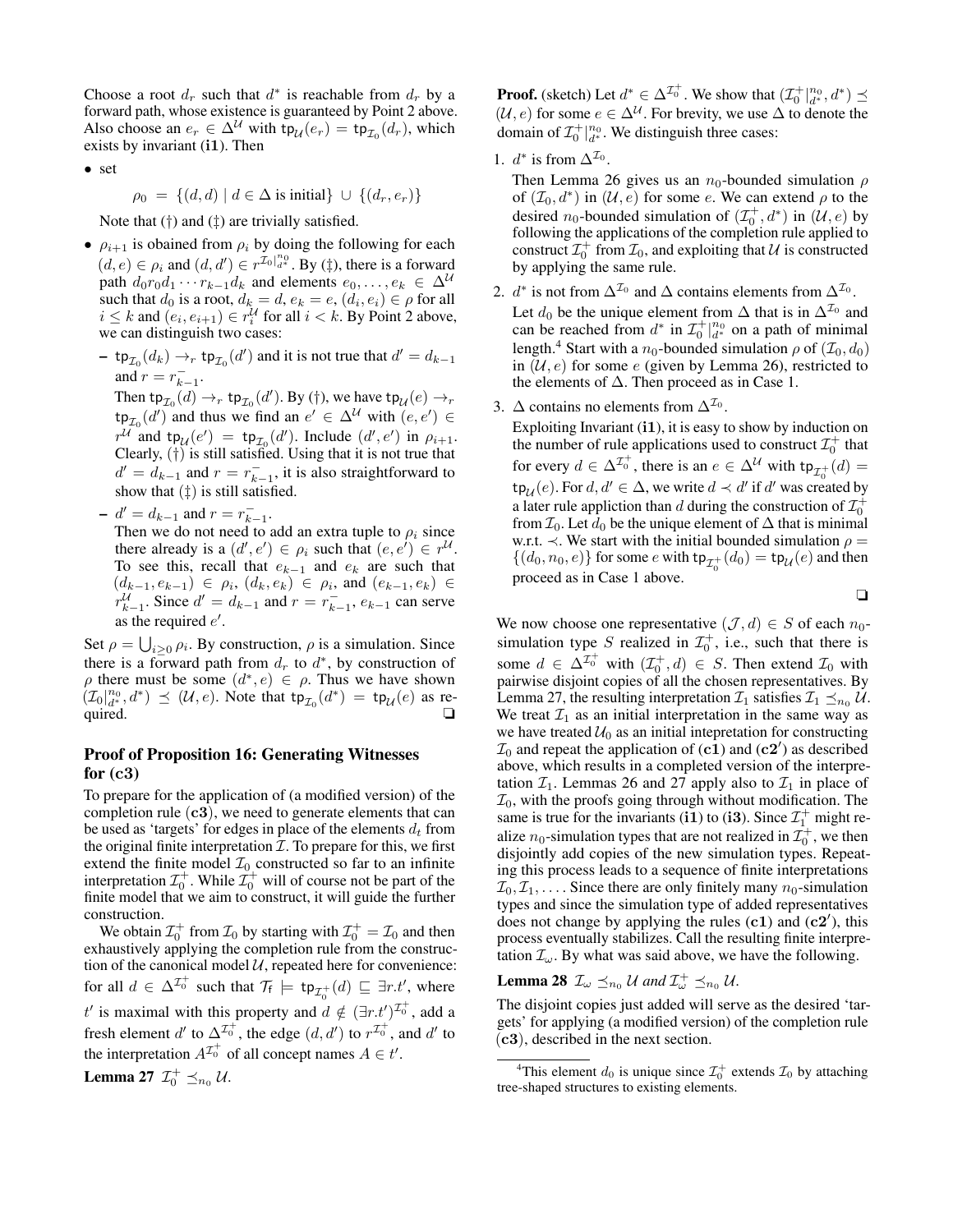### Proof of Proposition 16: Applying (c3)

To construct the desired finite interpretation  $\mathcal{I}$ , it remains to start with the infinite model  $\mathcal{I} = \mathcal{I}_{\omega}^{\hat{+}}$  and exhaustively apply a modified version  $(c3')$  of the completion rule  $(c3)$ .

(c3') If  $d \in \Delta^{\mathcal{I}}$ , tp<sub>I</sub>(d)  $\rightarrow_r t$ , and  $d \notin (\exists r.t)^{\mathcal{I}}$ , then by construction of  $\mathcal{I}_{\omega}^{+}$ , we find an element  $e \in \Delta^{\mathcal{I}_{\omega}^{+}}$  such that  $(d, e) \in r^{\mathcal{I}_{\omega}^{+}}$  and  $tp_{\mathcal{I}_{\omega}^{+}}(e) = t$ . By construction of  $\mathcal{I}_{\omega}$ , there is an element  $e' \in \Delta^{\mathcal{I}_{\omega}}$  such that  $(\mathcal{I}_{\omega}^{+}|_{e}^{n_0},e)$  and  $(\mathcal{I}_{\omega}|_{e'}^{n_0}, e')$  have the same simulation type. Include in  $r^{\mathcal{I}}$ the edge  $(d, e')$ .

The modified version of  $(c3)$  preserves all invariants because the same arguments as for the old  $(c3)$  go through.

# **Lemma 29**  $\mathcal I$  *is a model of A and*  $\mathcal T_f$ .

Proof. It is easy to see that the proof of Proposition 22 goes through also for the modified version of  $\mathcal{I}$ : the essential ingredients of that proof are the invariants  $(i1)–(i3)$ , which hold for  $\mathcal I$  as argued above, plus the argument after the case distinction (1)–(3) for axioms of the form  $K \sqsubseteq \exists r.K'$ , which is unaffected by our modification of the rules.

We can now establish the main property that is satisfied by the finite model  $\mathcal I$  just constructed, but not by the finite model I built in Section 3.

# **Lemma 30** For every  $n_0$ -substructure  $\mathcal{I}'$  of  $\mathcal{I}, \mathcal{I}' \preceq \mathcal{U}$ .

**Proof.** By Lemma 28, it suffices to show that  $\mathcal{I} \preceq_{n_0} \mathcal{I}_{\omega}^+$ . We call an edge  $(d, e) \in r^{\mathcal{I}}$  special if it was added in the construction of  $\mathcal I$  from  $\mathcal I_\omega$ , that is, by applying (c3'). The *source* of the special edge  $(d, e) \in r^{\mathcal{I}}$  is the element from  $\{d, e\}$  that plays the role of  $d$  in the formulation of (c3').

Let  $d^* \in \Delta^{\mathcal{I}}$ . In the following, we construct an  $n_0$ bounded simulation  $\rho$  of  $(\mathcal{I}, d^*)$  in  $(\mathcal{I}^+_{\omega}, d^*)$ . To assist with the construction of  $\rho$ , we associate with every tuple  $(d, i, e)$ in the partially constructed  $\rho$  an *i*-bounded simulation  $\rho_{d,i,e}$ of  $(\mathcal{I}_{\omega}^+,d)$  in  $(\mathcal{I}_{\omega}^+,e)$  whose purpose is to guide the further construction.

We start with setting  $\rho = \{(d^*, n_0, d^*)\}$ . As the required *n*<sub>0</sub>-bounded simulation  $\rho_{d^*,n_0,d^*}$  of  $(\mathcal{I}_{\omega}^+,d^*)$  in  $(\mathcal{I}_{\omega}^+,d^*)$ , we use the identity, that is, the set of all triples  $(d, i, d)$  with  $d \in \Delta^{\mathcal{I}_{\omega}^{+}}$  and  $i \leq n_0$ . To extend the initial  $\rho$  just defined, we distingush three cases.

Assume that  $(d, i, e) \in \rho$  with  $i > 0$  and  $(d, d') \in r^{\mathcal{I}}$  is non-special. Then  $(d, d') \in r^{\mathcal{I}_{\omega}} \subseteq r^{\mathcal{I}_{\omega}^{+}}$  and thus we find a triple  $(d', i - 1, e') \in \rho_{d,i,e}$  with  $(e, e') \in r^{\mathcal{I}_{\omega}^+}$ . Add  $(d', i - 1)$ 1,  $e'$ ) to  $\rho$  and set  $\rho_{d',i-1,e'} = \rho_{d,i,e}$ .

Now assume that  $(d, i, e) \in \rho$  with  $i > 0$ ,  $(d, d') \in r^{\mathcal{I}}$ is special, and  $d$  is the source of this edge. Then there is a  $d'' \in \Delta^{\mathcal{I}_{\omega}^+}$  such that  $(d, d'') \in r^{\mathcal{I}_{\omega}^+}$  and  $(\mathcal{I}_{\omega}^+, d'')$  has the same n<sub>0</sub>-simulation type as  $(\mathcal{I}_{\omega}, d')$ . Then  $(\mathcal{I}_{\omega}^+, d'')$  must also have the same  $n_0$ -simulation type as  $(\mathcal{I}_{\omega}^+, d')$ . We can thus find an  $(i - 1)$ -bounded simulation  $\nu$  of  $(\mathcal{I}_{\omega}^+, d')$  in  $(\mathcal{I}_{\omega}^+, d'')$ . Since  $(d, i, e) \in \rho_{d,i,e}$ , there must be an  $e'' \in \Delta^{\mathcal{I}_{\omega}^+}$ with  $(d'', i - 1, e'') \in \rho_{d,i,e}$  and  $(e, e'') \in r^{\mathcal{I}_{\omega}^+}$ . We add  $(d', i - 1, e'')$  to  $\rho$ . The required  $(i - 1)$ -bounded simulation  $\rho_{d',i-1,e''}$  of  $(\mathcal{I}_{\omega}^+,d')$  in  $(\mathcal{I}_{\omega}^+,e'')$  is obtained by composing  $\nu$  with  $\rho_{d,i,e}$ .

Finally assume that  $(d, i, e) \in \rho$  with  $i > 0$ ,  $(d, d') \in r^{\mathcal{I}}$ is special, and e is the source of this edge. Then there is a  $\widehat{d} \in \Delta^{\mathcal{I}_{\omega}^+}$  such that  $(\widehat{d}, d') \in r^{\mathcal{I}_{\omega}^+}$  and  $(\mathcal{I}_{\omega}^+, \widehat{d})$  has the same  $n_0$ -simulation type as  $(\mathcal{I}_{\omega}, d)$ . Then  $(\mathcal{I}_{\omega}^+, d)$  must also have the same  $n_0$ -simulation type as  $(\mathcal{I}^+_{\omega}, d)$ . We can thus find an *i*-bounded simulation  $\nu$  of  $(\mathcal{I}_{\omega}^+, \hat{d})$  in  $(\mathcal{I}_{\omega}^+, d)$ . Composing  $\nu$ with  $\rho_{d,i,e}$ , we find an *i*-bounded simulation  $\eta$  of  $(\mathcal{I}_{\omega}^+, \hat{d})$  in  $(\mathcal{I}_{\omega}^+, e)$ . Since  $(\hat{d}, d') \in r^{\mathcal{I}_{\omega}^+}$ , there must be some  $\hat{e} \in \Delta^{\mathcal{I}_{\omega}^+}$ such that  $(d', i-1, \hat{e}) \in \eta$  and  $(e, \hat{e}) \in r^{\mathcal{I}_{\omega}^+}$ . Add  $(d', i-1, \hat{e})$ <br>to a The required  $(i-1)$ -bounded simulation  $g_{\omega}$ ,  $\phi$  of to  $\rho$ . The required  $(i-1)$ -bounded simulation  $\rho_{d',i-1,\hat{e}}$  of  $(7+\delta')$  is provided by  $p$  $(\mathcal{I}_{\omega}^+, d')$  in  $(\mathcal{I}_{\omega}^+, \hat{e})$  is provided by  $\eta$ .

#### Proof of Proposition 25: Products

Recall that we are looking for a finite model of  $A$  and  $T_f$  such that every  $n_0$ -substructure of this model homomorphically embeds into  $U$ . The model  $I$  from the previous section is still not as required since it may contain cycles that are not present in  $U$ . While such cycles cannot be completely avoided, they can be made large enough so that they are not 'visible' in  $n_0$ -substructures. To achieve this, we take the product of  $\mathcal I$ with a finite group of high girth, see (Otto 2004). We start with recalling some basic notions of group theory.

Let  $(G, \circ)$  be a finite group generated by a (finite) set  ${g_i \mid i \ge 0}$  of *involutive* generators, i.e.,  $g_i = g_i^{-1}$ . The *Cayley graph* of G is the undirected graph that has as vertices the group elements  $h \in G$  and where  $\{h, h'\}$  is an edge if  $h' = h \circ g_i.$ 

We are interested in groups whose Cayley graph satisfies two properties. First, it should have high girth, where the *girth* of a graph is the length of a shortest cycle contained in that graph. Second, for all group elements  $h$  and generators  $g_1, g_2$ , we want to have  $h \circ g_1 \neq h \circ g_2$ ; in other words, the outdegree of every node in the Cayley graph should be exactly  $k$ , with  $k$  the number of generators. Such a graph is called k*-regular*.

Explicit constructions of  $k$ -regular graphs with girth greater than  $m$ , for any  $k$  and  $m$ , have been studied in the literature. The following is a known result, see e.g. (Alon 1995) for a full discussion of the construction.

#### Theorem 31 (Margulis 1982; Imrich 1984)

*For every*  $k, m > 0$  *there exists a finite group G which is generated by a set of* k *involutive generators, and whose Cayley graph has* regular degree k *and girth at least* m*.*

Let  $\mathcal J$  be an interpretation. We use  $E_{\mathcal J}$  to denote the set of all edges of J, that is, all sets  $\{d, e\}$  such that  $(d, e) \in r^{\mathcal{I}}$ for some role r. Let  $(G, \circ)$  be a finite group with involutive generators  $g_S, S \in E_J$ : that is, the set of edges  $E_J$  can be embedded via an injection into a set generating  $G$ . The existence of such a group  $G$  is granted by Theorem 31. We use  $\mathcal{J} \otimes G$  to denote the interpretation with domain  $\Delta^{\mathcal{J}} \times G$ defined as follows:

$$
A^{\mathcal{J}\otimes G} = \{ \langle d, h \rangle \in \Delta^{\mathcal{J}} \times G \mid d \in A^{\mathcal{J}} \} r^{\mathcal{J}\otimes G} = \{ (\langle d, h \rangle, \langle d', h \circ g_{\{d, d'\}} \rangle) \mid (d, d') \in r^{\mathcal{J}} \}.
$$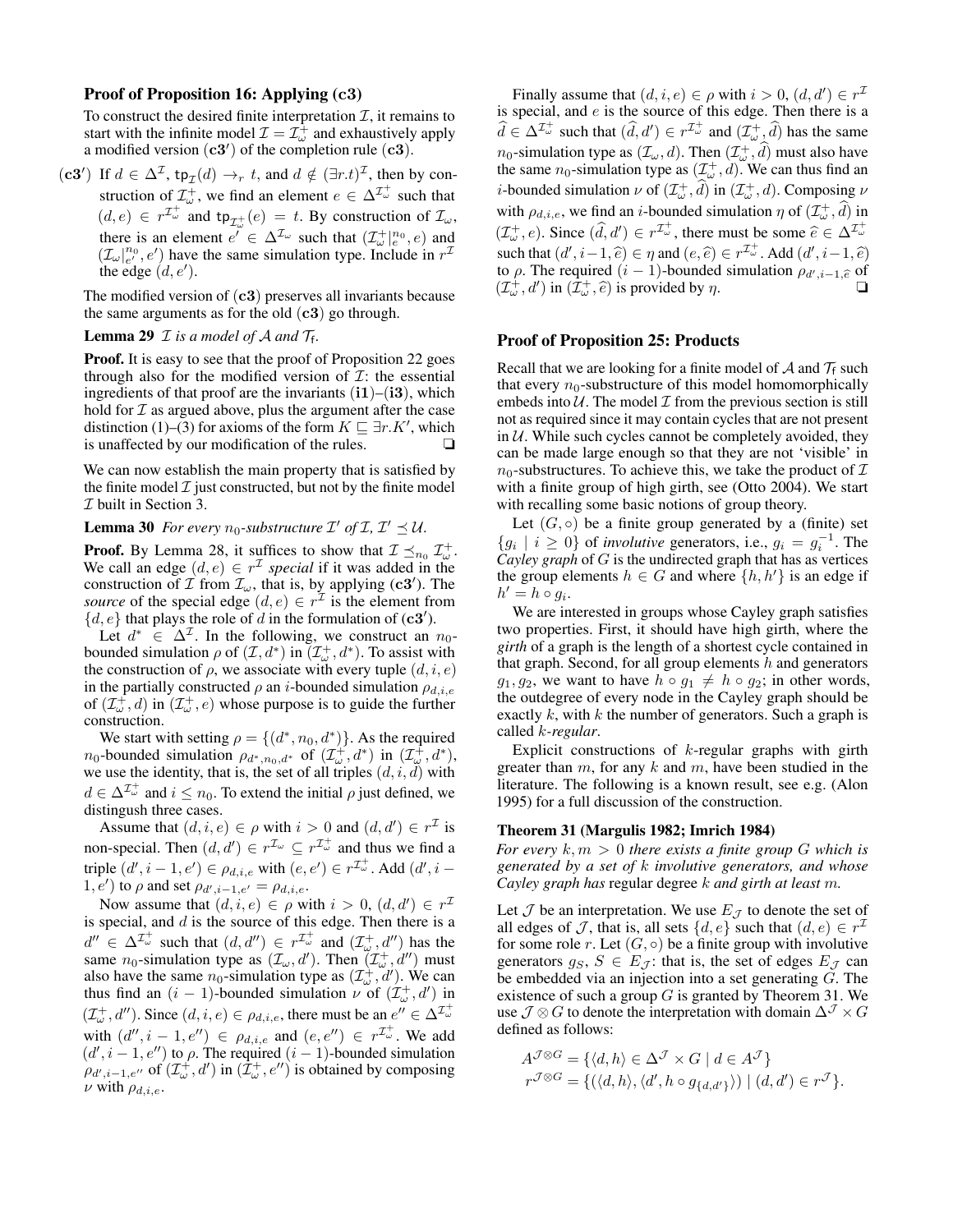Reduction to loop free models. As a preliminary, we first transform  $I$  to rule out cycles of length 1 (reflexive loops) or 2. More precisely, an interpretation  $\mathcal J$  is called *loop free* if it satisfies the following three conditions for all individuals  $d, e$ and (possibly inverse) roles  $r, s$ :

- 1. If  $d \notin \text{Ind}(\mathcal{A})$ , then  $(d, d) \notin r^{\mathcal{J}}$ .
- 2. If  $(d, e) \notin \text{Ind}(\mathcal{A}) \times \text{Ind}(\mathcal{A})$  and  $(d, e) \in r^{\mathcal{J}} \cap s^{\mathcal{J}}$ , then  $r = s$ .

The following construction shows how to transform  $\mathcal I$  into a loop free model  $\mathcal{I}'$ . Let  $r_1, \ldots, r_R$  be the role names occurring in A and  $\mathcal{T}_f$ . We take  $2R + 2$  disjoint copies of  $\Delta^{\mathcal{I}}$ , and interpret ABox elements in the last copy and concept names in every copy the same way as in  $\Delta^{\mathcal{I}}$ . In the model to be constructed,  $r_k$ -edges between non-ABox elements jump over k copies (modulo  $2R + 2$ ), and  $r_k$ -edges between ABox elements remain in the last copy if they originate there, or otherwise jump over k copies (modulo  $2R+1$  this time). This way, we leave the ABox structure intact in the last copy, and break up all other cycles of length 1 and 2. More precisely,

$$
\Delta^{\mathcal{I}'} = \Delta^{\mathcal{I}} \times \{0, \dots, 2R + 1\}
$$
  
\n
$$
A^{\mathcal{I}'} = \{ \langle d, i \rangle \mid d \in A^{\mathcal{I}}, 0 \le i \le 2R + 1 \}
$$
  
\n
$$
r_k^{\mathcal{I}'} = \{ (\langle d, i \rangle, \langle e, i \oplus_{2R+2} k \rangle) \mid (d, e) \in r_k^{\mathcal{I}} \setminus \text{Ind}(\mathcal{A})^2 \}
$$
  
\n
$$
\cup \{ (\langle d, i \rangle, \langle e, i \oplus_{2R+1} k \rangle) \mid (d, e) \in r_k^{\mathcal{I}} \cap \text{Ind}(\mathcal{A})^2, i \le 2R \}
$$

$$
\cup \{(\langle d, 2R+1 \rangle, \langle e, 2R+1 \rangle) \mid (d, e) \in r_k^{\mathcal{I}} \cap \text{Ind}(\mathcal{A})^2\}
$$

ABox individuals are interpreted in the first copy, that is, we identify a with  $\langle a, 2R + 1 \rangle$ . Note that the last line preserves the structure of the ABox, and the preceding lines ensure loop freeness (but do not generally rule out cycles of length 3).

Indeed,  $\mathcal{I}'$  is loop free:

- 1. Whenever  $(\langle d, i \rangle, \langle d, i \rangle) \in r_k^{\mathcal{I}'},$  the construction ensures that  $i = 2R + 1$  and d is an ABox element.
- 2. Let  $(\langle d, i \rangle, \langle e, j \rangle) \in (r^{\mathcal{I}'} \cap s^{\mathcal{I}'}) \setminus \text{Ind}(\mathcal{A})^2$ . We distinguish three cases.

*Both* r, *s* are role names:  $r = r_k$ ,  $s = r_\ell$ . Then the above pair has been added in the first or second line of the constructions of both  $r_k^{\mathcal{I}'}$  and  $r_\ell^{\mathcal{I}'}$ . If it was added in the second line, then we have  $j = i \bigoplus_{2R+1} k = i \bigoplus_{2R+1} \ell$  which, due to  $0 < k, \ell \leq R$ , implies  $k = \ell$  and hence  $r_k = r_\ell$ . The case for the first line is analogous.

*One of*  $r$ ,  $s$  *is a role name; the other is not:*  $r = r_k$ ,  $s = r_\ell^-$ . As in the previous case, the above pair must have been added in the first or second line of the constructions of both role interpretations. If it was added in the second line, then we have  $j = i \bigoplus_{2R+1} k$  and  $i = j \bigoplus_{2R+1} \ell$ . Inserting the first equation into the second, we get  $i = i \bigoplus_{2R+1}$  $k \bigoplus_{2R+1} \ell$ , which is impossible because  $0 < k + \ell \leq 2R$ . The case for the first line is analogous.

*None of r, s are role names:*  $r = r_k^-, s = r_\ell^-.$  This case reduces to the first case if we swap  $\langle d, i \rangle$  and  $\langle e, j \rangle$ .

It is an easy exercise to show that  $\mathcal{I}'$  is a model of  $\mathcal{A}$  and  $\mathcal{T}_f$ , and that  $\mathcal{I}' \preceq \mathcal{I}$ . From Lemma 30, we thus get  $\mathcal{I}' \preceq_{n_0} \mathcal{U}$ .

Products of loop free models. Now consider the finite model  $\mathcal I$  of  $\mathcal A$  and  $\mathcal T_f$  constructed in the previous section. By the reduction just shown, we may assume that  $\mathcal I$  is loop free. By Theorem 31, we can take a finite group G with  $|E_{\mathcal{I}}|$ involutive generators  $\{g_S \mid S \in E_{\mathcal{I}}\}$ , such that the Cayley graph of G has girth higher than  $n_0$  and is  $|E<sub>\mathcal{I}</sub>|$ -regular. We then form the product  $\mathcal{I} \otimes G$ . This interpretation is almost as required, but does not necessarily satisfy the ABox. To fix this, we consider the interpretation  $\hat{J}$  that can be obtained as follows:

- start with  $\mathcal{I}^- \otimes G$ , where  $\mathcal{I}^-$  is obtained from  $\mathcal I$  by removing, for each  $r(a, b) \in A$ , the pair  $(a, b)$  from  $r^{\mathcal{I}}$ ;
- then take an arbitrary but fixed  $h_A \in G$ , for every  $a \in$  $Ind(A)$  and identify each ABox element a with  $(a, h<sub>A</sub>)$ ;
- finally, for each  $r(a, b) \in A$ , add  $(\langle a, h \rangle, \langle b, h \rangle)$  to  $r^{\mathcal{J}}$ , for every pair  $\langle a, h \rangle, \langle b, h \rangle \in \Delta^{\mathcal{J}}$ .

Note that all copies of the ABox in  $\hat{J}$ , not just the 'main' one identified by  $h_{\mathcal{A}}$ , inherit the relational structure of the ABox. We first observe that  $\mathcal J$  is still a (finite!) model of  $\mathcal A$  and  $\mathcal T_f$ . This essentially follows from the observations in (Otto 2004).

# **Lemma 32**  $\mathcal J$  *is a model of*  $\mathcal A$  *and*  $\mathcal T_f$ *.*

**Proof.** To show that  $\mathcal{J}$  is a model of  $\mathcal{T}_f$ , we use the fact that  $\mathcal I$  is a model of  $\mathcal T_f$  and the construction of  $\widehat{\mathcal J}$ . CIs of the form  $K \subseteq A, K \subseteq \bot, K \subseteq \exists r.K', \text{ and } K \subseteq \forall r.K' \text{ are easy}$ to deal with. We thus concentrate on CIs  $K \sqsubseteq (\leq 1 \; r \; K')$ . Assume that  $\langle d, h \rangle \in K^{\mathcal{I}}$ . By construction of  $\widehat{\mathcal{J}}$ , this means  $d \in K^{\mathcal{I}}$ . Assume to the contrary of what is to be shown that there are  $(\langle d, h \rangle, \langle e_i, h_i \rangle) \in r^{\mathcal{J}}$  for  $i = 1, 2$  such that  $\langle e_i, h_i \rangle \in K'^{\mathcal{J}}$  and  $\langle e_1, h_1 \rangle \neq \langle e_2, h_2 \rangle$ . Then  $(d, e_i) \in r^{\mathcal{I}}$ and, since  $\mathcal I$  is a model of  $\mathcal T_f$ , we obtain  $e_1 = e_2 =: e$ . Now the construction of  $\hat{J}$  yields that, if both d, e interpret ABox elements in *I*, then  $h_1 = h_2 = h$ , and that otherwise  $h_i =$  $h \circ g_{\{d,e\}}$  for both  $i = 1, 2$ . Finally, using the construction of  $\widehat{\mathcal{J}}$ , it is easy to observe that  $\widehat{\mathcal{J}}$  is a model of A.  $\Box$ 

A *cycle in*  $\widehat{\mathcal{J}}$  (of length *n*) is a path  $p_1, r_1, \ldots, r_n, p_{n+1}$ , where  $n > 2$ ,  $p_i \in \Delta^{\mathcal{J}}$ , each  $r_i$  is a (possibly inverse) role such that  $(p_i, p_{i+1}) \in r_i^{\mathcal{J}}$ , and  $p_1 = p_{n+1}$ . Further, a cycle is *simple* if, for  $1 \leq i < j \leq n$ , we have  $p_i \neq p_j$ . An element  $p = \langle d, h \rangle \in \Delta^{\overline{J}}$  is an *ABox element* if  $d \in \text{Ind}(\mathcal{A})$ . Note that this definition includes all "copies" of ABox elements from  $I$ , not just those that interpret ABox individuals. We say that  $\widehat{\mathcal{J}}$  is *k-acyclic relative to*  $\mathcal A$  if every simple cycle in  $\widehat{\mathcal{J}}$  of length at most k contains exclusively ABox elements.

**Lemma 33**  $\widehat{\mathcal{J}}$  *is*  $n_0$ -acyclic relative to A.

Proof. We start with the following observation:

**Claim.** If  $(p_1, p_2) \in r^{\mathcal{J}}$  with  $p_i = \langle d_i, h_i \rangle, i \in \{1, 2\},\$ and at least one of d, e is not an ABox element, then  $h_2 =$  $h_1 \circ g_{\{d_1, d_2\}}.$ 

In fact, this is immediate if r is a role name. If  $r = s^-$ , then  $h_1 = h_2 \circ g_{\{d_1, d_2\}}$ , which by multiplication with  $g_{\{d_1, d_2\}}$  and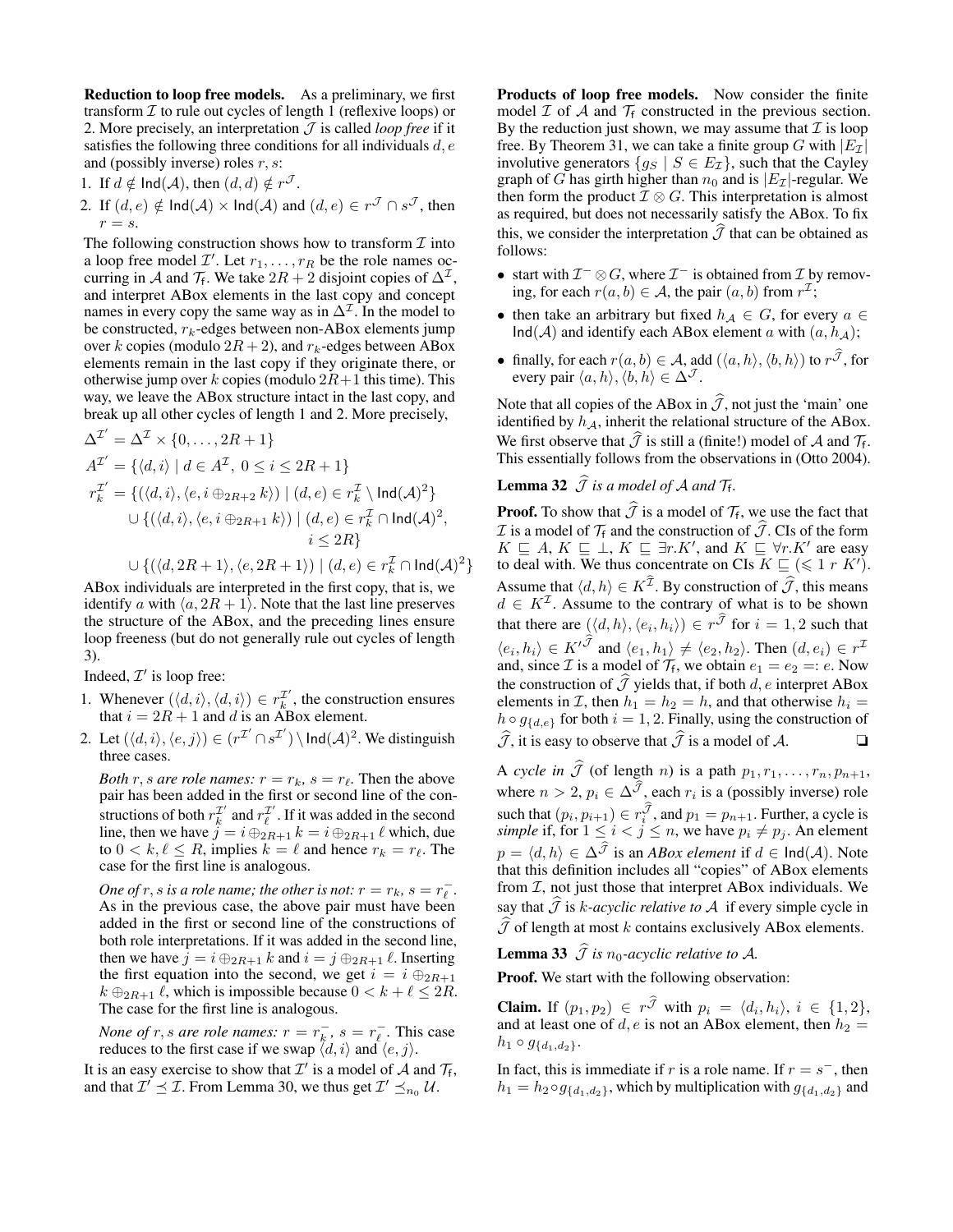due to the generators being involutive yields  $h_1 \circ g_{\{d_1, d_2\}} =$  $h_2$ .

Let  $\alpha = p_1, r_1, \ldots, r_n, p_{n+1}$  be a simple cycle in  $\mathcal{J}$ , with  $p_i = \langle d_i, h_i \rangle$  for  $1 \leq i \leq n$ , such that for some  $i, p_i$  is not an ABox element. Assume to the contrary of what is to be shown that  $n \leq n_0$ . We show that  $h_{i-1}$ ,  $h_i$ , and  $h_{i+1}$  are all different. Consequently,  $\alpha$  gives rise to a cycle of length between three and  $n_0$  in the Cayley graph of G (even if some of the other elements on  $\alpha$  should coincide), which contradicts the nonexistence of such cycles. We have  $h_{i-1} \neq h_i$  since otherwise  $h_{i-1} = h_{i-1} \circ g_{i-1}$ , which is not possible due to  $n_0$ -regularity of the Cayley graph of G; for the same reason,  $h_i \neq h_{i+1}$ . Finally, assume to the contrary of what we want to show that  $h_{i-1} = h_{i+1}$ . Then  $h_{i-1} \circ g_{i-1} \circ g_i = h_{i-1}$ . Multiplying with  $g_i$  yields  $h_{i-1} \circ g_{i-1} = h_{i-1} \circ g_i$ , which gives  $g_{i-1} = g_i$  by  $k$ regularity of *G*. Since  $g_{i-1} = g_{\{d_{i-1}, d_i\}}$  and  $g_i = g_{\{d_i, d_{i+1}\}}$ , this yields  $d_{i-1} = d_{i+1}$ , thus  $p_{i-1} = p_i$  in contrast to  $\alpha$ being simple.

# **Lemma 34** *Every*  $n_0$ -substructure  $\mathcal{J}'$  of  $\widehat{\mathcal{J}}$  homomorphi*cally embeds into*  $U$ , the canonical model of  $\mathcal A$  and  $\mathcal T_f$ .

**Proof.** We may assume w.l.o.g. that  $\mathcal{J}'$  is connected. We start with making a useful observation.

**Claim 1.** For each  $p_1 \in \Delta^{\mathcal{J}}$  that is not an ABox element, there is at most one simple path  $p_1r_1p_2\cdots p_kr_kp_{k+1}$  in  $\mathcal{J}'$ such that  $p_1, \ldots, p_k$  are not ABox elements and  $p_{k+1}$  is an ABox element.

*Proof.* Assume there is a  $p_1 \in \Delta^{\mathcal{J}}$  that is not an ABox element and such that there are two simple paths in  $\mathcal{J}'$  of the described form. Each such path  $p_1r_1p_2\cdots p_kr_kp_{k+1}$  gives rise to a corresponding path  $d_1r_1d_2 \cdots d_kr_kd_{k+1}$  in  $\mathcal I$  such that  $d_1, \ldots, d_k$  are not ABox individuals, but  $d_{k+1}$  is. Note that the initial version of the modified finite interpretation  $\mathcal I$ contains  $U_0$ , which takes the form of the ABox A extended with a tree of depth  $n_0$  below each ABox individual, and that later steps in the construction of  $\mathcal I$  only add successors to leaves in these trees. Therefore and since the length of all mentioned paths is clearly bounded by  $n_0$ , both paths in  $\mathcal I$ must be inside the same tree of  $U_0$ . But then, since they start and end at the same element and are simple, they must be identical.

Choose an arbitrary  $p_0 = (d_0, h_0) \in \Delta^{\mathcal{J}}$ . By Lemma 30, we know that  $(\mathcal{I}, d_0) \leq_{n_0} \mathcal{U}$ , witnessed by an  $n_0$ -bounded simulation  $\rho$ . We use  $\rho$  to construct the desired homomorphism  $\eta$  from  $\mathcal{J}'$  to  $\mathcal{U}$ .

In what follows, let  $\pi$  be the projection on the first component of elements in  $\Delta^{\mathcal{J}}$ . We define a sequence of partial homomorphisms  $\eta_i$ ,  $i \geq 0$ , that is, partial functions  $\eta_i : \Delta^{\mathcal{J}'} \times \Delta^{\mathcal{U}}$  that satisfy Conditions 1 to 3 of homomorphisms. The desired homomorphism  $\eta$  is then obtained in the limit. We will make sure that all  $\eta_i$  satisfy the following properties:

(a) 
$$
(\pi(p), n_0 - i, \eta_i(p)) \in \rho
$$
 for all  $p \in \Delta^{\mathcal{J}'}$ ;

(b) if  $\mathcal{J}'$  contains a path of length  $\leq i$  from an initial element to p, then  $\eta_i(p)$  is defined, where an element q is *initial* if  $\eta_0(q)$  is defined.

We start by defining  $\eta_0$  as follows.

- If  $\Delta^{\mathcal{J}}$  contains ABox elements, then set  $\eta_0(p) = a$  for all  $p = \langle a, h \rangle \in \Delta^{\mathcal{J}'}$  with  $a \in \mathsf{Ind}(\mathcal{A})$ .
- If  $\Delta^{\mathcal{J}}$  does not contain ABox elements, then choose an  $e \in \Delta^{\mathcal{U}}$  with  $(\pi(p_0), n_0, e) \in \rho$  and set  $\eta_0(p_0) = e$ .

Clearly,  $\eta_0$  satisfies (a) and (b) and Condition 1 of homomorphisms. Satisfaction of Condition 2 follows from (∗). Finally, satisfaction of Condition 3 follows from the existence of  $\rho$ and the fact that, by definition of bounded simulations,  $\rho$ preserves all edges between ABox elements.

In the induction step,  $\eta_{i+1}$  is obtained from  $\eta_i$  by defining a value for all  $p_2 \in \Delta^{J'}$  such that there is some edge  $(p_1, p_2) \in r^{\mathcal{J}}$  with  $\eta_i(p_1)$  defined and  $\eta_i(p_2)$  undefined. To define  $\eta_{i+1}(p_2)$ , we observe that  $(\pi(p_1), \pi(p_2)) \in r^{\mathcal{I}}$  follows from  $(p_1, p_2) \in r^{\overrightarrow{J}}$  and  $(\pi(p_1), n_0 - i, \eta_i(p_1)) \in \rho$ holds by (a). Moreover, we have  $i < n_0$  by (b) and since any two elements in  $\mathcal{J}'$  reach each other by a path of length  $\leq n_0$ , thus  $i = n_0$  contradicts  $\eta_i(p_2)$  being undefined. Consequently there must be some e such that  $(\pi(p_2), n_i-i-1, e) \in$  $\rho$  and  $(\eta_i(p_1), e) \in r^{\mathcal{U}}$ . Set  $\eta_{i+1}(p_2) = e$ .

We next show that  $\eta_{i+1}$  is well-defined, that is, if  $(p_1, p) \in$  $r^{\overline{\mathcal{J}}}$  and  $(p_2, p) \in s^{\overline{\mathcal{J}}}$  with  $\eta_i(p_1)$  and  $\eta_i(p_2)$  defined and  $\eta_i(p)$  undefined, then  $(p_1, r) = (p_2, s)$ . Assume to the contrary that this is not the case. We distinguish three cases:

- $p \in \{p_1, p_2\}$ . Then  $(p_1, p_1) \in r^{\overline{\mathcal{J}}}$  or  $(p_2, p) \in s^{\overline{\mathcal{J}}}$ . We address the fomer case, the latter is analogous. Let  $p_1 =$  $\langle d_1, h_1 \rangle$ . Then  $(p_1, p_1) \in r^{\mathcal{J}}$  yields  $(d, d) \in r^{\mathcal{I}}$ . Since  $\mathcal{I}$ is loop free,  $d \in Ind(A)$ , thus p is an an ABox element. This is a contradiction to  $\eta_i(p)$  being undefined
- $p \notin \{p_1, p_2\}, p_1 = p_2$ , and  $r \neq s$ . Let  $p_1 = \langle d_1, h_1 \rangle$  and  $p = \langle d, h \rangle$ . Then we have  $(d_1, d) \in r^{\mathcal{I}}$  and  $(d_1, d) \in s^{\mathcal{I}}$ . Since  $\mathcal I$  is loop free and  $d \notin \text{Ind}(\mathcal A)$  (because  $p$  cannot be an ABox element), this yields  $r = s$  as required.
- $p \notin \{p_1, p_2\}$  and  $p_1 \neq p_2$ . Since  $\eta_i(p_1)$  and  $\eta_i(p_2)$  are defined and  $\eta_{i+1}(p)$  is not,  $p_j$  is reachable from some initial element  $\hat{p}_j$  on a path  $\mathcal{P}_j$  of length i and this is the shortest path from any initial element to  $p_j$ , for  $j \in \{1, 2\}$ . If  $\Delta^{\mathcal{J}}$  contains no ABox elements, then  $\hat{p}_1 = \hat{p}_2 = p_0$ .<br>Otherwise  $\hat{p}_1$  and  $\hat{p}_2$  are ABox elements and we obtain Otherwise,  $\hat{p}_1$  and  $\hat{p}_2$  are ABox elements and we obtain from Claim 1 and the fact that both  $\hat{p}_1$  and  $\hat{p}_2$  are reachable from p that  $\hat{p}_1 = \hat{p}_2$ . For readability, we from now on use  $\widehat{p}$  to denote  $\widehat{p}_1(=\widehat{p}_2)$ .

Let  $p'$  be the element on the path  $\mathcal{P}_1$  that also occurs on the path  $P_2$  and is furthest away from  $\hat{p}$  (such an element always exists since  $\hat{p}$  is on both paths). Consider the following cycle in  $\mathcal{J}$ :

- 1. from  $p'$  to  $p_1$  along  $P_1$ ;
- 2. from  $p_1$  to  $p$  along  $r$ ;
- 3. from *p* to  $p_2$  along  $s^-$ ;
- 4. from  $p_2$  to  $p'$  backwards along  $\mathcal{P}_2$ .

Since  $p \notin \{p_1, p_2\}$  and  $p_1 \neq p_2$ , this cycle has length  $> 2$  as required. Moreover, the cycle is simple: by choice, the two travelled subpaths of  $P_1$  and  $P_2$  do not share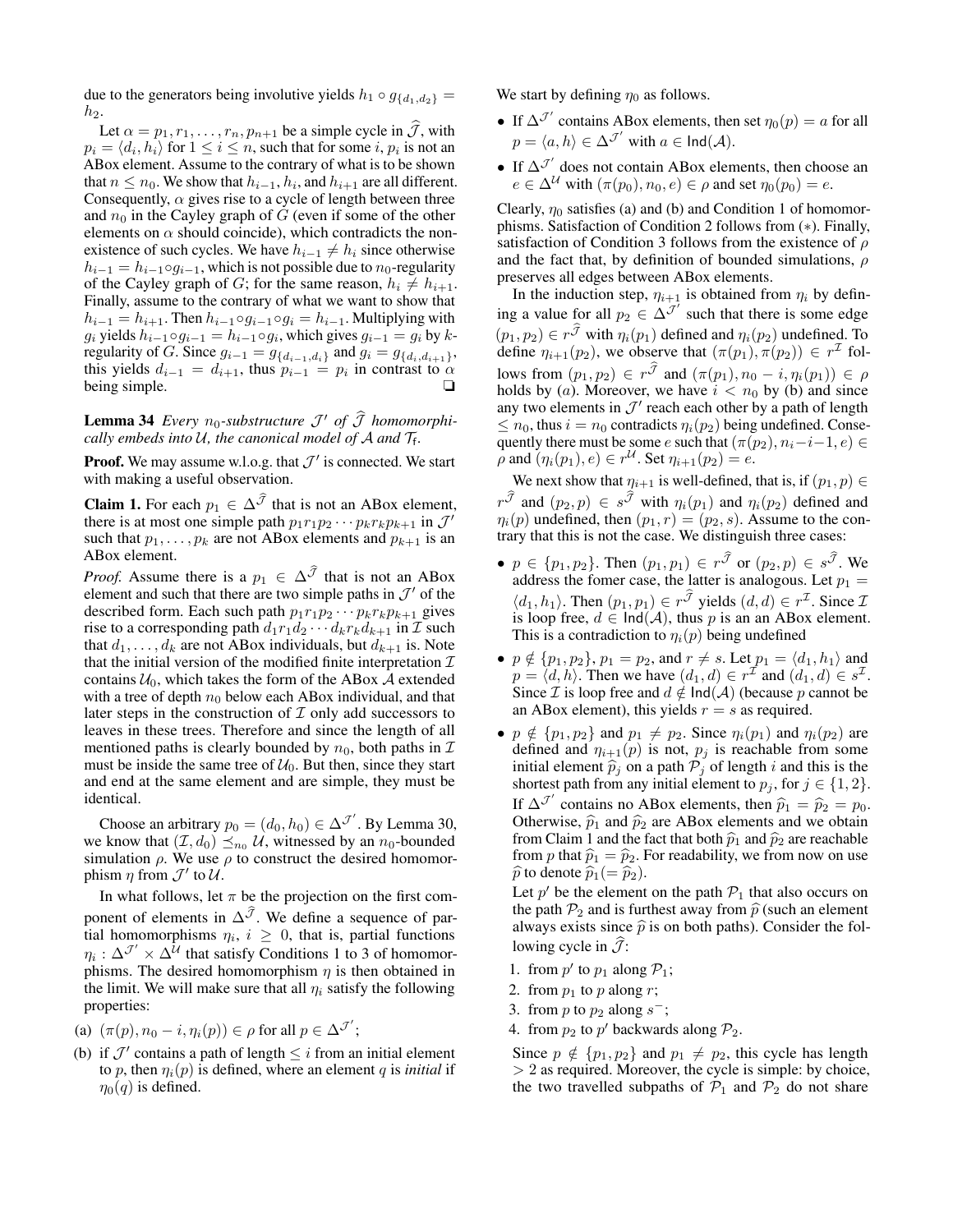any elements, including  $p_1$  and  $p_2$ . Moreover, p does not occur on these subpaths because  $\eta_i$  must be defined for all elements on the subpaths whereas it is not defined for  $p$ . Since  $p$  occurs on a simple cycle,  $p$  must be an ABox element. This yields a contradiction to  $\eta_i(p)$  being undefined.

To finish the proof, we note that it is clear that  $\eta_{i+1}$  satisfies  $(a)$ ,  $(b)$ , and all three conditions of homomorphisms.  $\Box$ 

# D Proofs for Section 6

**Proposition 18**  $\mathcal T$  is finitely satisfiable iff  $\mathcal T'$  is finitely satis*fiable.*

**Proof.** The "if" direction is trivial since every model of  $T'$  is also a model of  $\mathcal T$ . For the "only if" direction, let  $\mathcal I$  be a finite model of  $\mathcal T$ . We construct a finite model  $\mathcal J$  of  $\mathcal T'$  by taking  $n$ copies of  $I$  and 'rewiring' all role edges across the different copies such that the concept names  $B_i$  can be interpreted in a non-conflicting way.

Specifically, since *I* satisfies  $K \sqsubseteq (\geq n \ r \ K')$  we can choose a function succ :  $K^{\mathcal{I}} \times \{0, \ldots, n-1\} \to \Delta^{\mathcal{I}}$  such that the following conditions are satisfied:

- for all  $d \in K^{\mathcal{I}}$  and  $i \leq n$ :  $(d, \text{succ}(d, i)) \in r^{\mathcal{I}}$  and  $\mathsf{succ}(d, i) \in (K')^\mathcal{I};$
- for all  $d \in K^{\mathcal{I}}$  and  $i < j < n$ :  $succ(d, i) \neq succ(d, j)$ .

Then define the desired interpretation  $\mathcal J$  by setting

$$
\Delta^{\mathcal{J}} = \{d_i \mid d \in \Delta^{\mathcal{I}} \text{ and } i < n\}
$$
\n
$$
E^{\mathcal{J}} = \{d_i \mid d \in E^{\mathcal{I}} \text{ and } i < n\}
$$
\nfor all  $E \in \mathbb{N}_C \setminus \{B_0, \ldots, B_{n-1}\}$ \n
$$
B_i^{\mathcal{J}} = \{d_i \mid d \in \Delta^{\mathcal{I}}\} \text{ for all } i < n
$$
\n
$$
s^{\mathcal{J}} = \{(d_i, e_i) \mid (d, e) \in s^{\mathcal{I}} \text{ and } i < n\}
$$
\nfor all  $s \in \mathbb{N}_R \setminus \{r\}$ \n
$$
r^{\mathcal{J}} = \{(d_i, e_i) \mid (d, e) \in r^{\mathcal{I}}, i < n,
$$
\nand  $d \notin K^{\mathcal{I}} \text{ or } e \neq \text{succ}(d, j) \text{ for any}$ \n
$$
\cup \{(d_i, e_{(i+j) \bmod n}) \mid (d, e) \in r^{\mathcal{I}}, i, j < n,
$$

and  $e = succ(d, j)$ 

 $j$ 

It remains to verify that  $\mathcal J$  is indeed a model of  $\mathcal T'$ . Clearly, the CIs in (∗) on page 9 are satisfied. To verify that all concept inclusions in  $\mathcal T$  are satisfied by  $\mathcal J$ , we observe that the construction ensures that the number of r-successors (and -predecessors) in any  $A \in \mathsf{CN}$  of every  $(x, i)$  is the same as that for x.

We first claim that, for every  $d \in \Delta^{\mathcal{I}}$  and every s-successor e of d in  $\mathcal I$ , the *i*-th copy of d in  $\mathcal J$  has exactly one copy of e as an s-successor:

**Claim.** Let s be a role,  $d_i \in \Delta^{\mathcal{J}}$ , and let  $\{e \in \Delta^{\mathcal{I}} | \}$  $(d, e) \in s^{\mathcal{I}}$  =  $\{e_1, \ldots, e_{\ell}\}$  for some  $\ell \geq 0$ . Then { $e^j$  ∈  $\Delta^{\mathcal{I}}$  |  $(d^i, e^j)$  ∈  $s^{\mathcal{I}}$ } = { $e_1^{j_1}, \ldots, e_\ell^{j_\ell}$ }, for some  $j_1, \ldots, j_\ell \in \{0, \ldots, n - 1\}.$ 

This claim is implied by the construction of  $s^{\mathcal{J}}$ : consider a given  $d_i \in \Delta^{\mathcal{J}}$  and (possibly inverse) role s. If s is neither r nor  $r^{-}$ , then every  $e_k$  contributes exactly one s-successor  $e_k^i$  of  $d^i$ . The same holds if  $s = r$  and  $d \notin K^{\mathcal{I}}$ . If  $s = r$  and  $d \in K^{\mathcal{I}}$ , then each  $e_k = \text{succ}(d, j)$  for some j contributes exactly one *s*-successor  $e_k^{(i+j) \bmod n}$  $\binom{i+j}{k}$  mod n of  $d^i$ , and every other  $e_k$  contributes  $e_k^i$ . For  $s = r^-$ , then every  $e_k \in K^{\mathcal{I}}$  with  $d = \textsf{succ}(e_k, j)$  for some j contributes  $e_k^{(i-j) \bmod n}$  $\binom{k}{k}$  mod n, and every other  $e_k$  contributes  $e_k^i$ .

As an immediate consequence, we obtain that all qualified and unqualified number restrictions in  $d \in \Delta^{\mathcal{I}}$  are preserved in every  $d^i \in \Delta^{\mathcal{J}}$ :

**Fact.** Let  $d^i \in \Delta^{\mathcal{J}}$  and  $D = (\bowtie s \ n \ C)$  where  $\bowtie \in \{\leqslant, \geqslant\}$ , s *is a role or inverse role, and* C *is either a conjunction of concept names, or the negation of such a conjunction, or*  $\top$ *,*  $or \perp$ *. Then*  $d \in D^{\mathcal{I}}$  iff  $d^i \in D^{\mathcal{J}}$ *.* 

This can be concluded from the previous claim and the observation that  $e$  and  $e^{j_i}$  satisfy the same concept names. The fact includes the cases  $s = r$  and  $s = r^{-}$ , and it implies that existential, and universal restrictions are preserved – for the latter it is necessary to allow that  $C$  is a negated conjunction.

We are now ready to prove that  $\mathcal J$  is a model of  $\mathcal T'$ , proceeding by type of CI. We distinguish the following cases.

- $L \sqsubseteq A$  and  $L \sqsubseteq \bot$ , both in T. These are satisfied because they are satisfied by  $\mathcal I$  and due to the construction: every  $d$ in  $\mathcal I$  and every  $d^i$  in  $\mathcal J$  are instances of the same non- $B_i$ concept names.
- $L \subseteq \exists s.L'$  in T. Let  $d^i \in L^{\mathcal{J}}$ . Then  $d \in L^{\mathcal{I}}$  due to the construction. Since  $\mathcal I$  satisfies the axiom,  $d \in (\geq 1 s L')^{\mathcal I}$ . With the previous fact, we conclude  $d^i \in (\geq 1 \ s \ L')^{\mathcal{J}}$ , hence  $d^i \in (\exists s.L')^{\mathcal{J}}$ . This argument includes the cases  $s = r$  and  $s = r^{-}$ .
- $L \subseteq \forall s.L'$  in T. In the argument above, replace " $\in (\geq$  $1 s L'$ )  $\cdots$ " with " $\notin (\geq 1 s - L') \cdots$ ".
- $L \sqsubseteq (\leq 1 \ s \ L')$  in  $\mathcal{T}$ . Then  $d^i \in L^{\mathcal{J}}$  implies  $d \in L^{\mathcal{I}}$ , hence  $d \in (\leq 1 \ s \ L')^{\mathcal{I}}$  and, due to the previous fact,  $d^i \in (\leqslant 1 \ s \ L^i)^{\mathcal{I}}.$
- $L \sqsubseteq (\geq m s L')$  in  $\mathcal{T}$ . Apply the same argument as above.
- $B_i \sqsubseteq K'$  and  $B_i \sqcap B_j \sqsubseteq \bot$ . Follows from the construction.
- $K \sqsubseteq \exists r.B_i$ . Let  $d^j \in K^{\mathcal{J}}$ , which implies  $d \in K^{\mathcal{I}}$ . Let  $e = succ(d, (i - j) \mod n)$ . Then the construction yields that  $(d^j, e^i) \in r^{\mathcal{J}}$  — because  $i = (j + (i - j) \mod 1)$ *n*) mod *n* — and  $e^i \in B_i^{\mathcal{J}}$ . Hence  $d^j \in (\exists r.B_i)^{\mathcal{J}}$ .

❏

# E Examples

# Example 1

Consider a TBox  $T$  containing the following axioms:

$$
A \sqsubseteq \exists r_1.B \qquad B \sqsubseteq (\leq 1 r_1^- A)
$$
  
\n
$$
B \sqsubseteq \exists r_2.A \qquad A \sqsubseteq (\leq 1 r_2^- B)
$$
  
\n
$$
C_1 \sqsubseteq A
$$
  
\n
$$
C_1 \sqsubseteq \forall r_1.C_2 \qquad C_2 \sqsubseteq \forall r_2.C_1
$$